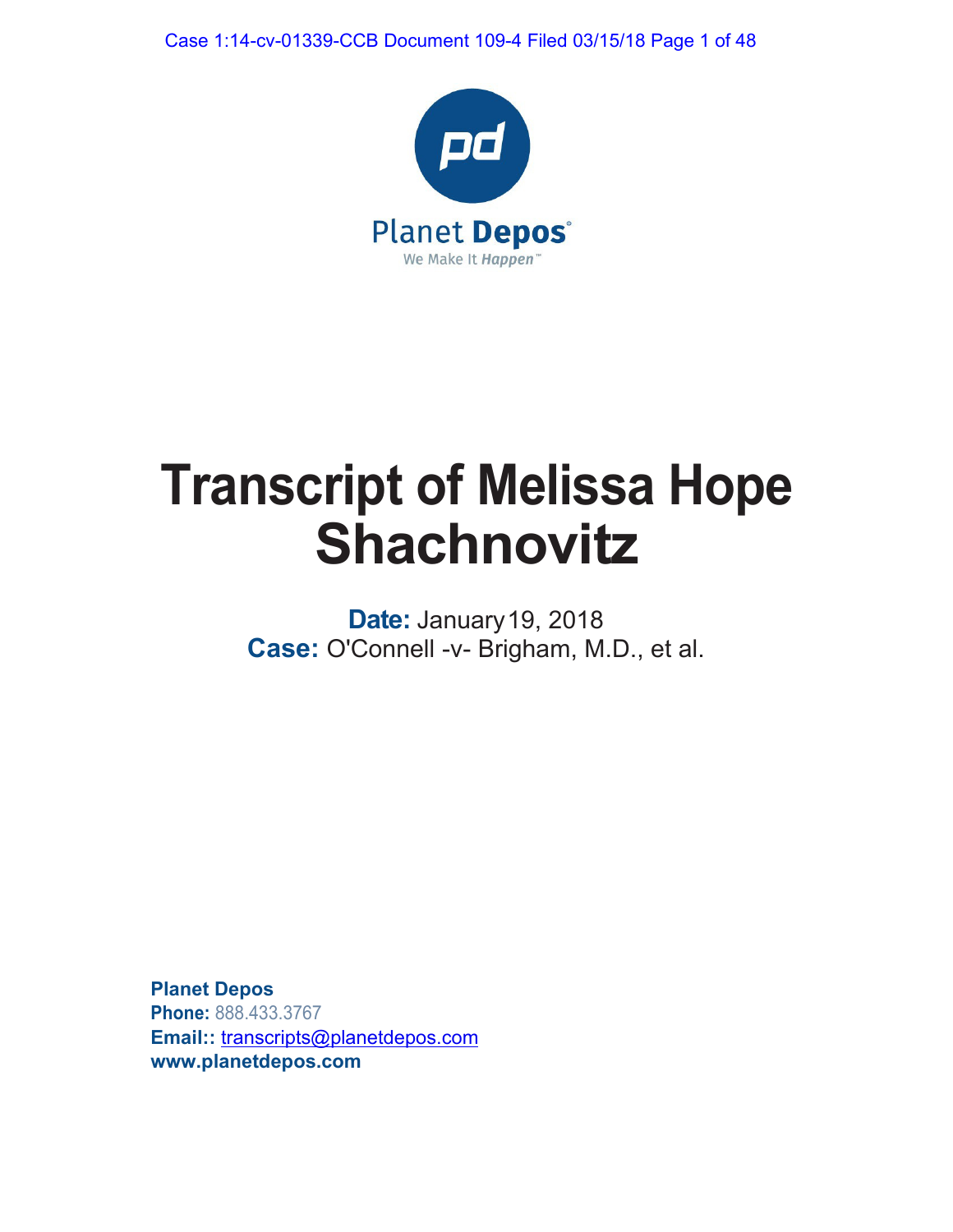Case 1:14-cv-01339-CCB Document 109-4 Filed 03/15/18 Page 2 of 48

# Transcript of Melissa Hope Shachnovitz 1 (1 to 4)

|                | $\overline{1}$                                        |                |                                         | 3              |
|----------------|-------------------------------------------------------|----------------|-----------------------------------------|----------------|
| $\mathbf{1}$   | IN THE UNITED STATES DISTRICT COURT                   | $\mathbf{1}$   | APPEARANCES                             |                |
| $\sqrt{2}$     | FOR THE DISTRICT OF MARYLAND                          | $\overline{2}$ | ON BEHALF OF THE PLAINTIFF:             |                |
| 3              |                                                       | $\overline{3}$ | EMILY C. MALARKEY, ESQUIRE              |                |
| 4              | CHRISTY T. O'CONNELL,<br><b>Contractor</b>            | $\overline{4}$ | BEKMAN, MARDER & ADKINS, LLC            |                |
| 5              | Plaintiff:                                            | 5              | 300 West Pratt Street                   |                |
| 6              | : Case No. JFM-14-1339<br>V.                          | 6              | Suite 450                               |                |
| 7              | STEVEN C. BRIGHAM, M.D.,<br>$\ddot{\phantom{a}}$      | $\overline{7}$ | Baltimore, Maryland 21201               |                |
| 8              | et al.<br>$\ddot{\phantom{a}}$                        | 8              | (410) 539-6633                          |                |
| 9              | Defendants;                                           | 9              |                                         |                |
| 10             |                                                       |                | 10 ON BEHALF OF THE DEFENDANTS:         |                |
| 11             | Deposition of MELISSA HOPE SHACHNOVITZ                | 11             | CHRISTOPHER J. GREANEY, ESQUIRE         |                |
| 12             | Elkton, Maryland                                      | 12             | VERNICK & ASSOCIATES                    |                |
| 13             | Friday, January 19, 2018                              | 13             | 111 Annapolis Street                    |                |
| 14             | 11:00 a.m.                                            | 14             | Annapolis, Maryland 21401               |                |
| 15             |                                                       | 15             | (443) 333-4044                          |                |
| 16             |                                                       | 16             |                                         |                |
| 17             |                                                       | 17             |                                         |                |
| 18             |                                                       | 18             |                                         |                |
| 19             |                                                       | 19             |                                         |                |
| 20             | Job No.: 173103                                       | 20             |                                         |                |
| 21             | Pages: 1 - 79                                         | 21             |                                         |                |
|                | 22 Reported By: Dawn M. Hart, RPR/RMR/CRR             | 22             |                                         |                |
|                |                                                       |                |                                         |                |
|                |                                                       |                |                                         |                |
|                | $\overline{2}$                                        |                |                                         | $\overline{4}$ |
|                |                                                       |                |                                         |                |
| 1              | Deposition of Melissa Hope Shachnovitz,               | $\vert$ 1      | CONTENTS                                |                |
| 2              | held at the law offices of:                           | $\overline{2}$ | EXAMINATION OF MELISSA HOPE SHACHNOVITZ | PAGE           |
| $\mathbf{3}$   |                                                       | $\overline{3}$ | By Ms. Malarkey                         | 5              |
| 4              | BROWN, BROWN & YOUNG                                  | 4              |                                         |                |
| 5              | 212 East Main Street                                  | 5              |                                         |                |
| 6              | Elkton, Maryland 21921                                | 6              |                                         |                |
| $\overline{7}$ | (410) 392-3900                                        | 7              | EXHIBITS                                |                |
| 8              |                                                       | 8              | (No Exhibits were marked.)              |                |
| 9              |                                                       | 9              |                                         |                |
| 10             |                                                       | 10             |                                         |                |
| 11             |                                                       | 11             |                                         |                |
|                |                                                       |                |                                         |                |
| 12             |                                                       | 12             |                                         |                |
| 13             |                                                       | 13             |                                         |                |
| 14             |                                                       | 14             |                                         |                |
| 15             |                                                       | 15             |                                         |                |
| 16             |                                                       | 16             |                                         |                |
| 17             |                                                       | 17             |                                         |                |
| 18             |                                                       | 18             |                                         |                |
| 19             |                                                       | 19             |                                         |                |
| 20             | Pursuant to Notice, before Dawn M. Hart,              | 20             |                                         |                |
| 21             | RPR/RMR/CRR and Notary Public in and for the State of | 21             |                                         |                |
|                | 22 Maryland.                                          | 22             |                                         |                |
|                |                                                       |                |                                         |                |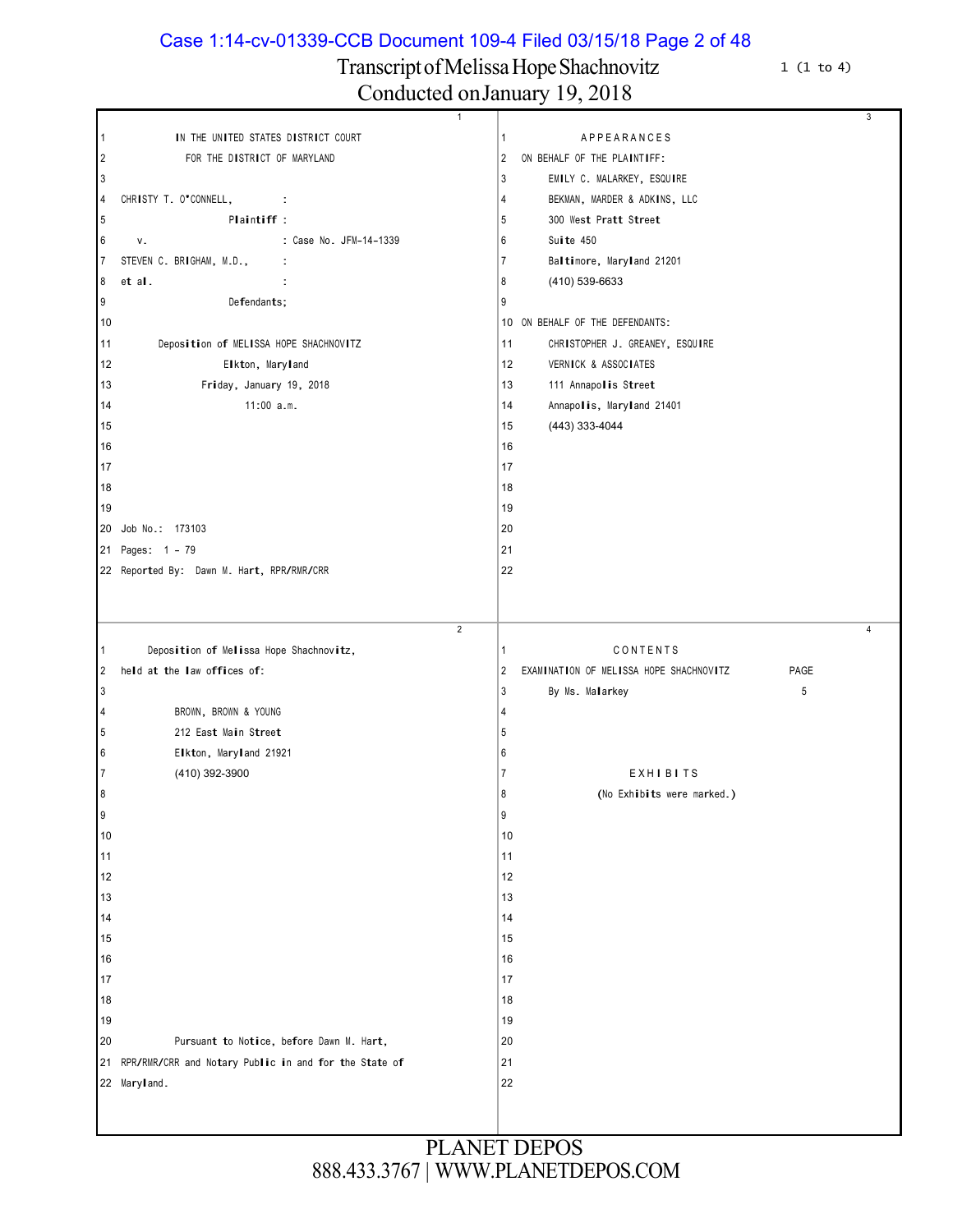Case 1:14-cv-01339-CCB Document 109-4 Filed 03/15/18 Page 3 of 48

Transcript of Melissa Hope Shachnovitz 2 (5 to 8) Conducted on January 19, 2018

| CUNUUCKU UNJANUAI Y-19, ZUTO                                |                                                                          |
|-------------------------------------------------------------|--------------------------------------------------------------------------|
| 5                                                           | $\tau$                                                                   |
| PROCEEDINGS                                                 | All medical.<br>1<br>A                                                   |
| MELISSA HOPE SHACHNOVITZ                                    | $\boldsymbol{2}$<br>Okay.<br>Q                                           |
| being first duly sworn or affirmed to<br>3                  | 3<br>So accreditation, if your office needs to<br>A                      |
| testify to the truth, the whole truth, and nothing but<br>4 | become accredited or licensed, management.<br>4                          |
| the truth, was examined and testified as follows:<br>5      | Okay. Well, give me some examples of some<br>5<br>$\overline{Q}$         |
| EXAMINATIONBYCOUNSELFORTHEPLAINTIFF                         |                                                                          |
| 6                                                           | of your clients.<br>6                                                    |
| BY MS.MALARKEY:<br>7                                        | Garden State Gynecology. I'm working with<br>7<br>$\mathbf A$            |
| Q Okay. Ms. Shachnovitz -- Melissa -- we just<br>8          | two of their locations, in Moorestown and Princeton.                     |
| briefly met off the record. I'm Emily Malarkey. I<br>9      | So consulting to private practice --<br>9<br>Q                           |
| 10 represent the Plaintiff in the case whose name is        | <b>Exactly.</b> For management and their<br>$\mathbf{A}$<br>10           |
| 11 Christy O'Connell.                                       | 11 accredited facilities. So when you maintain                           |
| A Okay.<br>12                                               | 12 accreditation with an accreditation agency there are                  |
| Q Do you knowher?<br>13                                     | 13 regulatory things you make sure you comply with,                      |
|                                                             |                                                                          |
| A Idon't know the patient, no. I know the<br>14             | 14 things like that.                                                     |
| 15 name.                                                    | Q Tell me a little bit about your educational<br>15                      |
| Q You know ofher?<br>16                                     | 16 background. Where did you --                                          |
| A Just from correspondence, I saw it come<br>17             | A My educational background is completely<br>17                          |
| 18 through, yes.                                            | 18 irrelevant to what I do.                                              |
| Q So the purpose of the deposition here today<br>19         | 19<br>I'm sure it is.<br>$\overline{Q}$                                  |
| 20 is for me to get an opportunity just to know what        |                                                                          |
|                                                             | As most people.<br>20<br>$\mathbf A$                                     |
| 21 information you may or may not know--                    | Yeah, right.<br>21<br>Q                                                  |
| A Right.<br>22                                              | 22<br>I went to Temple University for early<br>$\mathbf{A}$              |
|                                                             |                                                                          |
|                                                             |                                                                          |
| 6                                                           | 8                                                                        |
| Q -- about this lawsuit.                                    | childhood education.<br>1                                                |
| A Right.<br>2                                               | Okay. So tell us, you know, based on your<br>2<br>Q                      |
| Q So thank you, I appreciate your willingness<br>3          | employment history, how did you get to where you are<br>3                |
| to cooperate and attend.<br>4                               | now?<br>4                                                                |
| 5<br>A Yes.                                                 | I would say in the '90s I actually started<br>5<br>$\mathbf{A}$          |
| Q And I hope that I won't bother you too long.<br>6         | in this industry. I suspect around mid 90s, in<br>6                      |
| So why don't we just start, if you could<br>7               | Philadelphia, just working in a family planning                          |
| just tell me a little bit about yourself. What is           | facility, answering the phones, eventually I evolved                     |
| your current residential address?<br>9                      | 9                                                                        |
|                                                             | to management, and 20 years -- plus years later I'm<br>10 still in this. |
| A 1110 Tabor, T-A-B-O-R, Lane, Philadelphia,<br>10          |                                                                          |
| 11 19111.                                                   | Q Yeah. Sodidyou ever work inearly<br>11                                 |
| Q And where do you currently work?<br>12                    | 12 childhood education?                                                  |
| A I'm actually an independent contractor, so I<br>13        | A No. I did my practicum and I said I don't<br>13                        |
| 14doconsulting, so Iworkformyselfessentially. I             | 14 like children enough to have 30 of them at one time.                  |
| 15 have an LLC.                                             | What year did you graduate from Temple?<br>15<br>$\overline{Q}$          |
| Q What is the name of your LLC?<br>16                       | A Idid not. I dropped out at my practicum to<br>16                       |
| A Premier Management and Consulting Services,<br>17         |                                                                          |
| <b>18 LLC.</b>                                              | 17 change my major and that's when I picked up the                       |
| 19                                                          | 18 position at the family planning facility and then                     |
| Q Okay. And do you have employees?                          | 19 never went back.                                                      |
| A No. Myself.<br>20                                         | All right. So what is the name of the first<br>20<br>Q                   |
| Q Justyou. Andwhatkindof consulting do<br>21<br>22 you do?  | 21 family planning agency or practice that you worked<br>22 for?         |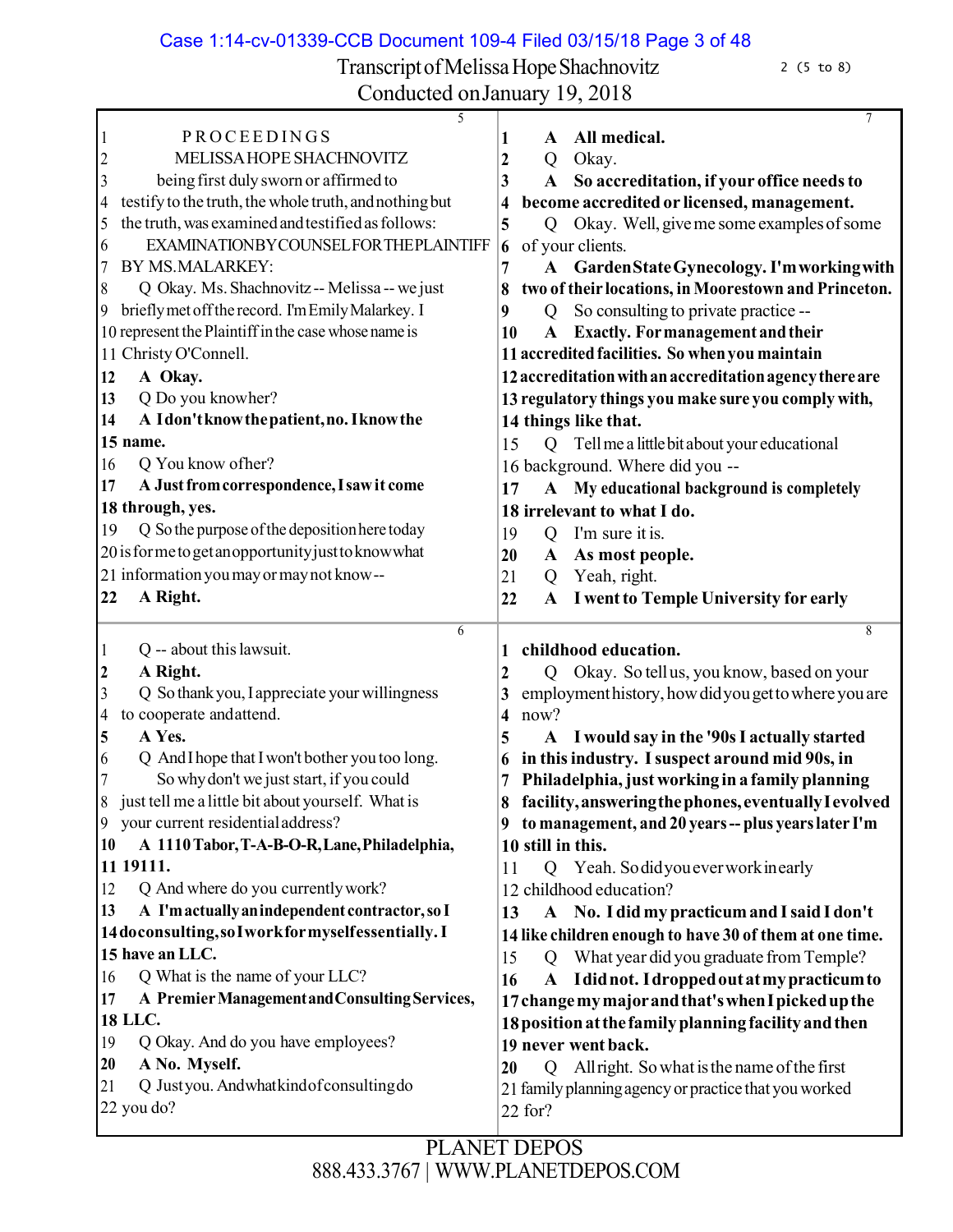Case 1:14-cv-01339-CCB Document 109-4 Filed 03/15/18 Page 4 of 48

Transcript of Melissa Hope Shachnovitz 3 (9 to 12)

|                  | A            | 9<br><b>Gynecologic Surgical -- Gynecological</b>                               | 11<br>planning industry, and you know, dozens of offices,                                                  |
|------------------|--------------|---------------------------------------------------------------------------------|------------------------------------------------------------------------------------------------------------|
| $\mathbf{c}$     |              | <b>Surgical Consultants.</b>                                                    | and he was well -- well-known.<br>2                                                                        |
| 3                | Q            | Okay. Who was your boss at Gynecological                                        | Q Were you familiar with any of his offices?<br>3                                                          |
| 4                |              | <b>Surgical Consultants?</b>                                                    | A No.<br>4                                                                                                 |
| 5                | $\mathbf{A}$ | Alan Klein.                                                                     | $Q$ So --<br>5                                                                                             |
| 6                | Q            | Did that practice, the Gynecological                                            | A Imean I knew where he had offices, but I'd<br>6                                                          |
| 7                |              | Surgical Consulting, to your knowledge, have anything                           | never been to any of his offices and couldn't tell you<br>7                                                |
| 8                |              | to do with Steven Brigham?                                                      | specifically anything about them. But I was familiar<br>8                                                  |
| 9                | A            | No.                                                                             | with where many of them were just from patients<br>9                                                       |
| 10               | Q            | Do you know if Dr. Klein knows Dr. Brigham?                                     | 10 reporting and things like that.                                                                         |
| 11               | A            | I don't know.                                                                   | Q So you knew of him by reputation?<br>11                                                                  |
| 12               | Q            | Okay.                                                                           | A Correct. And actually I think we had some<br>12                                                          |
| 13               | ${\bf A}$    | I mean it's a relatively small niche field.                                     | 13 mutual employees, too, now that I remember. Couple of                                                   |
|                  |              | 14 I would imagine perhaps, but I can't say specifically                        | 14 my employees actually worked for him, that were                                                         |
|                  |              | 15 if they do or they don't.                                                    | 15 working with me part-time, they worked for one of his                                                   |
| 16               | Q            | So your first job with Gynecologic Surgery                                      | 16 facilities, too, part-time, so I knew him through that                                                  |
|                  |              | 17 Consulting [sic] was sort of a receptionist,                                 | 17 also.                                                                                                   |
|                  |              | 18 administrative?                                                              | 18 Q All right. So tell me, in 2012, how did the                                                           |
| 19               | ${\bf A}$    | Right.                                                                          | 19 first contact get initiated; did he call you, did you                                                   |
| 20               | Q            | And how long did you work for that group?                                       | 20 call him, if you remember?                                                                              |
| 21               | ${\bf A}$    | I worked for that group, and they then                                          | A Ibelieve that he called me, if I recall. I<br>21                                                         |
|                  |              | 22 evolved into other locations through 2012.                                   | 22 believe Dr. Taylor gave him my phone number and he                                                      |
|                  |              | 10                                                                              | 12                                                                                                         |
|                  |              |                                                                                 |                                                                                                            |
|                  |              |                                                                                 | 1                                                                                                          |
|                  | Q            | Okay.                                                                           | called me.                                                                                                 |
|                  |              | A And when those practices closed, that's when                                  | Q Was there an interview?<br> 2                                                                            |
| 3<br>4           | O            | I became employed with Dr. Brigham.<br>All right. And did you start working for | A Yeah, I did go to his office in Voorhees, I<br>3<br>can't say exactly when, but myself and actually<br>4 |
| 5                |              |                                                                                 | another employee that was with Dr. Klein's group that<br>5                                                 |
| 6                | $\mathbf{A}$ | Dr. Brigham in 2012?<br>I did.                                                  | was closing, I remember we both went and interviewed<br>6                                                  |
|                  |              | And tell me how that came about. How did                                        | with his practice.<br>7                                                                                    |
| Q                |              | you get that job, where was it?                                                 | 8<br>Q And when you say you went to Voorhees and                                                           |
| $\boldsymbol{9}$ |              | A I-again, because it's a niche field, one                                      | 9 interviewed with his practice, what practice are you                                                     |
|                  |              | 10 of the doctors I worked with through Alan Klein's                            | 10 referring to?                                                                                           |
|                  |              | 11 group, once we decided the practices were closing, he                        | A Well, he had multiple locations, you know.<br>11                                                         |
|                  |              | 12 said, oh, I know a doctor that would love to hireyou,                        | 12 Now she took a position in, I believe it was the                                                        |
|                  |              | 13 this and that, and he laid the groundwork, provided                          | 13 Hamilton location.                                                                                      |
|                  |              | 14 the contact. I met with Dr. Brigham and eventually                           | Q And what other locations were you aware of<br>14                                                         |
|                  |              | 15 started with him.                                                            | 15 as being Dr. Brigham's practices?                                                                       |
| 16               |              | Q Okay. Did you know Dr. Brigham at all?                                        | A Well, I believe he had five, six, or seven<br>16                                                         |
| 17               |              | A I had never met him before we first met in                                    | 17 in New Jersey.                                                                                          |
|                  |              | 18 his attempt to recruit me. Of course I'd heard of                            | Q Okay.<br>18                                                                                              |
|                  |              | 19 him, but I had never met him, no.                                            | 19<br>A I think he had some in Virginia, I think                                                           |
|                  |              | 20 Q So prior to meeting him in 2012, how had you                               | 20 there was a couple. And then there was Associates                                                       |
|                  |              | 21 heard of him?                                                                | 21 which wasn't--he provided the doctors for the                                                           |
|                  |              | 22 A That he was kind of a mogul in the family                                  | 22 practices that were in Maryland, so                                                                     |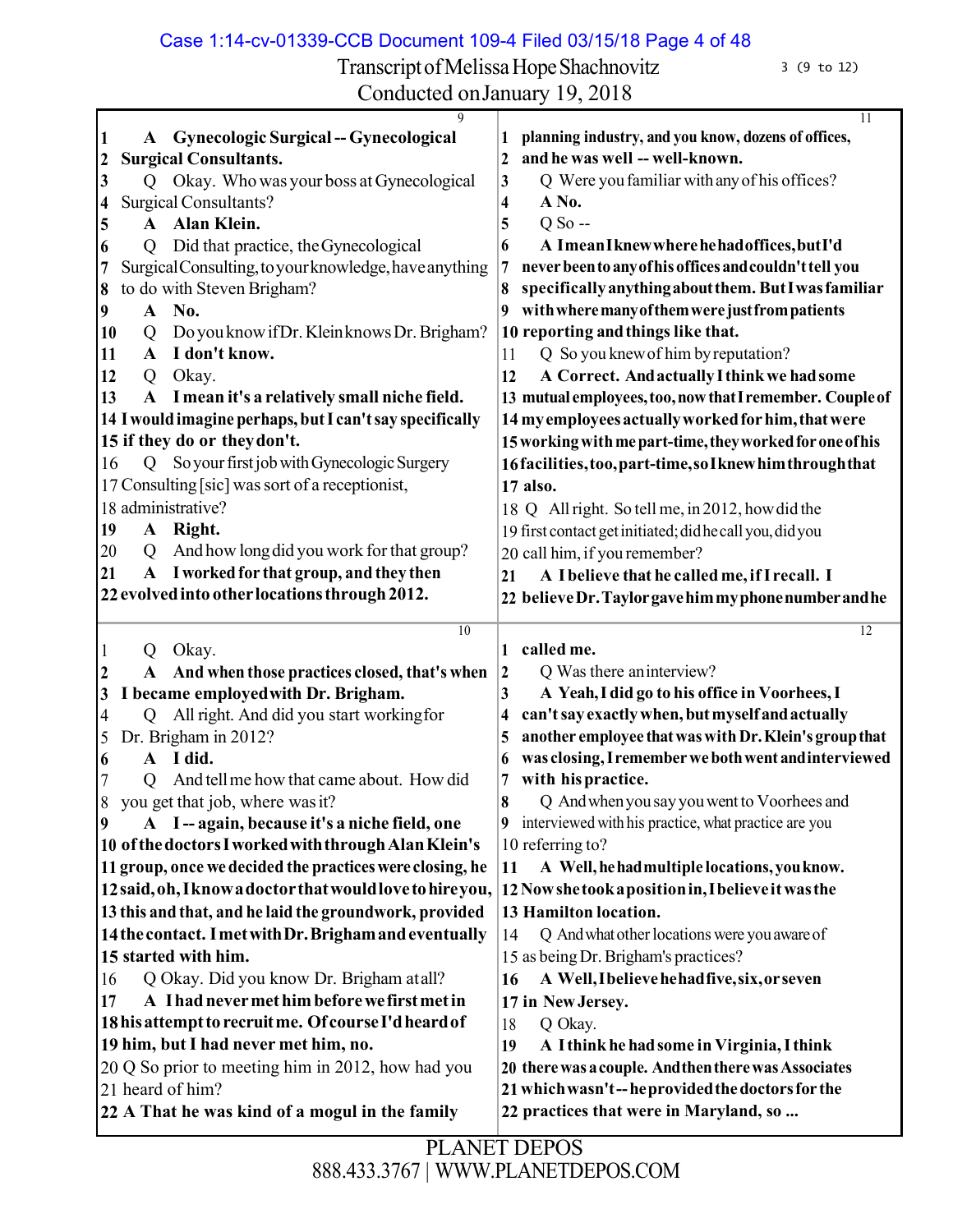Case 1:14-cv-01339-CCB Document 109-4 Filed 03/15/18 Page 5 of 48

Transcript of Melissa Hope Shachnovitz 4 (13 to 16)

| Conducted on January 19, 2018                                                                                   |                                                                                 |
|-----------------------------------------------------------------------------------------------------------------|---------------------------------------------------------------------------------|
| 13                                                                                                              | 15                                                                              |
| You're referring to Associates In OB/GYN<br>Q                                                                   | $1$ it?                                                                         |
| $\overline{2}$<br>Care?                                                                                         | A Who the owner of Associates In OB/GYN? I<br>2<br>think Dr. Walker.            |
| <b>Exactly. That -- Associates was the entity</b><br>3<br>A<br>that I was the administrator for. AMA was who we | 3                                                                               |
| 4                                                                                                               | Q Okay. Is this Kimberly Walker?<br>4<br>A Kimberly Walker, yes.                |
| contracted our doctors from for Associates. So that<br>$\overline{\mathbf{5}}$                                  | 5<br>Q And what was your understanding of                                       |
| was -- AMA was his entity.<br>6                                                                                 | 6                                                                               |
| Q Okay. I forgot to ask you when we got<br>7                                                                    | Dr. Brigham's relationship with Associates InOB/GYN<br>7                        |
| started. Have you met Mr. Greaney before?<br>8                                                                  | Care?<br>8<br>A That he provided the physicians through                         |
| A I have not, no.<br>$\boldsymbol{9}$                                                                           | 9<br>10 American Medical. That there was, I imagine, some                       |
| Did you have an opportunity to speak to any<br>10<br>Q                                                          | 11 kind of contract in place that he would provide the                          |
| 11 lawyer before coming here today?                                                                             |                                                                                 |
| A No.<br>12                                                                                                     | 12 physicians that would perform services throughout the                        |
| 13<br>Have you spoken to Dr. Brigham before coming<br>Q                                                         | 13 four Maryland offices.                                                       |
| 14 here today?                                                                                                  | Q And we're talking about the Maryland offices<br>14                            |
| A No.<br>15                                                                                                     | 15 in Baltimore, Cheverly, Silver Spring and Frederick?                         |
| Have you spoken to anybody to get advice or<br>16<br>Q                                                          | A Correct.<br>16                                                                |
| 17 to talk about --                                                                                             | Q While you were the administratorat<br>17                                      |
| A No.<br>18                                                                                                     | 18 Associates InOB/GYNCare, were there any other                                |
| -- what we're doing here today?<br>19<br>Q                                                                      | 19 offices in Maryland?                                                         |
| No.<br>20<br>$\mathbf{A}$                                                                                       | A No.<br>20                                                                     |
| Okay. So when you first were hired by Dr.<br>21<br>Q                                                            | Q Anddidyou go to all four of those<br>21                                       |
| 22 Brigham, who was your actual employer?                                                                       | 22 locations?                                                                   |
| 14                                                                                                              | 16                                                                              |
| A Well, I worked for Associates, so I worked                                                                    | A I did.<br>1                                                                   |
| with Dr. Walker for Associates, but I also did consult 2<br>$\boldsymbol{2}$                                    | What was your understanding as to who owned<br>$\overline{Q}$                   |
| work for some of his offices in New Jersey, again for<br>$\boldsymbol{\beta}$                                   | American Medical Associates?<br> 3                                              |
| regulatory issues. And in that capacity there were<br>$\overline{\mathbf{4}}$                                   | A I believe Dr. Brigham did. I -- to my<br>4                                    |
| several district managers throughout.<br> 5                                                                     | knowledge he did.<br>5                                                          |
| Okay. When Dr. Brigham hired you in 2012<br>6<br>Q                                                              | Okay. Who paid your paychecks?<br>6<br>Q                                        |
| what was your title, if you hadone?                                                                             | 7<br>A Associates In OB/GYN.                                                    |
| A I don't believe I had a specific title<br>8                                                                   | And I'm sorry, just so we can establish a<br>8<br>$\mathcal{O}$                 |
| honestly.<br>$\boldsymbol{9}$                                                                                   | time frame, your job with Associates In OB/GYN Care<br>9                        |
| Okay. And tell me, I've heard at least two<br>Q<br><b>10</b>                                                    | 10 started in 2012?                                                             |
| 11 different roles if I'm following, you did some consult                                                       | A Correct.<br>11                                                                |
| 12 work for the regulatory issues for the New Jersey                                                            | When did it end?<br>12<br>Q                                                     |
| 13 clinics, but you also had a role in the Maryland                                                             | 13<br>2014.<br>$\mathbf{A}$                                                     |
| 14 clinics with Associates In OB/GYN?                                                                           | 14<br>Andwe'll get back to that, but where have<br>Q                            |
| A Correct. I was the administrator for the<br><b>15</b>                                                         | 15 you worked since 2014?                                                       |
|                                                                                                                 |                                                                                 |
| 16 Associates In OB/GYNoffices.                                                                                 |                                                                                 |
| Q So you were the administrator, your title<br>17                                                               | <b>Princeton Health Care Services.</b><br>16<br>${\bf A}$                       |
| 18 with respect to the Maryland offices was                                                                     | Where isthat?<br>17<br>Q                                                        |
| 19 administrator?                                                                                               | In Princeton.<br>18<br>$\mathbf{A}$                                             |
| Correct.<br>20<br>A                                                                                             | 19<br>And what have you done for Princeton health<br>Q                          |
| And by Maryland offices, we're talking about<br>21<br>Q                                                         | 20 care services?                                                               |
| 22 the clinics that were owned by whom as you understand                                                        | A Administrator.<br>21<br>Is Princeton Health Care Services a family<br>22<br>Q |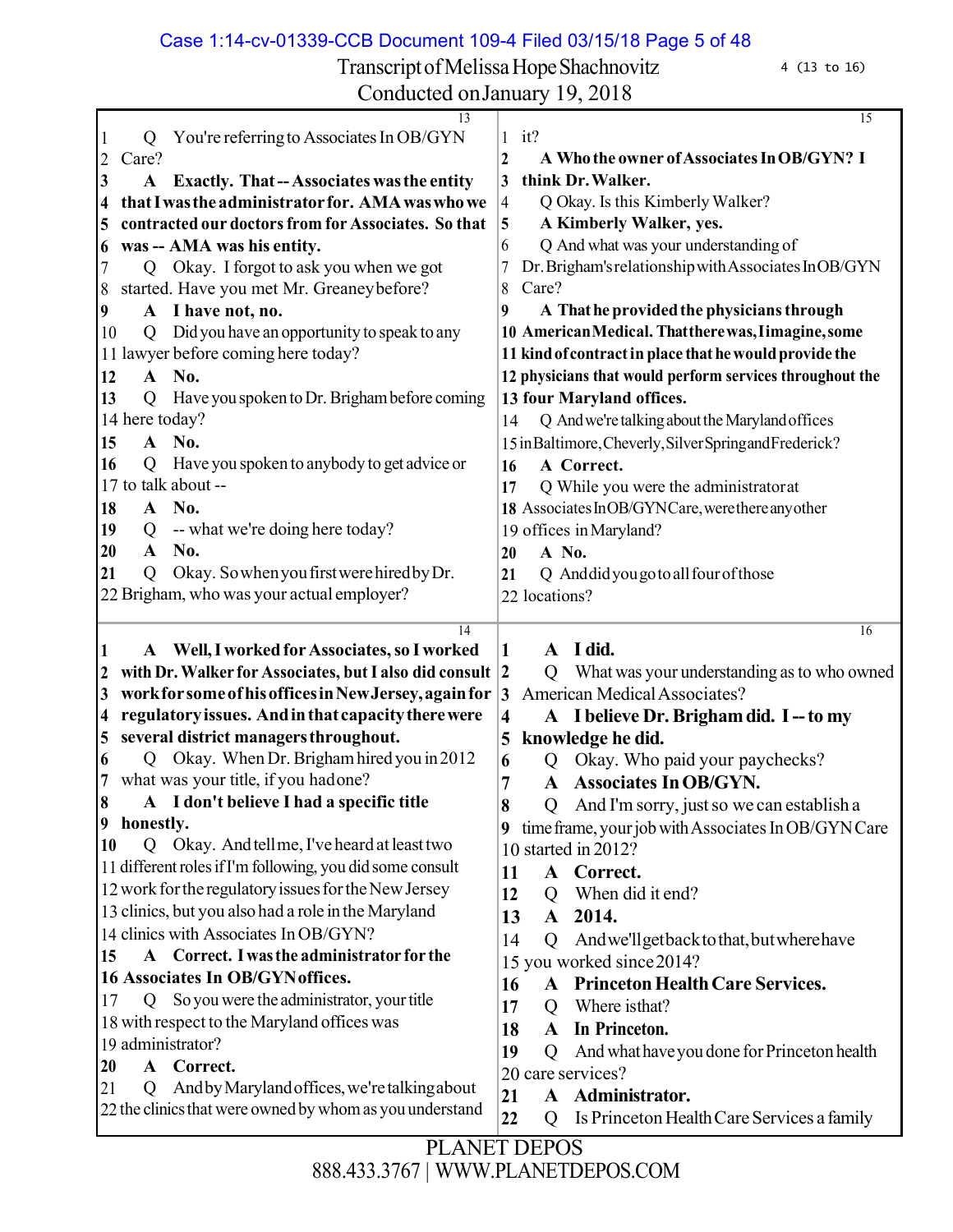Case 1:14-cv-01339-CCB Document 109-4 Filed 03/15/18 Page 6 of 48

Transcript of Melissa Hope Shachnovitz 5 (17 to 20)

| 17                                                                                                            | 19<br>familiar with regulatory issues, so I would consult                 |
|---------------------------------------------------------------------------------------------------------------|---------------------------------------------------------------------------|
| planning agency?<br>A It is, yes.                                                                             | with them as far as all the regulations/modifications<br>2                |
| 2<br>How long did you work for Princeton Health<br>3<br>Q                                                     | that they would need to make for the office.<br>3                         |
| Care Services?<br>4                                                                                           | And those are specifically relating to<br>4<br>$\overline{Q}$             |
| Until current. I just became an independent<br>5<br>${\bf A}$                                                 | offices only in New Jersey?<br>5                                          |
| contractor this year, in January. In January I                                                                | They were New Jersey, and I also would<br>6<br>A                          |
| 6<br>started officially as an independent. Princeton<br>7                                                     | consult with Virginia Beach. Virginia Beach, actually<br>7                |
| Health Careis also Garden State Gynecology. They<br>8                                                         | they were not getting accredited, they were getting<br>8                  |
| d/b/a as Garden State. Until December 31 I was<br>9                                                           | licensed, so their regulations were even stricter than                    |
| 10 essentially still an employee of Princeton Health                                                          | 10 accreditation regulations, so I made a few trips to                    |
| 11 Care.                                                                                                      | 11 Virginia Beach, also to kind of go over regulatory                     |
| Q So from sometime in 2014 until the end of<br>12                                                             | 12 stuff with her.                                                        |
| 13 2017 you were an employee of Princeton Health Care                                                         | Q Did any of your regulatory consulting with<br>13                        |
| 14 Services?                                                                                                  | 14 Dr. Brigham revolved around the Maryland offices?                      |
| 15<br>$\mathbf{A}$<br>Correct.                                                                                | A Well, yeah. I was the administrator there                               |
| Which operates as Garden State Gynecology?<br>16<br>Q                                                         | 15<br>16 so I did a lot of regulatory stuff in Maryland.                  |
| Correct.<br>17<br>$\mathbf{A}$                                                                                | Okay. So then tell me what -- you were the                                |
| Andsincejustacouple of weeks ago you are<br>18<br>Q                                                           | 17<br>$\mathcal{O}$<br>18 administrator of the Associates in OB/GYN Care? |
| 19 no longer their employee?                                                                                  |                                                                           |
| Correct.<br>20<br>$\mathbf{A}$                                                                                | Right. That was my primary responsibility,<br>19<br>$\mathbf{A}$          |
| But you do consulting for them?<br>21<br>Q                                                                    | 20 doing any regulatory stuff there, maintaining--                        |
| 22<br><b>Correct. Exactly.</b><br>$\mathbf{A}$                                                                | Okay. So other than doing regulatory stuff<br>21<br>Q                     |
|                                                                                                               | 22 to maintain licensure and accreditation -- well, let                   |
| $\overline{18}$                                                                                               | 20                                                                        |
| Q Doyoudoconsulting for anyone else or are                                                                    | me back up. Did the Maryland clinics have --                              |
| they your only client?<br>2                                                                                   | A They did not have accreditation. They had<br>$\mathbf 2$                |
| A It was just now that I decided to kind of go<br>3<br>on my own now that they're efficient and running well. | license -- they were licensed.<br>3                                       |
| 4<br>I started the practices with these doctors, so it took                                                   | Q What's the difference?<br>4<br>A In some states you're required to be   |
| 5<br>them a few years to get them up and efficient and<br>6                                                   | 5<br>licensed. In some states you're required to be--if<br>6              |
| profitable and doing well. So now while I still work<br>7                                                     | you're not required to be licensed, you usually,<br>7                     |
| with them, my goal is to retain more clients and<br>8.                                                        | 8<br>depending upon the services you offered, required to                 |
| 9 potentially do the same thing.                                                                              | 9 beaccredited. So there are some agency, be it the                       |
| Q And grow your own business?<br>10                                                                           | 10 State or accreditation agency, that is kind of looking                 |
| A Exactly. Exactly.<br>11                                                                                     | 11 over your shoulder making sure things are done right,                  |
| Q Okay. Let's go back to your work with<br>12                                                                 | 12 and then that everything is up to par the way that it                  |
| 13 Dr. Brigham. Tell me about what you did separate from                                                      | 13 should be. Sowhile some states require that to be                      |
| 14 your work as the administrator at Associates InOB/GYN                                                      | 14 the actual state itself, or the Board of Physicians,                   |
| 15 Care.                                                                                                      | 15 or the Department of Health, there are some states                     |
| A Uh-huh.<br>16                                                                                               | 16 that don't require it to be. So in those states                        |
| Q Whatwork did you do for Dr. Brighamasa<br>17                                                                | 17 typically you are required to have an accreditation                    |
| 18 consultant?                                                                                                | 18 from anoutside source, be it AAAASF, JCAHO, there's                    |
| A I would often consult with his district<br>19                                                               | 19 different agencies that can accredit you and that                      |
| 20 managers. A few of the offices at that time when I                                                         | 20 involves honoring all of their standards and                           |
| 21 was there were getting accredited through an agency                                                        | 21 inspections, sometimes biannual, depends uponthe                       |
|                                                                                                               |                                                                           |
| 22 called Quad ASF, four As and S-F, so-I was very                                                            | 22 agency.                                                                |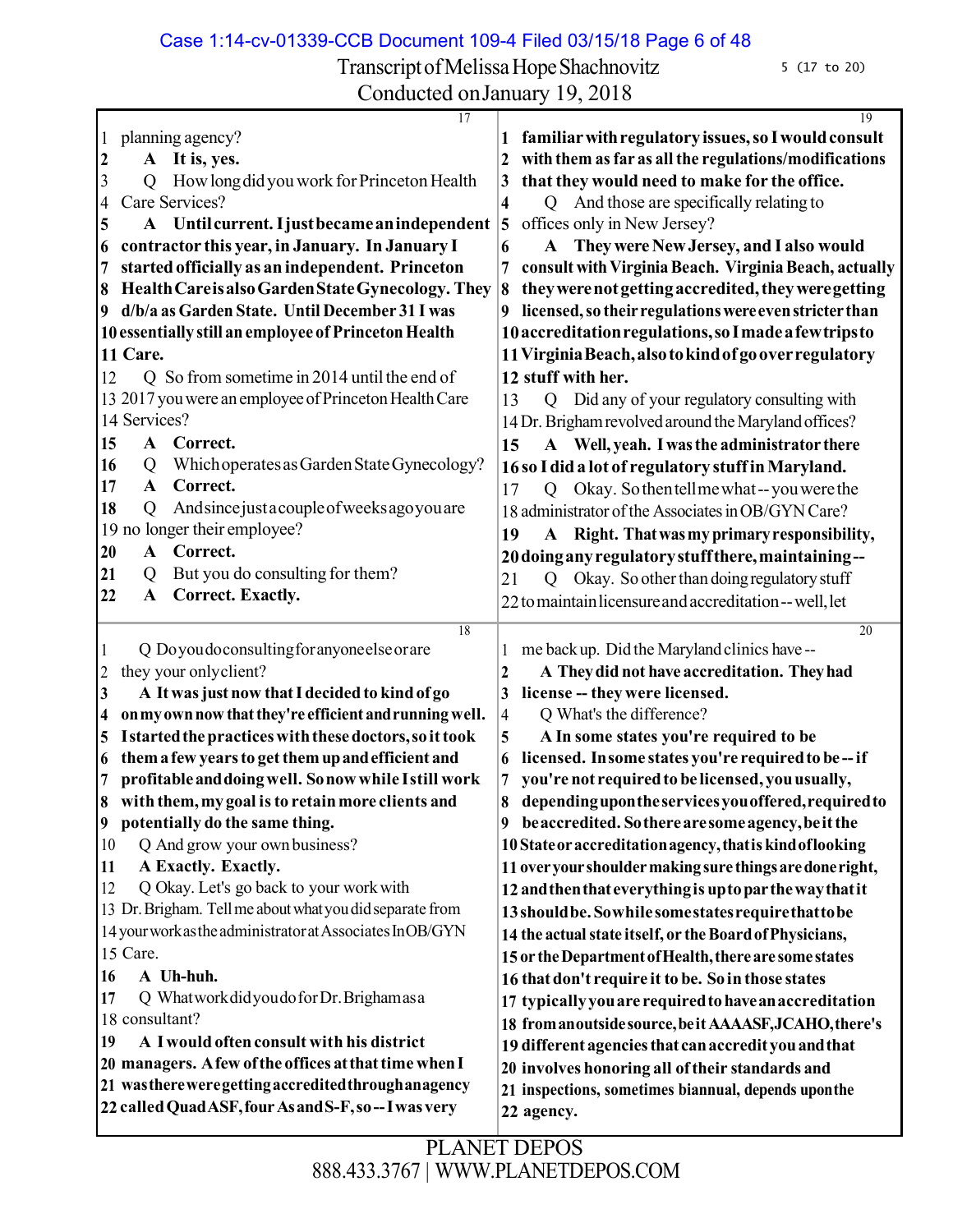Case 1:14-cv-01339-CCB Document 109-4 Filed 03/15/18 Page 7 of 48

 $\overline{24}$ 

Transcript of Melissa Hope Shachnovitz 6 (21 to 24) Conducted onJanuary 19, 2018 Q So Maryland required familyplanning agencies to belicensed? **A Correct.** Q And who -- **A Aroundthe time Istarted. Previouslythey werenotlicensed,butIbelieve thatwentintoeffect in2012,or early'13. Itwas right aroundthe time I started. AndIthinkthat'swhy,youknow,they needed somebody like myself that had experiencewith 10 regulatory stuff.** Q AndinMaryland,whatgovernment agency 12 licenses family planning clinics? **A Itwas--letmethinkwhatit's called. Bear with me for one second. It's the Department--** 16 Q The Department of Health and Mental Hygiene? **A Yes,DepartmentofHealthandMental 18 Hygiene. Yes, exactly.** 19 Q Okay. So besides helping the Maryland 20 clinics get licensure, what if any other job 21 responsibilities did you have as administrator of the 22 Maryland clinics? **to, you know, how it got to there.** Q But whenyou say upstairs, you're talking about upstairs physically inNewJersey? **A Yes. InNew Jersey there was a place that the phones rang,so I--I recall visiting upstairs andworkingwiththerepresentativesthatanswered, representativesthatansweredthephonesforMaryland.** Q Soisityourunderstandingthatifa Maryland patient wanted to get services at a Maryland AssociatesinOB/GYNCare clinic,shewouldcallthe advertisednumberforAssociatesinOB/GYNCare? **A Right.** 13 Q But that number would ring at a centralized 14 call center located in New Jersey? **A Atsometimes,yes.Iftherewerestaffin 16offices,ofcourseitwouldbeansweredinthe offices,but after hours,weekend-- after hours and 18weekendstherewasthis,youknow,secondfloor call base that did answer the phone calls, yes.** Q I'msorry,I-- just for -- the other rule 21 that she didn't mention is we can't speak over one another. Sonaturallyyoumaycompletelyunderstand **A Participate in, like advertising,youknow, marketing researchto see, youknow,where our pool of patientswere coming fromto improve thepatient volume.** Q Okay. Anything else? **A I actuallyspentsome time actuallyin the call center.** Q Where's the call center? **A In New Jersey.** 10 Q So tell me how that works, that a Maryland 11 patient who wanted to receive services from Associates inOB/GYNCareclinic,whatnumberwouldtheycall and where wouldit ring andwhowouldanswer? **A I can'tsayspecificallywhat number they wouldcall. Eachofficehadanadvertisedphone number.** Q Okay. **A Iknow their calls would ring upstairs,so I did spend time upstairs working with representatives saying specifically thingsthatIwouldwantsaidfor ourMarylandpatients. How thattranspired,what 22numberstheydialed,howthat--I'mreallynotaware** whatI'mabouttoaskyouandyouinterjectandanswer 2 and that's the way people converse in normal life, but she can't type two of us at once. Even though you 4 know what I'm going to ask, wait until I'm done speaking, and I'lltrymybestto do thesame for you. **A Understood.** Q If I ever cut you off, please letme know. Say,I'mnot donewithmy answer, and I'llshut up. **A Okay.** Q Sodoyourecalltheaddressofthecall center inVoorhees, New Jersey? **A I do not. Itwas offEveshamAvenue.** 13 O In Voorhees? **A InVoorhees, yes. I don't recallthe exact address.** Q Okay. Sowhileyouwereadministratorfor 17 Associates in OB/GYN Care, how much time did you 18 actually spend inMaryland? **A Probablya solidfourdays a week.** Q Full days? **A Uh-huh.** Q And you were livinginPhilly at the time,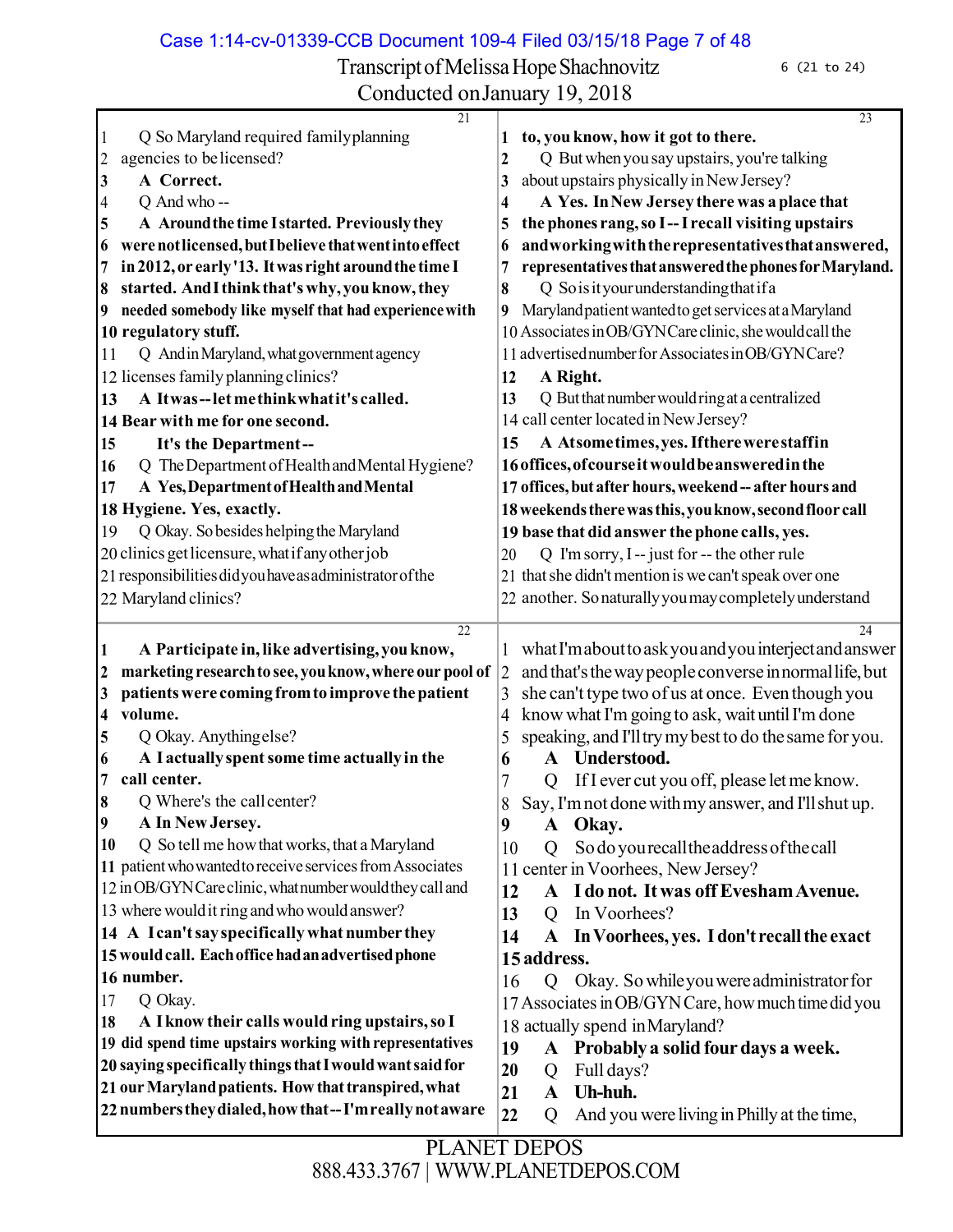Case 1:14-cv-01339-CCB Document 109-4 Filed 03/15/18 Page 8 of 48 PLANET DEPOS Transcript of Melissa Hope Shachnovitz 7 (25 to 28) Conducted onJanuary 19, 2018  $\overline{25}$  or NewJersey? **A Philadelphia.** Q Okay. That's a lot of driving. **A Itis, absolutely. UpuntilDecember31 I oftentraveledtoMaryland--Imean,I'msorry,to MoorestownwhichisjustoutsideofNewYork.** Q So who are theother employees-- orI don't evenwantto say employees. Letmeask itthisway. Who were theother people that you recall--whether they're doctors orstaff people, you can letme 11 know -- who worked physically in the Maryland clinics? 12 As many as you canrecall. **A Dr.Walker, Kelly--the problemisI don't 14know the last -- a lot of last names.** Q I understand. Just-- **A Okay.** Q I'mjust looking for what you do remember. 18So let'sstartwith,youtoldmeaboutDr.Walker. **A Dr. Walker, KimWalker.** Q And Kelly, who was she? **A Kellywas anoffice managerfor,I believe 22Cheverly, but also traveledto other locationsto Dominy,Dr.Panah,Dr.Basco, Dr. Rose.** Q Do you know Dr. Rose's first name? **A Myron.** Q Myron? **A Myron, Ibelieve.** Q It was a man? **A Yes.** Q Anyother doctors besidesDr.Dominy,Panah, Basco and Rose, and Walker? **A Idon't believe therewere anyother doctors.** Q Any other staff that -- Oh,go ahead. **A I'm sorry. There was a nurse,Zara.** Q Z-A -- **A Z-A-R-A. I'msorry,I'mjusttrying to thinkofany other employeesI remember. There was another R.N. I'm trying to rememberhername.IbelieveitwasNeesa,N-E-E-S-A. It couldhavebeenMeesa,though. I'msorry,I'm going back like four or five years.** Q That's okay. **work.** Q Okay. **A There was a Christine. She worked,I believe inBaltimore primarily, but oftenour employeestraveledbetweenmultiplelocationsbecause our patientsessions weren'tlong. So typically patientswouldbeinthe officeacoupleofhours. So insteadof,youknow,keeping staffthere for eight hoursperse,therewouldbejustacouplehoursin theBaltimore office,whentheywere throughwith patients,staffwouldperhapstraveltoCheverlyand thentherewerepatientsscheduledinCheverlythat afternoon. Sowedidn'thaveahugestaffbecause the 14fewstaffwehadoftentraveledbetweenmultiple offices.** Q Okay. **A TherewasCrystal--Crystal--Ibelieve her lastnamebeginswithaK,ifthathelps.** Q Ijust want to knowwhat you remember. If yourememberlast names,that'sgreat. Ifnot,just 21 tell me. **22 A Then of course the doctors. There was Dr. A Offthe top ofmy headI can't think of anybodyelse. Right now that's allIcancome up with.** Q Okay.AndIthinkyousaidearlierasbest yourecallyourpaycheckswerefromAssociatesin OB/GYN Care? **A Well, actually Ibelieve the name onmy paychecksmighthavebeenHealthCareDeliveryCorp. Youknow,itwasreallyodd,sort ofanomaly. Ifyou hadhealthinsurance throughthe agencyyouwere technicallypaidbyacompanycalledHealthCare DeliveryCorporation. AndIhadhealthinsurance for myfamily. Where if youdidnot havehealthinsurance 14youwerepaiddirectlythroughthecompany,Associates 15 in OB/GYNCare.** Q Howdoyouknow--sinceyouhadhealth 17 insurance -- **A Yes.** Q --howdoyouknowthatpeoplewhodidn't 20 were paid by Associates in OB/GYN Care? **A Becausemostofmyemployeesdidnot,soI oftenhandedoutpaychecksandknewthatmost--**

888.433.3767 | [WWW.PLANETDEPOS.COM](http://www.planetdepos.com/)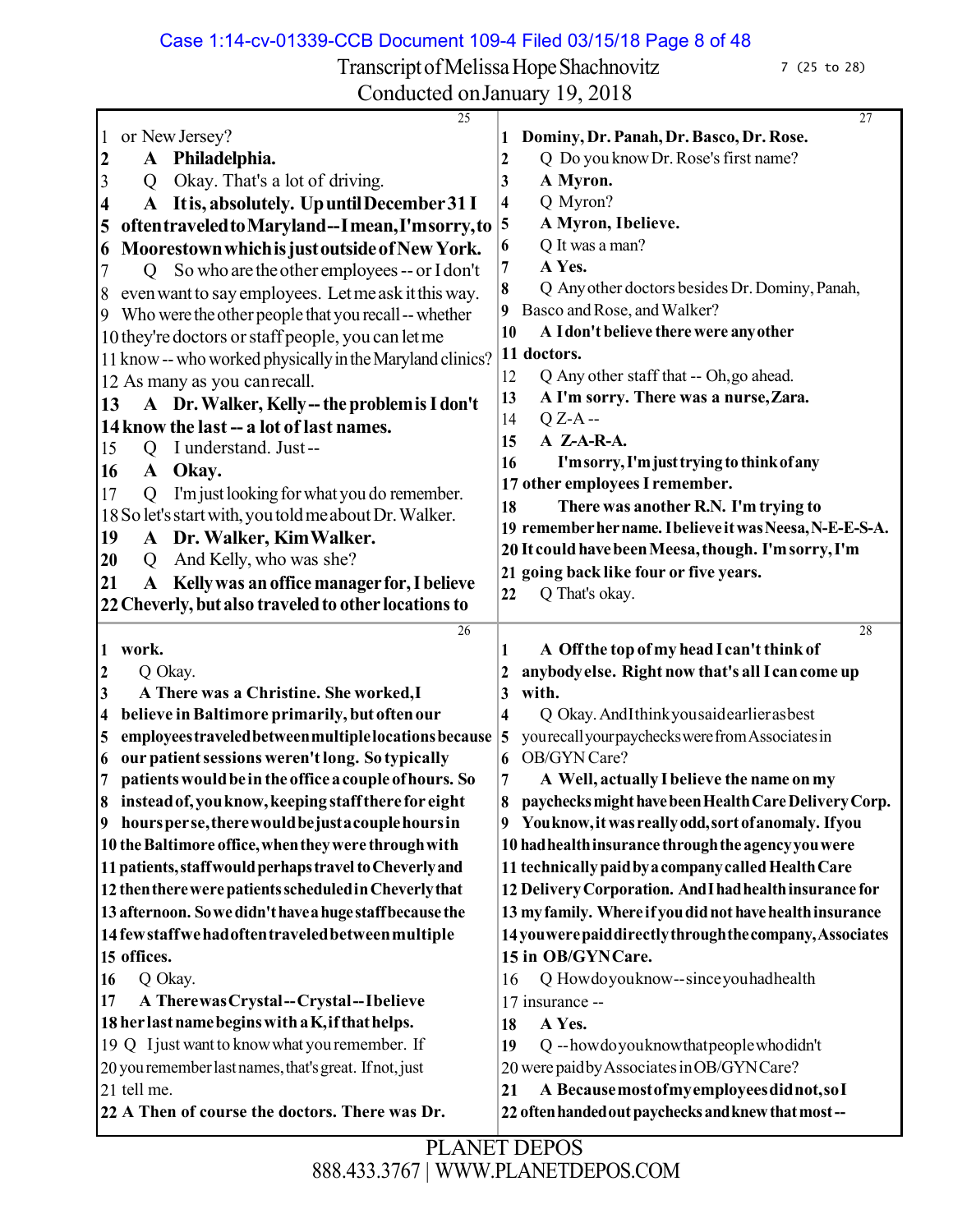Case 1:14-cv-01339-CCB Document 109-4 Filed 03/15/18 Page 9 of 48

Transcript of Melissa Hope Shachnovitz 8 (29 to 32) Conducted onJanuary 19, 2018

| $\sim$ onducted ontailearly 19, 2010                            |                                                             |
|-----------------------------------------------------------------|-------------------------------------------------------------|
| 29<br>So the actual, like up in the upper<br>$\mathbf{I}$<br>Q  | 31<br>the physicians, but I believe the facilities          |
| left-hand corner where it says who the check is<br>2            | themselves or the staff, I don't believe that he had        |
| 3<br>from--                                                     | any, any interaction. I can't say Dr. Walker, you<br>3      |
| A Right.<br>4                                                   | know, she was the manager, the district--the manager        |
| -- that said Associates in OB/GYN Care?<br>5<br>Q               | of the entire district.<br>5                                |
| Right. Yes.<br>6<br>A                                           | Q District meaning Maryland?<br>6                           |
| 7<br>Who signed those checks?<br>Q                              | A Exactly. The Maryland district, yes.<br>7                 |
| A All checks were signed by Nancy. She was<br>8                 | Q So what is your understanding as to who was<br>8          |
| the CFO.<br>9                                                   | the supervisor of the staff who worked in the Maryland<br>9 |
| Do you remember Nancy's last name?<br>10<br>Q                   | 10 clinics?                                                 |
| Lewis or Luke. Definitely one of those two.<br>11<br>A          | A Dr. Walker.<br>11                                         |
| Where did Nancy Lewis or Luke live?<br>12<br>Q                  | 12<br>Q And in terms of Dr. Brigham's interaction           |
| Oh, I have no idea.<br>13<br>$\mathbf{A}$                       | 13 with the Maryland clinics, if I'm summarizing your       |
| Okay. Did you know her personally?<br>14<br>Q                   | 14 understanding correctly, it was with Dr. Walker and      |
| I met her once or twice.<br>15<br>$\mathbf{A}$                  | 15 with yourself and with the physicians whose staffed      |
| Okay. And your paychecks were paid by<br>16<br>Q                | 16 those clinics?                                           |
| 17 Health Care Delivery Corp.?                                  | 17<br>A Correct. Yes.                                       |
| A That's correct. Yes.<br>18                                    | Q What interaction did you have with Dr.<br>18              |
| Okay. Who signed your paychecks?<br>19<br>Q                     | 19 BrighamDr. Brighamthat involved those Maryland           |
| 20<br>$\mathbf{A}$<br>Nancy.                                    | 20 clinics?                                                 |
| 21<br>Did--inthetwo-ishyearsthatyouworked<br>$\overline{O}$     | A If I had a complaint, honestly, about a<br>21             |
| 22 with Associates in OB/GYN Care, did Dr. Brigham              | 22 doctor, if a doctor was being tardy or difficult with    |
| 30                                                              | 32                                                          |
| physically come to any of those Maryland locations?             | seeing patients or a patient complaint, I would make<br>1   |
| No.<br>$\boldsymbol{2}$<br>$\mathbf{A}$                         | Dr. Brigham aware. I would discuss it with the<br>2         |
| $\mathfrak{Z}$<br>You never sawhim in Maryland?<br>Q            | physician of course, but also make Dr. Brigham aware.<br>3  |
| No.<br>A<br>4                                                   | Any issues that arose with physicians I would also<br>4     |
| Was there a holiday party that you attended<br>5<br>Q           | report them to Dr. Brigham.<br>5                            |
| ever in Maryland?<br>6                                          | Q Was there -- other than reporting issues<br>6             |
| 7<br>A I did not attend the Maryland holiday party              | with doctors to Dr. Brigham, did you have any other<br>7    |
| because, again, only because it was such a distance<br>8        | 8 interaction with Dr. Brigham that involved the running    |
| for me.<br>9                                                    | of the Maryland clinics in any way?<br>9                    |
| 10<br>You're aware that one occurred?<br>$\mathcal{O}$          | A When they had some regulatory trouble<br>10               |
| A Ibelieve, yeah, I think there was one every<br>11             | 11 because of, you know, some issues that happened with     |
| 12 year, yes.                                                   | 12 the doctors, I recall during that time, which this was   |
| Do you know if Dr. Brigham attended the<br>13<br>$\overline{Q}$ | 13 probably 2012 or '13, it was not long after they were    |
| 14 Maryland holiday party?                                      | 14 licensed, not long after I was there, I remember I       |
| A I do not know.<br>15                                          | 15 often would have contact with him then because there's   |
| Q What if any interaction did you observe Dr.<br>16             | 16 a point that actually the doctors' licenses were         |
| 17 Brigham having with the Maryland clinics that were           | 17 suspended so there were no physicians. Then there was    |
| 18 affiliated with Associates in OB/GYN Care?                   | 18 a point that the facility licenses were suspended. So    |
| A I know he interacted with the doctors. The<br>19              | 19 during that time I know I often would have contact       |
| 20 staff or the facilities, I don't think that there was        | 20 with him.                                                |
| 21 any interaction. But he interacted with the doctors.         | Q Andso if Dr. Walker was the owner of those<br>21          |
| 22 He had interaction with me because I interacted with         | 22 clinics, why when they were in regulatory trouble was    |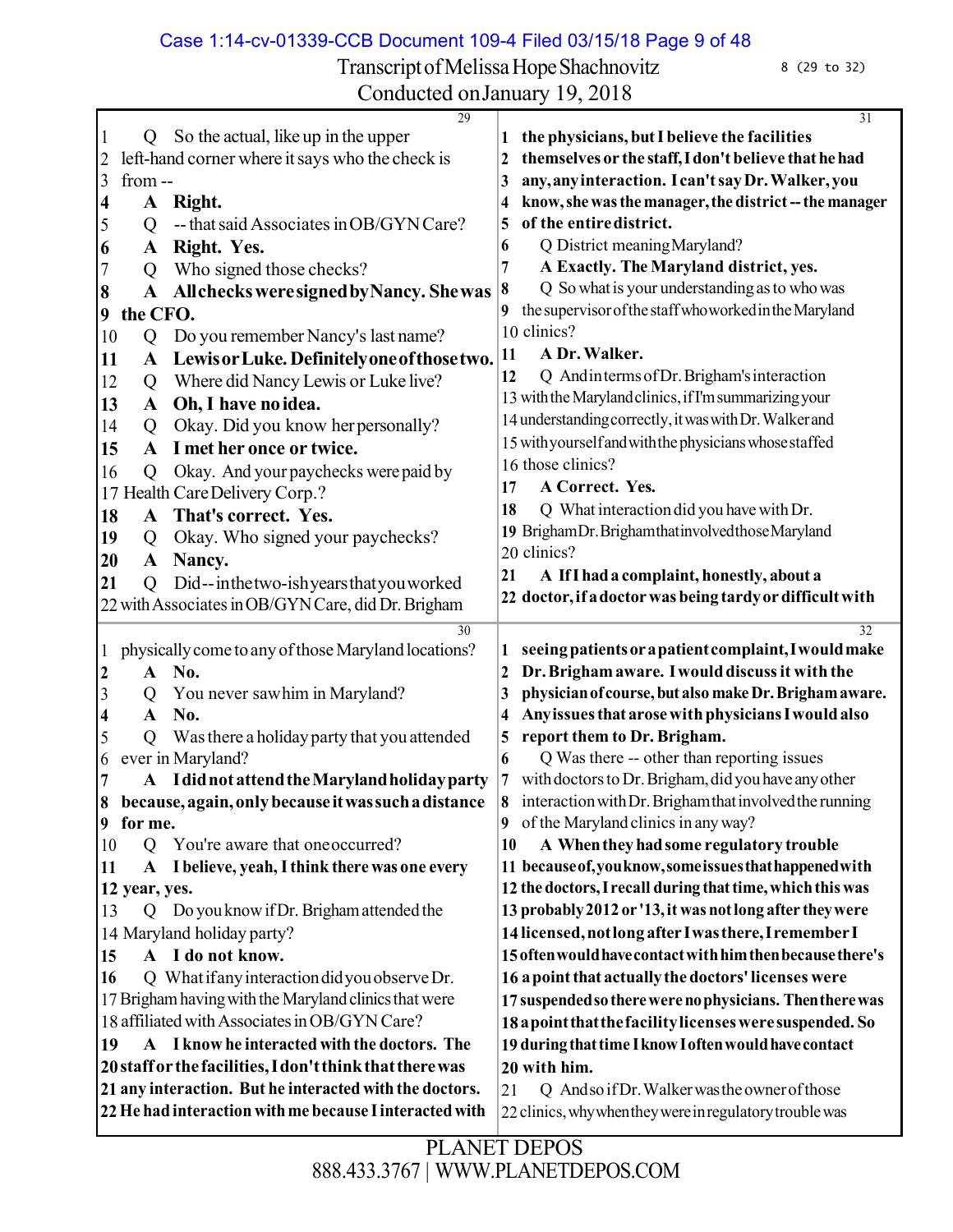Case 1:14-cv-01339-CCB Document 109-4 Filed 03/15/18 Page 10 of 48

Transcript of Melissa Hope Shachnovitz 9 (33 to 36)

|                                                                                    | $-2, -2 - 1$                                                            |
|------------------------------------------------------------------------------------|-------------------------------------------------------------------------|
| $\overline{33}$<br>your contact often with Dr. Brigham?                            | 35<br>patient had a condition called dilated cardiomyopathy,<br>1       |
| $\mathbf{1}$<br>A Because the regulatory trouble arose because<br>$\boldsymbol{2}$ | which her condition, she could have been sitting on<br>$\boldsymbol{2}$ |
| of the actions of one physician.<br>3                                              | her couch, in the grocery store, at any time this<br>3                  |
| Which one?<br>4<br>Q                                                               | could have happened. Unfortunately it happened in the<br>4              |
| Dr. Basco.<br>5<br>A                                                               | facility immediately after a procedure. So obviously,<br>5              |
| And what happened with Dr. Basco?<br>6<br>Q                                        | with a patient death there's a lot of regulatory<br>6                   |
| There was an incident that Dr. Basco refused<br>$\mathbf{A}$                       | things that happen, and the facilities were shut down<br>7              |
| to do a patient -- refused to treat a patient because<br>8                         | 8<br>again at that point.                                               |
| she had, I believe it was his triplets and he didn't<br>9                          | 9<br>So unfortunately whenever a regulatory thing                       |
| 10 want to treat -- first trimester patient but she was                            | 10 sort of happens, it always stemmed from an issue with                |
| 11 pregnant with triplets. He said he didn't get paid                              | 11 the doctor, whenever a doctor has a patient that                     |
|                                                                                    |                                                                         |
| 12 enough money to treat that patient, which again is an                           | 12 expires there.                                                       |
| 13 issue that you need to take up with Dr. Brigham, not                            | 13<br>Q Of course.                                                      |
| 14 with the facility, not while the patient is there and                           | A You know, that caused --<br>14                                        |
| 15 waiting to be treated. And, you know, that caused --                            | Q Sowhichepisode was first; the one with Dr.<br>15                      |
| 16 he refused to treat that patient and that caused a                              | 16 Basco, or the one with Dr. Dominy?                                   |
| 17 regulatory spiral that shuttered those offices.                                 | A Ibelieve it was the one with Dr. Dominy. I<br>17                      |
| But the patient was treated fine at Planned<br>18                                  | 18 can't say for sure, but I believe Dr. Dominy's first.                |
| 19 Parenthood. But Dr. Basco had a protocol in place                               | Q And were the clinics actually closed twice<br>19                      |
| 20 that whenever a patient was 12 weeks, they would be                             | 20 as in they were closed and reopened, and then closed                 |
| 21 given a medication that would start to soften up their                          | 21 and then reopened?                                                   |
| 22 cervix about an hour or so prior to him doing the                               | A Yes, yes -- or well, actually, I stand<br>22                          |
| 34                                                                                 | 36                                                                      |
| case. Once he saw that it was a triplet case and<br>1                              | corrected. Perhaps after Dr. Dominy's patient they<br>1                 |
| said, I'm not getting paid enough money to do this, he<br>2                        | might not have closed all of the facilities. They<br>$\boldsymbol{2}$   |
| refused to do the case. So here the patient had<br>3                               | might have just closed Baltimore.<br>3                                  |
| medication to soften her cervix and then no doctor to<br>4                         | After Dr. Basco's incident, I know all of<br>4                          |
| come through and complete the procedure.<br>5                                      | the facilities were closed. I don't recall if the<br>5                  |
| Q So how did the regulatory proceedings begin<br>6                                 | first time, once we demonstrated to the Department and<br>6             |
| as a result of that incident?                                                      | they reinspected, that closure was very short after<br>7                |
| A Because essentially we abandoned -- we had                                       | 8 Dr. Dominy's patient. Maybe a couple of weeks. I                      |
| 9 treated a patient and abandoned the patient without                              | don't recall if that was all the offices or just<br>9                   |
| 10 not willing to complete this procedure. So the                                  | 10 Baltimore, honestly.                                                 |
| 11 patient was successfully completed at Planned                                   | But I know after Dr. Basco's incident, it<br>11                         |
| 12 Parenthood, and then filed a complaint with the                                 | 12 did close all of the offices because that was his                    |
| 13 Department, which led to an investigation, which shut                           | 13 protocol in all of the offices for patients 12 weeks                 |
| 14 down all the offices.                                                           | 14 and above, to give them this medication prior to.                    |
| Q I see. So the patient made the complaint?<br>15                                  | Q Sohowlong were the facilities in Maryland<br>15                       |
| A Correct. Exactly.<br>16                                                          | 16 closed after the incident and report -- and complaint                |
| And then there was another issue.<br>17                                            | 17 about Dr. Basco?                                                     |
| 18 Dr. Dominy's patient, there was a death in the                                  | A They were closed for a while for surgical<br>18                       |
| 19 Baltimore office, which again was completely                                    | 19 procedures. A while.                                                 |
| 20 unrelated -- I spent a lot of time in court over this                           | Q Okay. Were you still an employee when they<br>20                      |
| 21 case. The death was completely unrelated to Dr.                                 | 21 reopened?                                                            |
| 22 Dominy's care or to anything in the facility. The                               | A I think when they reopened and started doing<br>22                    |
|                                                                                    |                                                                         |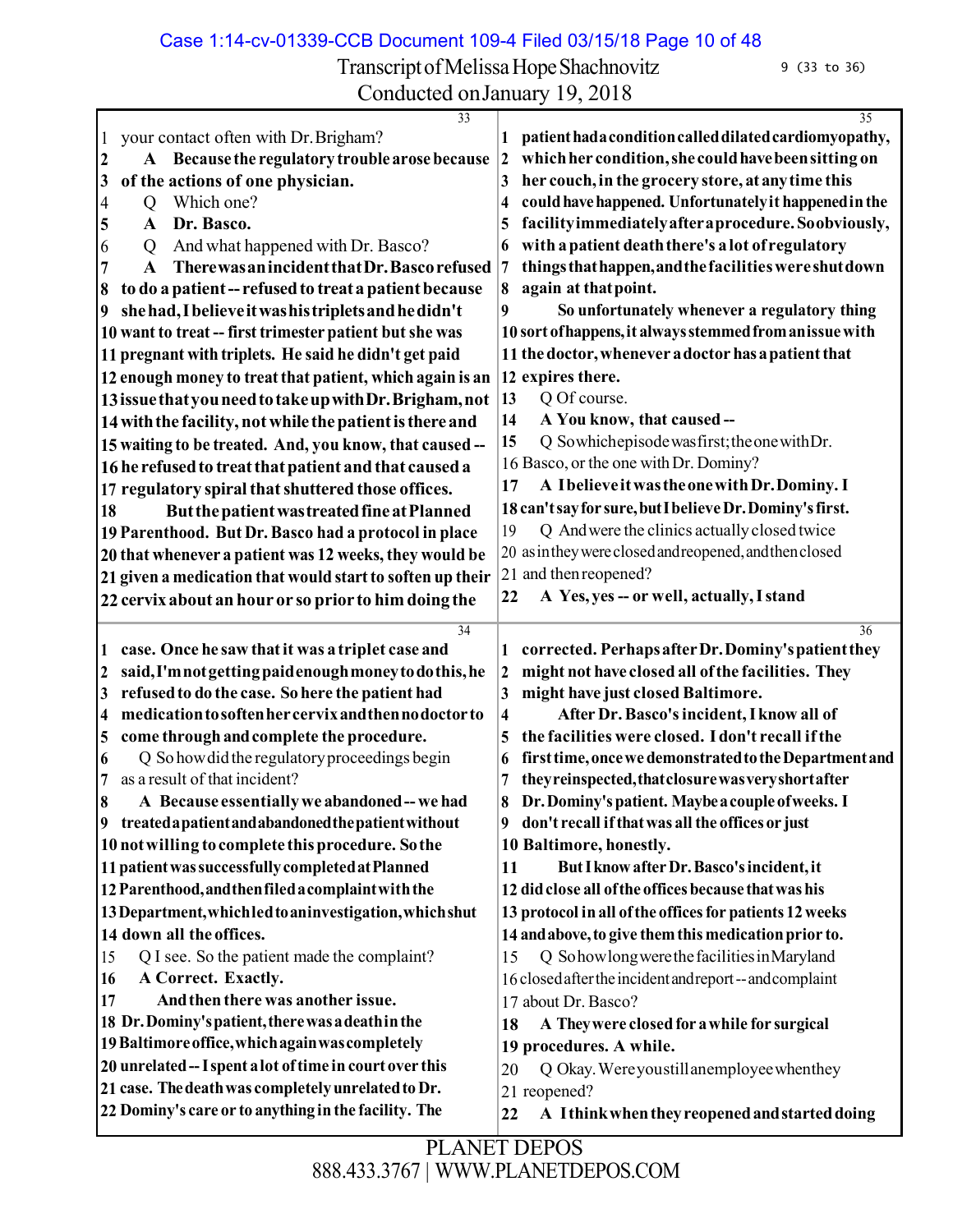Transcript of Melissa Hope Shachnovitz 10 (37 to 40)

| 37                                                                                                            | 39                                                                      |
|---------------------------------------------------------------------------------------------------------------|-------------------------------------------------------------------------|
| just nonsurgical procedures -- what eventually<br>1                                                           | patients then. I don't recall exactly what happened,                    |
| happened is their surgical licenses were revoked. I<br>$\boldsymbol{2}$                                       | but at one point they suspended all three of our<br>2                   |
| think that right around the time I was leaving. I<br>$\overline{\mathbf{3}}$                                  | physician licenses, so again, it left the facility<br>3                 |
| might have been there for a month or two when they<br>4                                                       | unable to treat patients. So I know at that point<br>4                  |
| reopened and were only doing nonsurgical procedures.<br>5                                                     | there was--they were often working together trying<br>5                 |
| Q Do you know if they ever were able to do<br>6                                                               | to recruit new physicians while the other physicians<br>6               |
| surgical procedures after that?<br>7                                                                          | that were currently suspended were trying to get their<br>7             |
| A Idon't believe, no, because I was involved<br>8                                                             | licenses reinstated.<br>8                                               |
| in those legal proceedings. When I left the agency,<br>$\overline{\mathbf{9}}$                                | Q Dr. Brigham was working on finding other<br>9                         |
| 10 that -- their licenses were suspended. We had lost                                                         | 10 physicians --                                                        |
| 11 this appeal. Heft at that point. I know that the                                                           | A Right. Exactly.<br>11                                                 |
| 12 attorney said, you know, you can try and appeal again,                                                     | Q -- who had valid--<br>12                                              |
| 13 take it to, I don't know if it's Superior Court or                                                         | A Yeah. I know he and Dr. Walker would work<br>13                       |
| 14 whatever the next level would be. It wasn't likely to                                                      | 14 often on that. She was -- she was in Maryland also so                |
| 15 win. But I had left the company at that time so I                                                          | 15 she was more hands-on, but you know, they were                       |
| 16 don't really know what happened. But I heard, and                                                          | 16employedessentially by American Medical, so obviously                 |
| 17 just from seeing newspaper articles and things, that                                                       | 17 it was a process that, that it both had to approve any               |
| 18 licenses were revoked.                                                                                     | 18 physicians that would join the practice.                             |
| Q Who was the attorney, do you remember?<br>19                                                                | Q Do you know of any other business functions<br>19                     |
| A Yes. Give me--we're friends on Facebook.<br>20                                                              | 20 that American Medical Associates performed other than                |
| 21 I absolutely -- if I look at my phone I can definitely                                                     | 21 finding doctors to staff the Maryland clinics?                       |
| 22 tell you.                                                                                                  | A I believe that's all they did was find--<br>22                        |
|                                                                                                               |                                                                         |
|                                                                                                               |                                                                         |
| 38                                                                                                            | 40                                                                      |
| Q Yeah, sure.<br>  1                                                                                          | and they paid the doctors, obviously.<br>1                              |
| A First name is Richard. That I know. I<br>$\overline{2}$                                                     | Q Andit's your understanding that Dr. Brigham<br>$\boldsymbol{2}$       |
| can'trememberhislastname. Asmuchtime as I spent<br>3                                                          | owned American Medical Associates?<br> 3                                |
| with him.<br>4                                                                                                | A I believe he did, yes.<br>4                                           |
| 5<br>(Retrieving.)                                                                                            | Q So other than trying to find licensed<br>5                            |
| Bardos.<br>6                                                                                                  | doctors to take over the operations of the Maryland<br>6                |
| Q Is he in Maryland?<br>7                                                                                     | clinics--<br>7                                                          |
| 8<br>A Yes. Baltimore. I would say he was. I                                                                  | 8<br>A Right.                                                           |
| 9 would see him in his Baltimore office.                                                                      | Q -- did Dr. Brigham have any other role in<br>9                        |
| Q So again, your understanding, if Dr. Walker,<br>10                                                          | 10 dealing with these regulatory troubles that arose that               |
| 11 based on your understanding, was the owner of                                                              | 11 you've just been talking about?                                      |
| 12 Associates in OB/GYN Care when there were these                                                            | A I don't know that he had much of a role in<br>12                      |
| 13 regulatory issues stemming from these two incidents                                                        | 13 it other than when the physicians were suspended, I                  |
| 14 that you described, what was Dr. Brigham's                                                                 | 14 think he was working with the physicians because, you                |
| 15 involvement?                                                                                               | 15 know, it's important when you're suspended because of                |
| A With Dr. Walker?<br>16                                                                                      | 16 whatever happened in the facility, you're working--                  |
| Q Well, just -- I guess just generally when<br>17                                                             | 17 that you cooperate together. So I know there was one                 |
| 18 the regulatory issues arose, what was Dr. Brigham's                                                        | 18 point certainly when they were suspended that Dr.                    |
| 19 involvement in that?                                                                                       | 19 Walker, probably Dr. Dominy, Dr. Basco and Dr.                       |
| A Well, at one point, like I said, all of the<br>20                                                           | 20 Panah -- I mentioned Dr. Panah, right?                               |
| 21 physicians' licenses were suspended. So while the<br>22 facilities' licenses were restored, we were seeing | Q Uh-huh.<br>21<br>A -- that they were, all were working together<br>22 |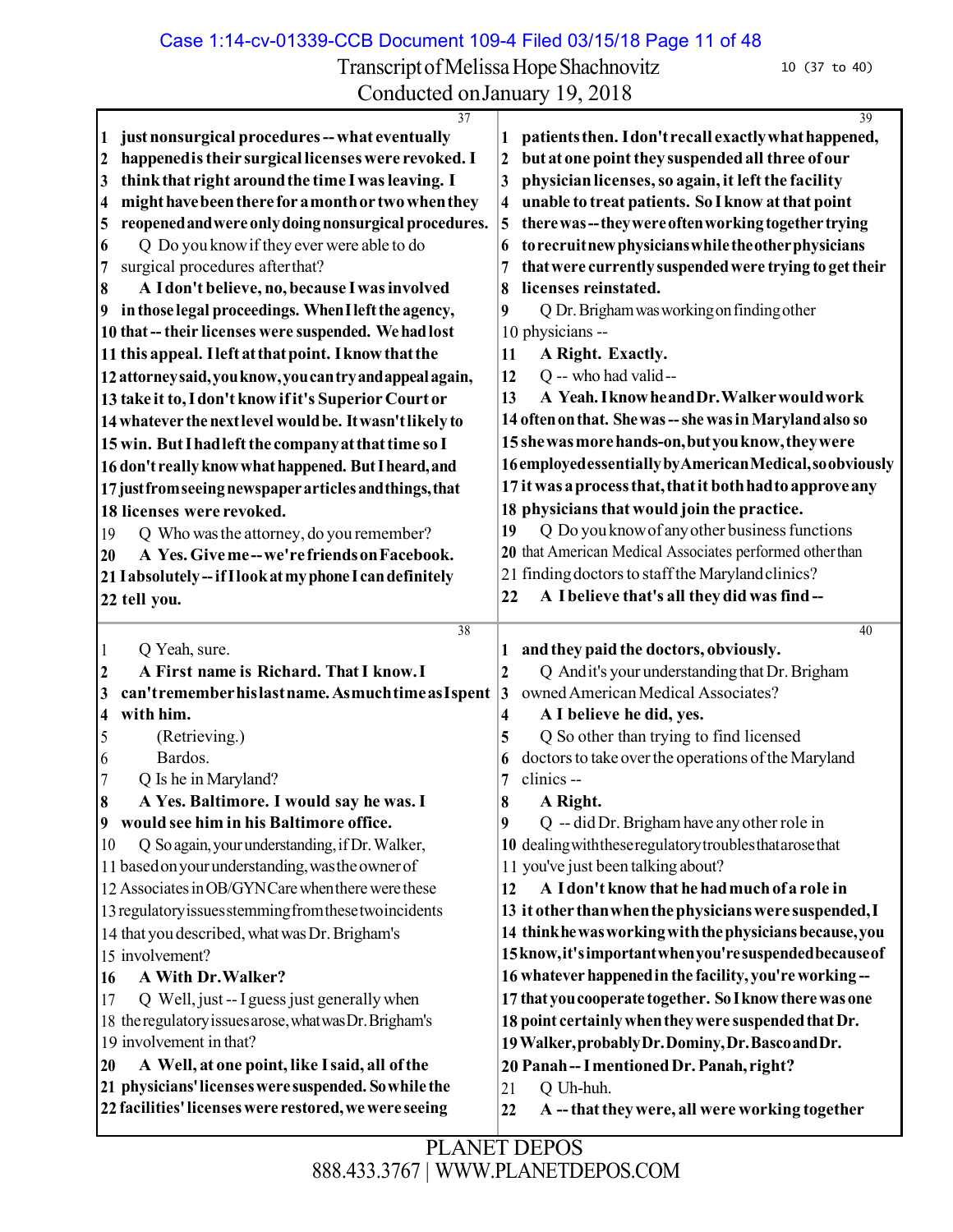Case 1:14-cv-01339-CCB Document 109-4 Filed 03/15/18 Page 12 of 48

Transcript of Melissa Hope Shachnovitz 11 (41 to 44)

| 41                                                                                  | $\overline{43}$                                                 |
|-------------------------------------------------------------------------------------|-----------------------------------------------------------------|
| with Dr. Brighamand Dr. Walker to, you know, get the<br>1                           | perform sonograms in the office because they received           |
| licenses of the physicians reinstated, get the<br>$\boldsymbol{\mathsf{2}}$         | in-office training by somebody who was certified or<br>2        |
| facilities operating again.<br>3                                                    | registered?<br>3                                                |
| Q Okay. When you were working for Associates<br>$\overline{\mathbf{4}}$             | ${\bf A}$<br>That's correct. And ultimately the<br>4            |
| inOB/GYN Care, who performed sonograms on women when<br>5                           | ultrasound is just taking a picture. That really<br>5           |
| they would come in wanting a medical or surgical<br>6                               | means nothing. That image has to be viewed by the<br>6          |
| abortion?<br>7                                                                      | doctor and signed off by the doctor. An ultrasound<br>7         |
| A Who by name?<br>8                                                                 | tech, if she's certified or registered, can never say<br>8      |
| Q Or role, whatever.<br>9                                                           | exactly what -- she can take a good image. She may<br>9         |
| A I know Dr. Walker did sonograms absolutely.<br>10                                 | 10 know what it is certainly, but until that image is           |
| 11 I knowthere were people that did sonograms. I don't                              | 11 translated/viewed by the doctor, that's just an image.       |
| 12 knowexactly who they were.                                                       | Sure.<br>12<br>Q                                                |
| Q Did any non-physician perform sonograms?<br>13                                    | 13<br>$\mathbf{A}$<br>So whomever took the picture, the doctor  |
| A Yes.<br>14                                                                        | 14 ultimately has to sign off on every sonogram.                |
| Q Okay.<br>15                                                                       | Sure. But if an ultrasound tech or<br>15<br>O.                  |
| A Yes, I'msure of that.<br>16                                                       | 16 whatever -- I'm calling them a tech understanding they       |
| Q And do you know what qualifications those<br>17                                   | 17 may not actually have that licensure or regulation           |
| 18 individuals who actualy performed sonograms had?                                 | 18 because --                                                   |
| A I do not, no.<br>19                                                               | Sure.<br>19<br>$\mathbf{A}$                                     |
| Q Do you know anything about their training to<br>20                                | -- it sounds to me like there were<br>20<br>Q                   |
| 21 perform sonograms?                                                               | 21 individuals who worked at Associates in OB/GYN Care          |
| A I knowthere was always in-office training<br>22                                   | 22 who performed sonograms who didn't have the licensure        |
|                                                                                     |                                                                 |
| 42                                                                                  | 44                                                              |
| for whatever position you were, whether you were<br>1                               | or registration?                                                |
| working in the laboratory, working with the physician,<br>$\boldsymbol{\mathsf{2}}$ | That is correct.<br>$\boldsymbol{2}$<br>A                       |
| if you were doing sonograms. There were sonogram<br>3                               | 3<br>Right, okay. They would perform the<br>Q                   |
| techs, certified sonogram techs. When you do<br>4                                   | sonogram, take an image, perhaps write something in<br>4        |
| sonograms you can be certified or registered, so<br>$\overline{\mathbf{5}}$         | the chart about what they thought, and then a doctor<br>5       |
| registration is a level above certification. So there<br>6                          | would ultimately have to sign and approve it?<br>6              |
|                                                                                     |                                                                 |
| were certified sonogram techs who would train non--<br>7                            | That's correct.<br>7<br>$\mathbf{A}$                            |
| you know, I guess they were not ultrasound techs,<br>8                              | Okay. Earlier you mentioned that Kelly was<br>8<br>$\mathbf{Q}$ |
| 9 perhaps they were medical assistants or patient care                              | 9 the office manager of the Cheverly branch. Do you             |
| 10 techs, whatever their duties were, but they would be                             | 10 recall who had the title of office manager of the            |
| 11 trained by a sonogram tech and then they would have to                           | 11 Frederick branch?                                            |
| 12 sign off as to their skills, and then they would be                              | A Ibelieve Dr. Walker was considered the<br>12                  |
| 13 approved to do sonograms independently.                                          | 13 office manager of Baltimore, Silver Spring and               |
| Q Okay. And when you say they would be<br>14                                        | 14 Frederick.                                                   |
| 15 approved after they were trained, approved by whom?                              | Q Okay.<br>15                                                   |
| A Whoever did their training, the certified or<br>16                                | 16<br>A Cheverly was of the four locations, the                 |
| 17 registered sono tech that trained them.                                          | 17 busiest, and had the highest patient volume so that's        |
| Q So not approved by the states --<br>18                                            | 18 why they had their own dedicated office manager.             |
| A No, no, not by the states.<br>19                                                  | Who do you recall were the principal<br>19<br>$\circ$           |
| Q Soit would happen in your experience with<br>20                                   | 20 employees at the Frederick location?                         |
| 21 Associates in OB/GYN Care that a non-registered or                               | That's tough. Frederick I went to least<br>21<br>${\bf A}$      |
| 22 certified individual would nevertheless be able to                               | 22 because it was the furthest. I really can't--                |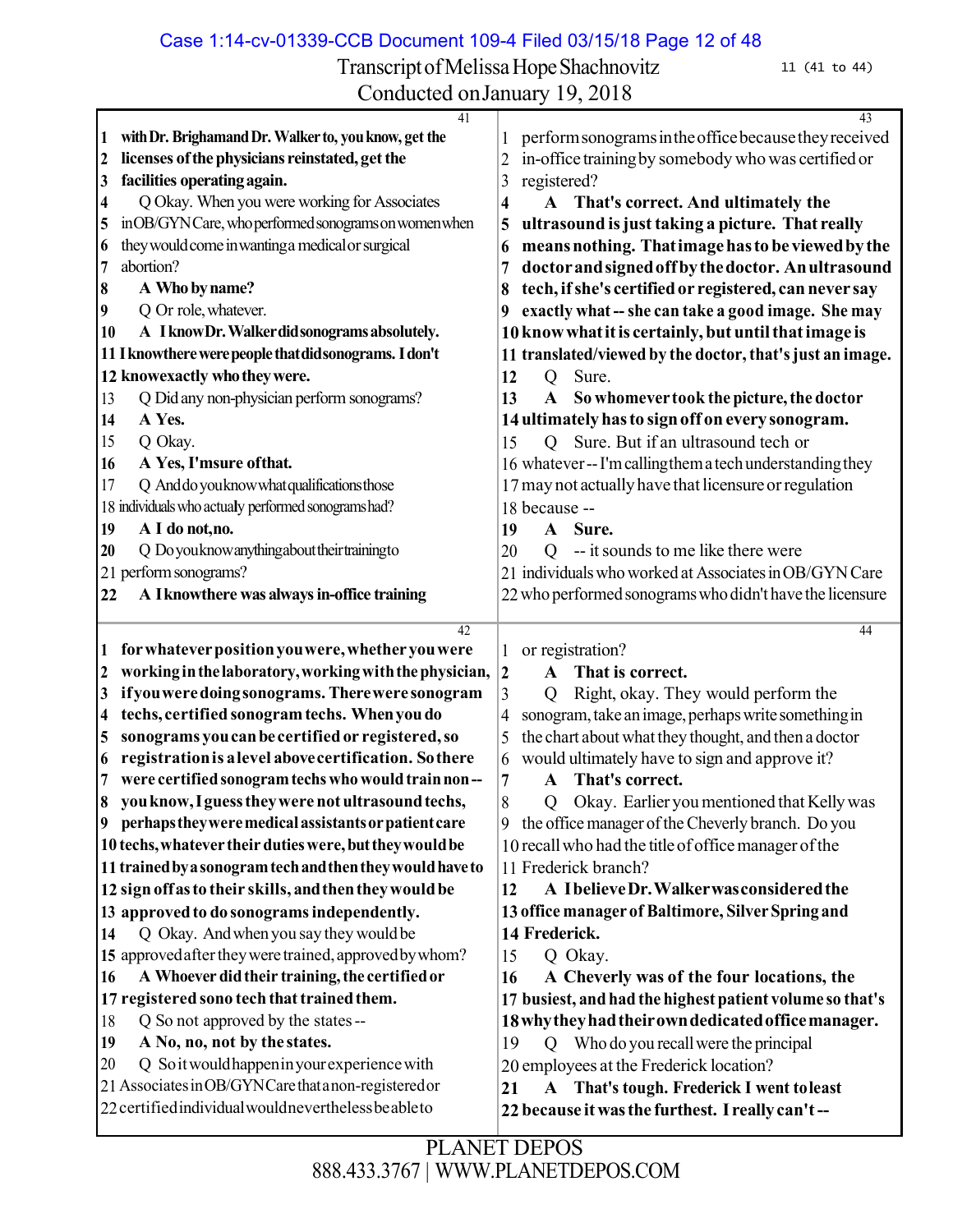Case 1:14-cv-01339-CCB Document 109-4 Filed 03/15/18 Page 13 of 48

Transcript of Melissa Hope Shachnovitz 12 (45 to 48)

Conducted onJanuary 19, 2018

 Q Okay. **A I don'tknow.** Q That's fine. I'm just -- **A I definitely went there least of all locations.** Q Do you knowwhomade the decision at the Marylandclinicsto allowindividualswhowere not either certified or registered bythe state as ultrasonographerstoneverthelessperformultrasound? **A Ido not. Thatpredatedme. Idon't know ifit camefromtheMedicalDirector,fromDr.Walker. I can'tsayhonestlywhere they came from.** 13 Q Who was the Medical Director of the Maryland clinics? **A Dr. Panah.** Q Sopriortoyouevenbeginningworkingfor 17 Associates in OB/GYNCare, it was the practice of those clinicsinMarylandthatonoccasionpeoplewho 19 didnot have licensure or certification to perform ultrasound nevertheless did so? **A That's correct.** Q Do you recall anything about policies or any type of physicalexam? **A Depended upon the doctor.** Q Did it include anytype of blood testing or urine testing? **A Again,dependeduponthedoctor. Depended upon the facility.** Q So wasthere anyset practice or policy that was kind of matter of routine with respect to 9 follow-up care other than performing a sonogram? **A Imeantherewere certainlyrecommended practicesthat--setforthbytheMedical Director, buteachphysiciankindofoperatedastheywantedto. 13Somephysicianscouldlookattheultrasoundand 14clearlysay,Iknowthepregnancyhasbeenterminated, 15nofurthertesting,noexammaybenecessary,she's fine, perhaps start her on birth control services. Whilesomemayrequirefurthertesting,may also do apelvic examination. Soit's really,while 19 there were set recommendations, unfortunately doctors 20 don't always follow the recommendations.** 21 Q So tell me what, whether they were followed ornot,whatwerethesetrecommendationswithrespect practicesatAssociatesinOB/GYNCarewithrespectto usingmethotrexate for medical abortions? **A I certainly know we used it. It was given, you-- policy ofhow we woulduse it, isthatwhat you're asking?** Q Yeah, yeah. **A Ibelieve it was available upto patients of nineweeks,ifthepregnancywasnineweeksorless. It was givenorally in adrinkform or through injection. Therewas achartthat youwouldhave to translate thepatient'sweighttogettheproperdose. Theywere thengivenmisoprostol,Ibelieve,five to eightdayslater. Theywouldtakemisoprostol at 14home,that'swhatwouldinducetheactualmiscarriage, andthenIbelieve theywere requiredto return somewherebetweentwo to threeweekslater for their 17 follow-up examination.** Q Whenyousayfor afollow-upexamination, what are you talking about? **A Anultrasoundto confirmifthepregnancyis terminated.** 22 Q Did the two-to three-week follow-up include to follow-up care after amedical abortion? **A Theultrasound,the pelvic examination,and also pregnancytesting potentiallydependinguponthe other findings.** 5 Q And do you know who, what person or persons instituted those set recommendations? **A I'm going to assume Dr.Panahagain. That--it kindofpredatedme,so Iwouldhave to assume him.** 10 Q While you were working for Associates in OB/GYNCare,wereyoueverawareastowhetherthe clinicwasusingmisoprostol orRU486 formedical abortions? **A They were not.** Q Ever? **A No,notin mytwo yearsthere,theydidnot.** Q Do you knowwhy? **A I do not,no.** Q WasMifepristoneusedatanyoftheother 20 clinics that you are aware of, the ones we've talked 21 about earlier in Virginia or New Jersey? **A Not to my knowledge, no.**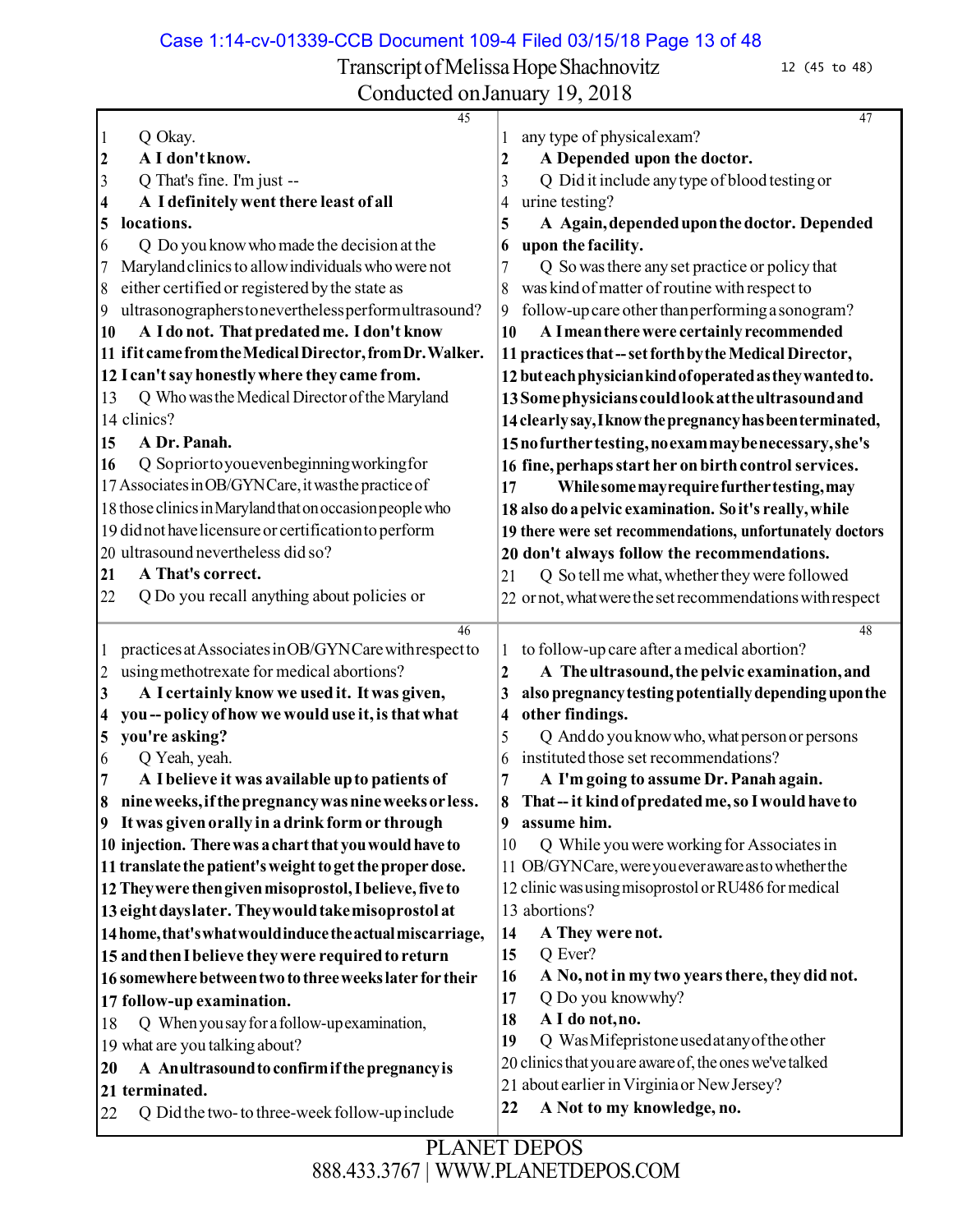Case 1:14-cv-01339-CCB Document 109-4 Filed 03/15/18 Page 14 of 48

Transcript of Melissa Hope Shachnovitz 13 (49 to 52)

| 49                                                                                           | $\overline{51}$                                                              |
|----------------------------------------------------------------------------------------------|------------------------------------------------------------------------------|
| $\vert$ 1<br>Q You have no idea why that wasn't used?                                        | No, not all. I always recall honestly<br>A                                   |
| A Some doctors feel that methotrexate is the<br>$\overline{2}$                               | hearing positive feedback about Dr. Dominy.<br>$\boldsymbol{2}$              |
| safer route because if the pregnancy is outside of the<br>$\overline{\mathbf{3}}$            | Did you interact with Dr. Dominy at all?<br>3<br>$\overline{Q}$              |
| uterus, a pregnancy can implant in the tube, called an<br>$\overline{\mathbf{4}}$            | Yeah, a few times, absolutely, and her<br>4<br>$\mathbf A$                   |
| ectopic pregnancy. Inthat case, methotrexate would<br>5                                      | 5<br>husband Hal more often.                                                 |
| successfully terminate that pregnancy. You don't run<br>16                                   | 6<br>How so?<br>Q                                                            |
| the risk of failure and the patient's tube rupturing.<br>$\overline{7}$                      | 7<br>He was her spokesperson, so--<br>A                                      |
| Mifepristone, which is commonly in the U.S.<br>8                                             | What do you mean?<br>8<br>Q                                                  |
| under Mifeprex, that would only terminate an<br>$\overline{\mathbf{9}}$                      | You know, normally a doctor would call you,<br>9<br>A                        |
| 10 intrauterine pregnancy. So while it may have a higher                                     | 10 whether it's scheduling things or I want this                             |
| 11 success rate, some doctors see methotrexate as a                                          | 11 supplied, anything. It rarely -- I shouldn't say                          |
| 12 higher advantage. It would work even if the pregnancy                                     | 12 rarely. It almost never came from Dr. Dominy. Her                         |
| 13 were not in the uterus.                                                                   | 13 spokesperson, Hal, her husband, always handled her.                       |
| Q Okay. But did not Associates in OB/GYN Care<br>14                                          | 14 So I-- while I would see her in office on occasion, I                     |
| 15 have a policy or practice of doing anultrasound--                                         | 15 rarely interacted with her outside of the office                          |
| A Yes.<br><b>16</b>                                                                          | 16 because I would interact with Hal, her husband.                           |
| Q -- before the medical abortion?<br>17                                                      | Was Hal a physician?<br>17<br>Q                                              |
| A I'm sorry. Yes.<br>18                                                                      | No.<br>18<br>$\mathbf{A}$                                                    |
| Q Okay. So they would presumably know whether<br>19                                          | 19<br>So he would just call and say what?<br>Q                               |
| 20 there was an intrauterine or extrauterine pregnancy                                       | I guess just to save her the trouble. You<br>20<br>$\mathbf{A}$              |
| 21 before choosing the drug to effectuate the medical                                        | 21 know, Dr. Dominy wants you to get this, you know,                         |
| 22 abortion?                                                                                 | 22 any -- name any supply. She wants that for the                            |
|                                                                                              |                                                                              |
|                                                                                              |                                                                              |
| 50                                                                                           | 52                                                                           |
| Absolutely they should, certainly.<br>$\mathbf{1}$<br>$\mathbf{A}$                           | office, she needs this day off, she thinks this                              |
| Okay. Tell me what you -- well, I'm sorry.<br>$\overline{2}$<br>Q                            | employee, she works too slow, we need more staff in<br>2                     |
| Other than the patient who you've already told me<br>$\overline{\mathbf{3}}$                 | the location. Whatever complaint may arise or<br>3                           |
| about who passed away at the Baltimore clinic --<br>$\overline{\mathbf{4}}$<br>Correct.<br>A | anything that needed to be communicated usually would<br>4<br>come from Hal. |
| 5                                                                                            | 5<br>6                                                                       |
| -- are you aware of any other issues<br>6<br>Q                                               | Q Did you have any understanding as to why?<br>7                             |
| involving Dr. Dominy's care while you were employed<br>8 with Associates in OB/GYN Care?     | A No. I often questioned. It's a very odd,<br>odd situation.<br>8            |
| $\overline{9}$<br>A I'm not sure if the patient that we're here                              | Q Okay. So what if anything do you know about<br>9                           |
| 10 about today was her patient or not. I believe she's                                       | 10 Christy O'Connell and what happened with her                              |
| 11 hers --                                                                                   | 11 experience at Associates in OB/GYN Care?                                  |
| She is. She is.<br>12<br>Q                                                                   | A From what I recall, she had a medical<br>12                                |
| -- or Dr. Basco.<br>13<br>$\mathbf{A}$                                                       | 13 procedure, methotrexate procedure that was diagnosed                      |
| I'm happy to tell you that she is.<br>14<br>Q                                                | 14 as being successfully terminated. I don't know if                         |
| A Okay. I thought that she was.<br>15                                                        | 15 Dr. Dominy would have started her on birth control or                     |
| Q Let's set her aside for a moment. Besides<br><sup>16</sup>                                 | 16 not, but at some point it was determined that it was                      |
| 17 Ms. O'Connell and the woman who you've told me about                                      | 17 not successfully terminated and it was a continuing                       |
| 18 who passed away in Baltimore--                                                            | 18 pregnancy, and she delivered a live premature birth.                      |
| A Right.<br>19                                                                               | I know at one point I had gotten a letter<br>19                              |
| -- are you aware of any other issues<br>20<br>Q                                              | 20 from somebody, I don't know if it was yourselfor                          |
| 21 involving Dr. Dominy's care while she was affiliated                                      | 21 somebody else, that was asking for the original                           |
| 22 with Associates in OB/GYNCare?                                                            | 22 ultrasound records. I recall corresponding with                           |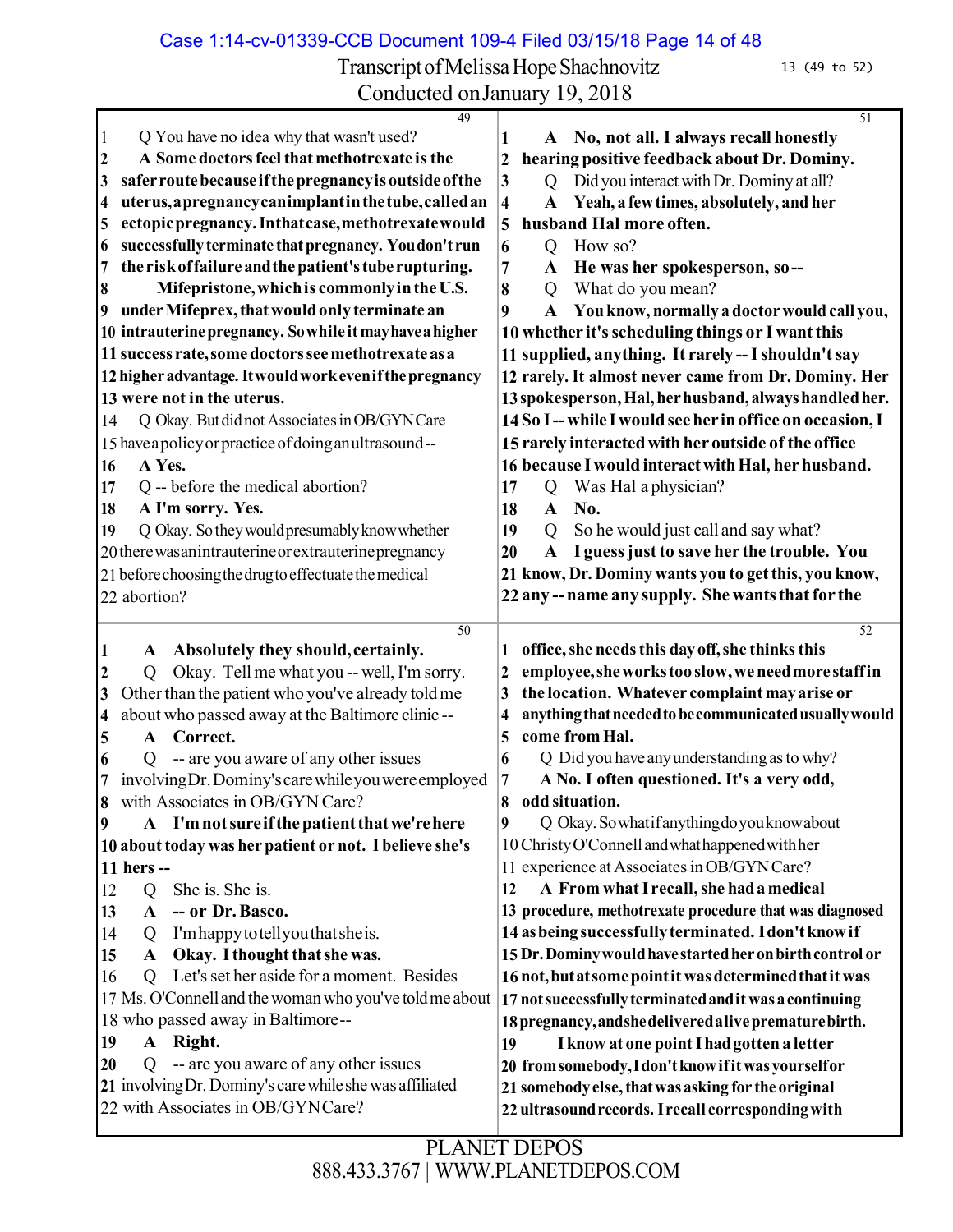Transcript of Melissa Hope Shachnovitz 14 (53 to 56)

Conducted onJanuary 19, 2018

| 53                                                                                                        | $\overline{55}$                                                                                               |
|-----------------------------------------------------------------------------------------------------------|---------------------------------------------------------------------------------------------------------------|
| whomever that was -- again, I'm going back four years<br>1                                                | A I perhaps -- I think when I left I might<br>1                                                               |
| or so-I don't recall who it was, just saying that I<br>2                                                  | have. There was somebody named Kiersi that kind of<br>$\overline{2}$                                          |
| couldn't provide the actual ultrasound as we needed to<br>3                                               | took over my role, so I think I kind of said like this<br>3                                                   |
| retain the original. I provided copies and that was<br>4                                                  | is something that's pending, this is what's going on.<br>4                                                    |
| kind of about it. You know, I left the company, and<br>5                                                  | So I kind of told Kiersi what I knew at that point. I<br>5                                                    |
| here I amnow.<br>6                                                                                        | don't think anything else, though.<br>6                                                                       |
| Q Never heard about it since?<br>7                                                                        | Q Okay. Did you speak to Dr. Brigham at all<br>7                                                              |
| A No.<br>8                                                                                                | about Ms. O'Connell's case? And when I say case, I<br>8                                                       |
| 9<br>Q How did you become --                                                                              | don't mean the actual lawsuit, I mean what happened to<br>9                                                   |
| A I do -- I admit, though, once I spoke to<br>10                                                          | 10 her at Associates in OB/GYN Care.                                                                          |
| 11 you, I did of course look it up online and saw some                                                    | A Right. Exactly.<br>11                                                                                       |
| 12 newspaper articles and all and I realized that -- the                                                  | Q Her experience.<br>12                                                                                       |
| 13 case looked like it settled to me so I didn't even                                                     | A Not that I recall, no.<br>13                                                                                |
| 14 really understand--                                                                                    | Q What is your understanding as to what<br>14                                                                 |
| Q You mean once you and I spoke about<br>15                                                               | 15 relationship Dr. Panahhad with Dr. Brigham?                                                                |
| 16 scheduling today you looked it up?                                                                     | A Ibelieve Dr. Panah reported to him. I<br>16                                                                 |
| A Yes, yes, exactly, to see--but again, from<br>17                                                        | 17 don't know if he was an employee, an independent                                                           |
| 18 what I--it looked like a case that had already                                                         | 18 contractor of AMA. I knew he was a Medical Director                                                        |
|                                                                                                           | 19 for Associates. I don't know much about his                                                                |
| 19 settled. I didn't even know where we were at on this,                                                  | 20 relationship with Dr. Brigham or AMA, though.                                                              |
| 20 but                                                                                                    | Q Isit what you know that Dr. Panah was the<br>21                                                             |
| 21<br>Q Sowhendo you think you learned that Ms.                                                           | 22 Medical Director for Associates?                                                                           |
| 22 O'Connell's attempted pregnancy termination wasn't                                                     |                                                                                                               |
| 54                                                                                                        | 56                                                                                                            |
| successful? Do you think you knew that before I<br>1                                                      | Right.<br>1<br>$\mathbf{A}$                                                                                   |
| contacted you, or is that something you learned after?<br>$\overline{c}$                                  | You do not know what relationship Dr. Panah<br>$\overline{2}$<br>Q                                            |
| 3<br>Oh, yes, yes, because I recall getting<br>${\bf A}$                                                  | 3 may or may not have had with AMA?                                                                           |
| correspondence while I was still in the office<br>4                                                       | Right, correct. I know he worked for them.<br>4<br>A                                                          |
| working, so sometime prior to, or maybe sometime in 5<br>5                                                | Okay.<br>Q                                                                                                    |
| 2014, or '13, so -- I know I was still there when I<br>6                                                  | I don't know in what other capacity other<br>$\mathbf{A}$<br>6                                                |
| found out that it was unsuccessful.<br>7                                                                  | than as a treating physician or the Medical Director<br>7                                                     |
| And how did you find out that it was<br>8<br>Q                                                            | 8<br>for Associates.                                                                                          |
| 9 unsuccessful? Who told you that, or how did you learn                                                   | Do you know who hired Dr. Panah to be the<br>9<br>$\circ$                                                     |
| 10 that?                                                                                                  | 10 Medical Director for Associates?                                                                           |
| A Iwould imagine may be the correspondence<br>11                                                          | A I do not because again, that predates when I<br>11                                                          |
| 12 that I received that was requesting her ultrasound.                                                    | 12 came in 2012.                                                                                              |
| Q Do you recall anybody in the Associates in<br>13                                                        | Q Was Dr. Panah the Medical Director of<br>13                                                                 |
| 14 OB/GYN Care offices or that you worked with in                                                         | 14 Associates the entire time you worked there?                                                               |
| 15 relation to their operations talking about Ms.                                                         | A Yes.<br>15                                                                                                  |
| 16 O'Connell's case?                                                                                      | Do you know how long he had been the Medical<br>16<br>$\overline{Q}$                                          |
| A No.<br>17                                                                                               | 17 Director before you went to work there?                                                                    |
|                                                                                                           |                                                                                                               |
| Did you ever speak to Dr. Dominy about it?<br>18<br>Q<br>I don't believe I did, no.<br>19<br>$\mathbf{A}$ | A I'm going to guess a few years. It wasn't,<br>18                                                            |
| Do you recall ever speaking to anybody at                                                                 | 19 it wasn't a real long time.                                                                                |
| 20<br>Q<br>21 Associates in OB/GYN Care about Ms. O'Connell at the                                        | Uh-huh.<br>20<br>Q                                                                                            |
| 22 time that you were still working there?                                                                | So I would guess a few years.<br>21<br>$\mathbf{A}$<br>Was there a policy at Associates not to use<br>22<br>Q |
|                                                                                                           |                                                                                                               |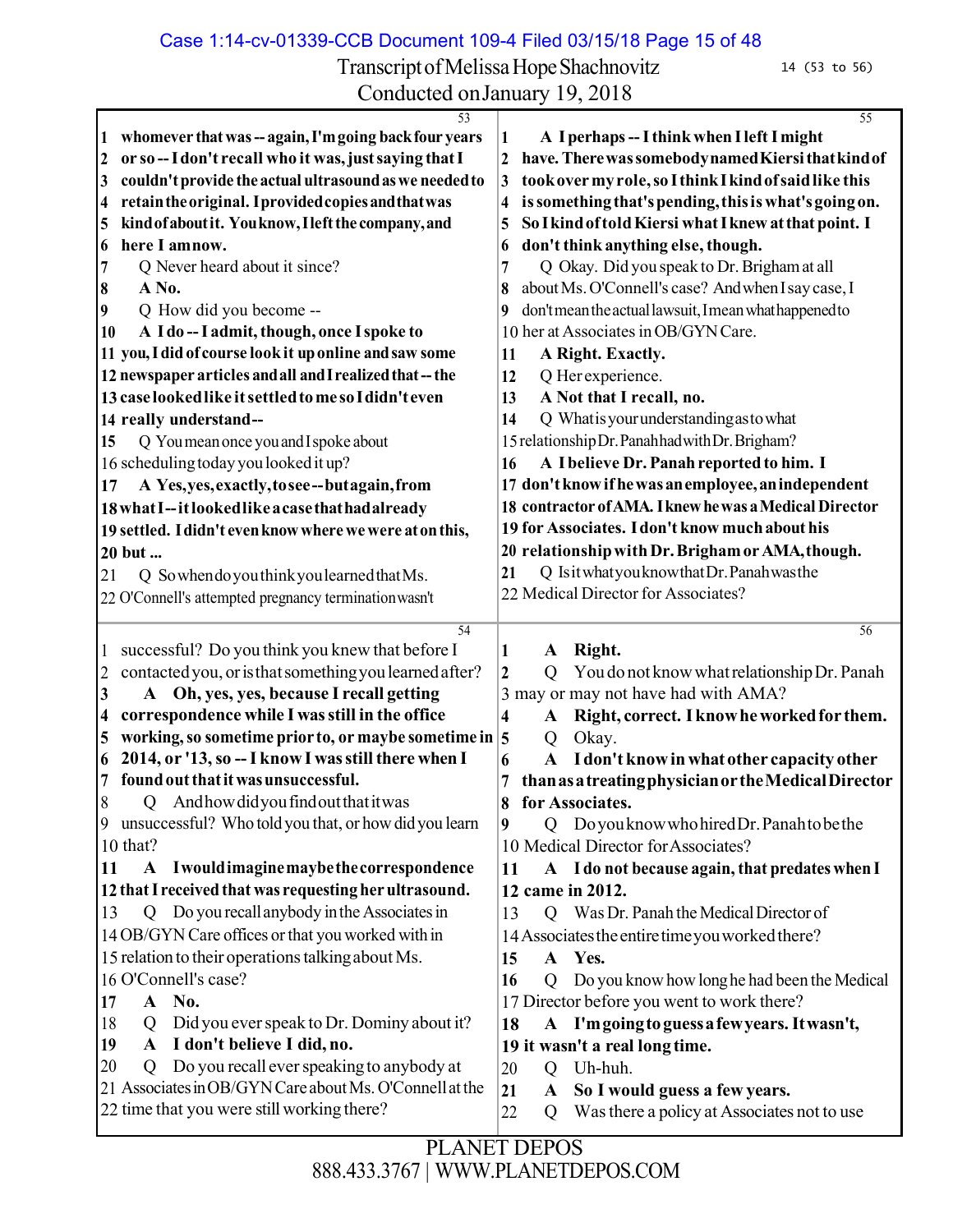Case 1:14-cv-01339-CCB Document 109-4 Filed 03/15/18 Page 16 of 48

Transcript of Melissa Hope Shachnovitz 15 (57 to 60)

| $\overline{57}$                                                   | 59                                                                                                     |
|-------------------------------------------------------------------|--------------------------------------------------------------------------------------------------------|
| Mifepristone as a pregnancy termination agent?<br>$\mathbf{1}$    | A Just kind of reviewing paperwork. He would<br>1                                                      |
| A Not to my knowledge. There was not a policy<br>$\boldsymbol{2}$ | look at physicians' charts every now and again, just<br>2                                              |
| not to use it, but it was not offered, nor was it<br>3            | do kind of like peer review to make sure their charts<br>3                                             |
| stocked in the office, so essentially we couldn't use<br>4        | were in order; patient volume, see if there were any<br>4                                              |
| it.<br>$\overline{\mathbf{5}}$                                    | staffingissues, humanresourceissues, physical plant<br>5                                               |
| Q Right. And do you know whose decision that<br>6                 | issues, you know, anything that would arise that<br>6                                                  |
| was not to stock it or use it?<br>7                               | required attention beyond--<br>7                                                                       |
| A Again, I have to assume the Medical<br>8                        | Q Okay. And how about Dr. Walker, did you<br>8                                                         |
| Director. There was a list of supplies that, you<br>9             | regularly interact with her?<br>9                                                                      |
| 10 know, we had. These were acceptable supplies. This             | A Yes.<br>10                                                                                           |
| 11 is what you would order from, and Mifepristone was not         | 11<br>Q As it related --                                                                               |
| 12 on there. So who originated that supply list, I have           | A More than anybody else I interacted with Dr.<br>12                                                   |
| 13 no idea.                                                       | 13 Walker.                                                                                             |
| Q When patients would come in for a medical<br>14                 | Q Okay. So if you compared your interactions<br>14                                                     |
| 15 abortion, or I presume a surgical abortion, they had           | 15 with Dr. Dr. Walkerto your interactions with Dr.                                                    |
| 16 to sign an Informed Consent document, correct?                 | 16 Panah, would you say you worked with Dr. Walkermore?                                                |
| A Yes, they did.<br>17                                            | A Oh, much more, yes.<br>17                                                                            |
| Q Do you know who drafted that document?<br>18                    | Q Which of the two was more involved in the<br>18                                                      |
| A I do not. Those documents, again, were in<br>19                 | 19 day-to-day operations of the Maryland clinics?                                                      |
| 20 place, I would imagine, long before me.                        | A Dr. Walker.<br>20                                                                                    |
| Q So they were standard forms that were<br>21                     | Q Anditsounds like Dr. Panah, though, was<br>21                                                        |
| 22 available when you started, the same forms the entire          | 22 still pretty regularly and intimately involved?                                                     |
|                                                                   |                                                                                                        |
|                                                                   |                                                                                                        |
| 58                                                                | 60                                                                                                     |
| time you worked there?<br>$\perp$                                 | A Absolutely. Yes. He was there often and he<br>1                                                      |
| Yes, it was.<br>$\boldsymbol{2}$<br>${\bf A}$                     | was in each facility, but Dr. Walker was in the<br>2                                                   |
| You don't recall any times that there was<br>3<br>Q               | facilities, between the four of them, five days a<br>3                                                 |
| ever a revision or updating or changing of any<br>4               | week. Dr. Panah I don't think would be there five<br>4                                                 |
| <b>Informed Consent forms?</b><br>5                               | daysa week because there were other physicians also.<br>5                                              |
| Not during my time there, no.<br>A<br>6                           | Q I'm trying to understand sort of the<br>6                                                            |
| How about educational materials, like just<br>Q                   | different roles that those two doctors played in<br>7                                                  |
| 8<br>generic educational materials about abortion services        | 8<br>relation to the Maryland clinics. So Dr. Panah was                                                |
| 9 or discharge instructions that were given, do you know          | 9 the Medical Director. Dr. Walker was the -- what was                                                 |
| 10 who drafted any of those materials?                            | 10 her title?                                                                                          |
| A I don't really. All the forms were already<br>11                | 11<br>A District manager.                                                                              |
| 12 in place. I mean there were various brochures in the           | Q District manager.<br>12                                                                              |
| 13 waiting room that had, you know, different abortion            | A Shewas--where Dr. Panah was in charge of<br>13                                                       |
| 14 services, counseling services out there, birth control         | 14 the doctors and the medical--anything medical,                                                      |
| 15 services. I don't even know where those brochures              | 15 Dr. Walker was more involved with the daily day-to-day                                              |
| 16 would come from, though.                                       | 16 running of the facilities; staffing, supplies, all                                                  |
| Okay. What interaction did you have with<br>17<br>Q               | 17 those things.                                                                                       |
| 18 Dr. Panah while he was the Medical Director of                 | Q Okay. So I'm not trying to put words in<br>18                                                        |
| 19 Associates?                                                    | 19 your mouth, I'm just trying to understand, so if I                                                  |
| A I worked with Dr. Panah relatively often.<br>20                 | 20 misspeak, just please correct me.                                                                   |
| Like in what capacity would you work with<br>Q<br>21<br>22 him?   | Dr. Walker, the district manager, was<br>21<br>22 responsible for sort of logistics, daily operations, |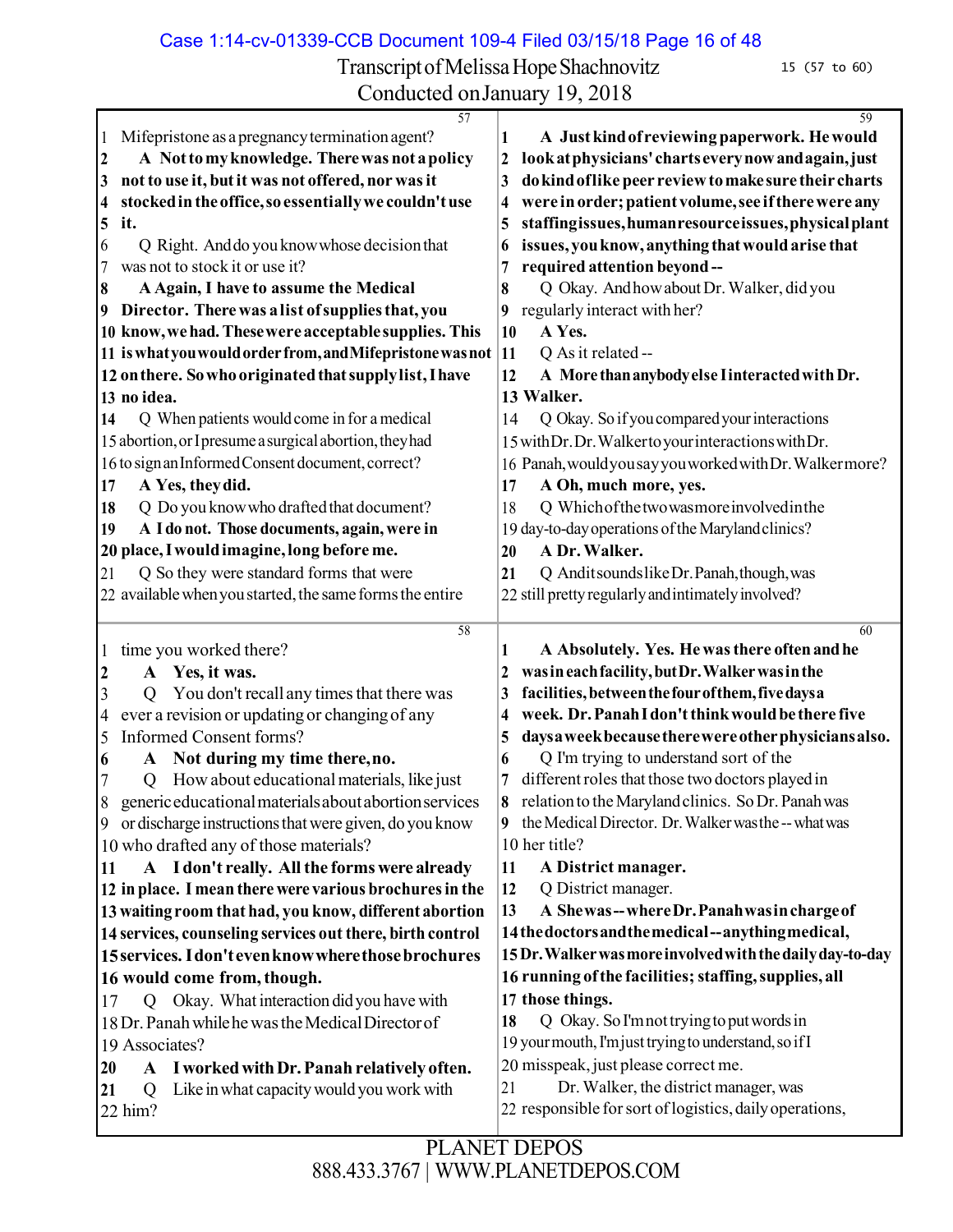Case 1:14-cv-01339-CCB Document 109-4 Filed 03/15/18 Page 17 of 48

Transcript of Melissa Hope Shachnovitz 16 (61 to 64)

| Conducted on January 19, 2018                                                                                                                                                                                                                                                                                                                                                                                                                                                                                                                                                                                                                                                                                                                                                                                                                                                                                                                                                                       |                                                                                                                                                                                                                                                                                                                                                                                                                                                                                                                                                                                                                                                                                                                                                                                                                                                                                                                                                                                                                                                            |  |  |
|-----------------------------------------------------------------------------------------------------------------------------------------------------------------------------------------------------------------------------------------------------------------------------------------------------------------------------------------------------------------------------------------------------------------------------------------------------------------------------------------------------------------------------------------------------------------------------------------------------------------------------------------------------------------------------------------------------------------------------------------------------------------------------------------------------------------------------------------------------------------------------------------------------------------------------------------------------------------------------------------------------|------------------------------------------------------------------------------------------------------------------------------------------------------------------------------------------------------------------------------------------------------------------------------------------------------------------------------------------------------------------------------------------------------------------------------------------------------------------------------------------------------------------------------------------------------------------------------------------------------------------------------------------------------------------------------------------------------------------------------------------------------------------------------------------------------------------------------------------------------------------------------------------------------------------------------------------------------------------------------------------------------------------------------------------------------------|--|--|
| 61<br>staffing issues, making sure the clinics ran smoothly<br>$\mathbf{1}$<br>from a business standpoint?<br>$\overline{c}$<br>3<br>A That's correct.<br>And Dr. Panah, as the Medical Director, was<br>4<br>$\mathcal{O}$<br>more responsible for supervising and overseeing the<br>5<br>physicians and actually making medical decisions about $\vert 6 \rangle$<br>6<br>how to treat people?<br>7<br>A That's correct.<br>8<br>Okay. I take it Dr. Panah was aware of the<br>9<br>$\overline{Q}$<br>10 practice that was going on at Associates in OB/GYN<br>11 Care, that there were individuals who were performing<br>12 ultrasound who were not certified or registered to do<br>13 that, correct?<br>A Yes, I'm sure he was aware.<br>14<br>Q I'm sure Dr. Panah was aware that the<br>15<br>16 clinics were not using Mifepristone as a medical<br>17 abortion agent, correct?<br>A I am sure he was aware, yes.<br>18<br>Did Dr. Panah actually see patients?<br>19<br>Q<br>A Yes.<br>20 | 63<br>A Dr. Walker was not a treating physician. I<br>1<br>don't know if you -- we referred to her as Dr. Walker<br>2<br>out of courtesy because she went to school as a<br>3<br>physician but she was not a licensed physician, so--<br>4<br>Did Dr. Walker ever see patients?<br>5<br>Q<br>No, not in any capacity -- as any other<br>$\mathbf{A}$<br>medical assistant or anything else, whether it be sono<br>7<br>or doing lab testing. She did not operate as a<br>8<br>physician, no.<br>9<br>10<br>Q I'm sorry, I just didn't understand what you<br>11 said. Did she perform sonograms?<br>A She did perform sonograms. She would have<br>12<br>13 performed medical assistant work. For example, she<br>14 would do laboratory testing, stick their finger, find<br>15 out what -- the blood type, vital signs. She<br>16 essentially operated as a medical assistant.<br>Okay. She wouldn't perform surgical<br>17<br>Q<br>18 abortions?<br>No, not at all. No.<br>19<br>$\mathbf{A}$<br>Would she ever be the sort of physician who<br>20<br>Q |  |  |
| Since you left Associates, did you have at<br>21<br>$\overline{Q}$<br>22 any point in time any interaction with Dr. Panah?<br>62<br>A I found out when I spoke to you that he<br>1<br>wasn't here anymore.<br>$\boldsymbol{\mathsf{2}}$                                                                                                                                                                                                                                                                                                                                                                                                                                                                                                                                                                                                                                                                                                                                                             | 21 would meet with a patient and provide them advice and<br>22 consultation about a medical abortion?<br>64<br>A I can see that she would certainly meet with<br>1<br>patients. I don't think she would represent herself<br>2                                                                                                                                                                                                                                                                                                                                                                                                                                                                                                                                                                                                                                                                                                                                                                                                                             |  |  |
| No, not at all.<br>3<br>How about -- I don't know if he's not, or<br>4<br>assumed not to be. Mr. Greaney is going to have to<br>5<br>fill us in.<br>6<br>A Oh, Dr. Panah, is he-you mean soon or not<br>to be. I thought he was deceased. I'm sorry.<br>8<br>MS. MALARKEY: Off the record.<br>9<br>(A discussion was held off the record.)<br>10                                                                                                                                                                                                                                                                                                                                                                                                                                                                                                                                                                                                                                                    | as a physician, though.<br>3<br>Q Okay.<br>4<br>A So even a medical assistant honestly could<br>5<br>meet with patients and explain the procedure, go over<br>6<br>7 any questions, witness any forms that they signed.<br>But, you know, they wouldn't represent themselves as a<br>8<br>physician either.<br>9<br>Q And Dr. Walker was already acting as the<br>10                                                                                                                                                                                                                                                                                                                                                                                                                                                                                                                                                                                                                                                                                       |  |  |
| 11 BY MS. MALARKEY:<br>Just piggybacking on a comment you made off<br>12<br>Q<br>13 the record. How was Dr. Panah when he was a Medical<br>14 Director of Associates?<br>A He was fine.<br>15<br>He wasold?<br>16<br>Q<br>He wasold.<br>17<br>$\mathbf{A}$<br>But fine?<br>18<br>$\overline{Q}$<br>He was fine. He had his faculties. He was<br>19<br>$\mathbf{A}$                                                                                                                                                                                                                                                                                                                                                                                                                                                                                                                                                                                                                                  | 11 district manager for Associates when you started in<br>12 2012?<br>13<br>A That's correct.<br>Q Who did you understand to be Dr. Walker's<br>14<br>15 boss, if anybody?<br>A I don't really know. I always heard that<br>16<br>17 she owned the entity. I don't--I don't know.<br>Q Howabout Dr. Panah, who washisboss, if<br>18<br>19 anybody?                                                                                                                                                                                                                                                                                                                                                                                                                                                                                                                                                                                                                                                                                                         |  |  |
| 20 kind, he was competent with patients, but he was old,<br>21 absolutely.                                                                                                                                                                                                                                                                                                                                                                                                                                                                                                                                                                                                                                                                                                                                                                                                                                                                                                                          | 20<br>A Dr. Brigham, I believe.<br>Q Do you have any idea how it came about that<br>21                                                                                                                                                                                                                                                                                                                                                                                                                                                                                                                                                                                                                                                                                                                                                                                                                                                                                                                                                                     |  |  |
| How about Dr. Walker?<br>22<br>Q                                                                                                                                                                                                                                                                                                                                                                                                                                                                                                                                                                                                                                                                                                                                                                                                                                                                                                                                                                    | 22 Dr. Brighamoperating as this entity called AMA came                                                                                                                                                                                                                                                                                                                                                                                                                                                                                                                                                                                                                                                                                                                                                                                                                                                                                                                                                                                                     |  |  |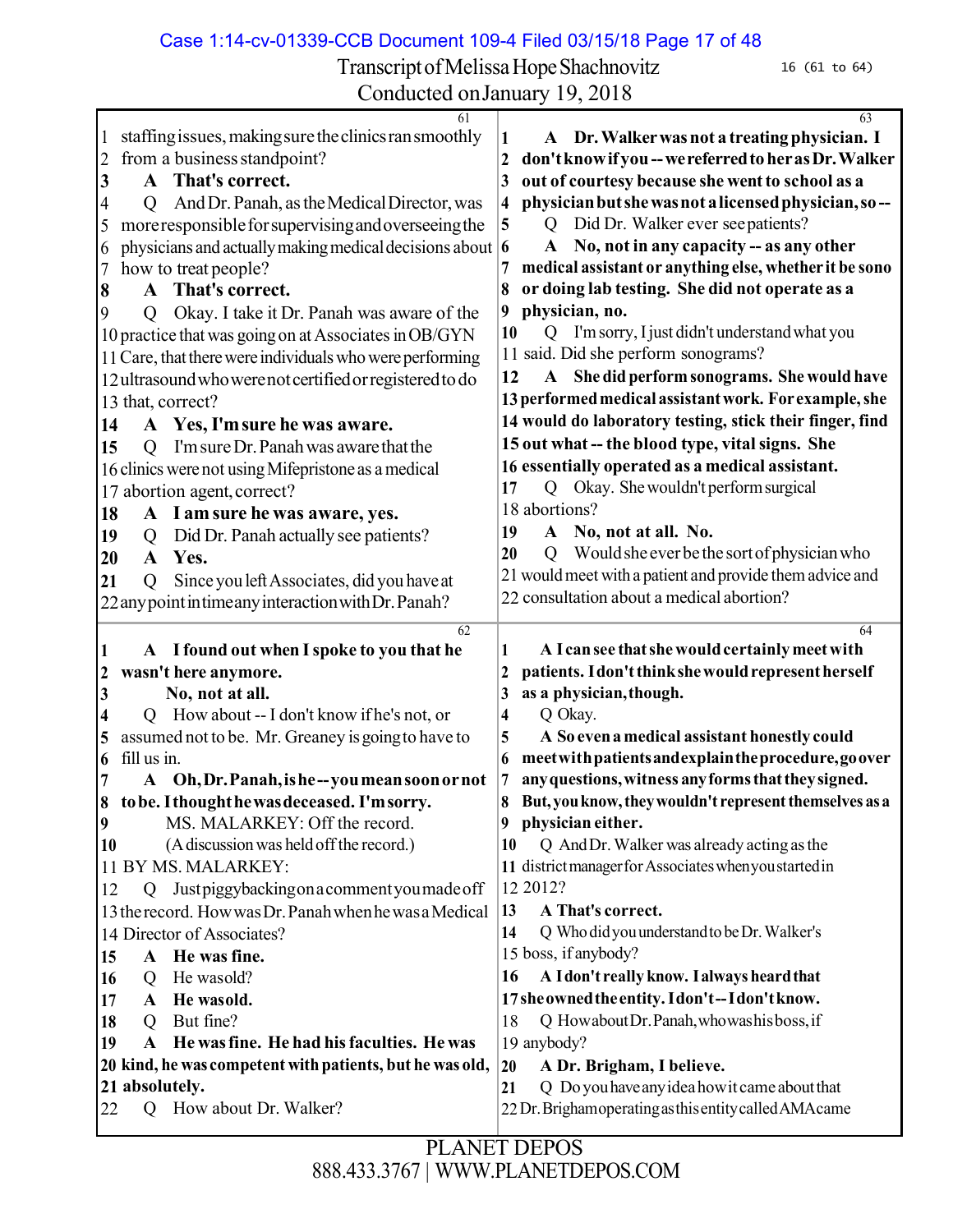Case 1:14-cv-01339-CCB Document 109-4 Filed 03/15/18 Page 18 of 48

Transcript of Melissa Hope Shachnovitz 17 (65 to 68) Conducted onJanuary 19, 2018

| 65                                                                       | 67                                                                |  |  |
|--------------------------------------------------------------------------|-------------------------------------------------------------------|--|--|
| to have a contract with Dr. Walker and Associates in                     | suspended the doctors. And then they suspend Dr.<br>1             |  |  |
| OB/GYN Care to staff the Maryland clinics?<br>2                          | Basco, the facilities got suspended again. It was<br>2            |  |  |
| A Again, I don't. That was before me.<br>3                               | always a battle. There was always just regulatory<br>3            |  |  |
| Have you ever heard anything about Dr.<br>4<br>Q                         | trouble there.<br>4                                               |  |  |
| Brigham's relationship with the Maryland clinics<br>5                    | It was a distance from my house. There was<br>5                   |  |  |
| before Dr. Walker was involved?<br>6                                     | four locations. So many factors. My son's father had<br>6         |  |  |
| A Only from, again, things that I read before<br>7                       | passed away in 2012 right when I joined there. And it<br>7        |  |  |
| I joined the group, was way predating my AMA -- my<br>8                  | was just a lot of factors that I just couldn't do it<br>$\vert 8$ |  |  |
| Associates time is I know about Dr. Brigham's issues<br>$\boldsymbol{9}$ | $\vert$ 9<br>anymore.                                             |  |  |
| 10 in Maryland when, I believe he had an office, it was                  | 10<br>Q Did you keep in touch with Dr. Brigham after              |  |  |
|                                                                          | 11 you left?                                                      |  |  |
| 11 in Elkton, and you know, that -- there's a lot of                     |                                                                   |  |  |
| 12 history there, which I would imagine you're aware of.                 | 12<br>A I met with him and actually Kiersi, I told                |  |  |
| I am. I am.<br>13<br>Q                                                   | 13 you, the person that took my job, may be six months            |  |  |
| A I think that -- I don't know -- I think that<br>14                     | 14 after Ileft. You know, she had some questions. I               |  |  |
| 15 even predated Dr. Walker's time, I'm not sure. I'm                    | 15 remember I met them at a diner somewhere.                      |  |  |
| 16 not sure exactly when she joined. I know she was                      | Q Just to sort of continue the transition<br>16                   |  |  |
| 17 there when I came.                                                    | 17 process?                                                       |  |  |
| So was it your understanding that Dr.<br>18<br>$\overline{Q}$            | 18<br>A Exactly.                                                  |  |  |
| 19 Brigham was not licensed to practice medicine in                      | Q Where did Kiersilive?<br>19                                     |  |  |
| 20 Maryland?                                                             | A Iforgetifit was Delaware or New Jersey or<br>20                 |  |  |
| That's correct.<br>$\mathbf{A}$                                          | 21 maybe somewhere in between. Not in Maryland, no.               |  |  |
| 21                                                                       |                                                                   |  |  |
| Okay.<br>22<br>Q                                                         | $Q$ Not $-$<br>22                                                 |  |  |
| 66                                                                       | 68                                                                |  |  |
| I believe he was not.<br>$\mathbf{1}$<br>A                               | Are you -- other than American Medical                            |  |  |
| You think Dr. Brigham had a preexisting<br>$\boldsymbol{2}$<br>O         | Associates, are you aware of any other business<br>2              |  |  |
| relationship with Dr. Walker?<br>3                                       | entities that Dr. Brigham owns?<br>3                              |  |  |
| Correct.<br>A<br>4                                                       | The Virginia -- I think it's called Virginia<br>4                 |  |  |
| And somehow Dr. Walker came to be the<br>5                               | <b>Health Care.</b><br>5                                          |  |  |
| district manager for the four clinics that were<br>6                     | 6<br>Okay.<br>Q                                                   |  |  |
| operating under the name Associates in OB/GYN Care?<br>7                 | 7<br>$\mathbf{A}$<br>Those offices in Virginia.                   |  |  |
|                                                                          |                                                                   |  |  |
| Correct.<br>18<br>A                                                      | Any others?<br>8<br>Q                                             |  |  |
| $\boldsymbol{9}$<br>But you don't know how?<br>Q                         | And New Jersey is -- he had the New Jersey<br>9<br>A              |  |  |
| No, I do not.<br>10<br>A                                                 | 10 offices, American Women Services.                              |  |  |
| Do you know who was running the Maryland<br>11<br>Q                      | American Women Services own the clinics in<br>11<br>Q             |  |  |
| clinics before Dr. Walker?<br>12                                         | 12 New Jersey?                                                    |  |  |
| I do not.<br>13<br>$\mathbf{A}$                                          | I believe, yeah.<br>13<br>${\bf A}$                               |  |  |
| So why did you leave Associates in OB/GYN<br>14<br>Q                     | Who owned Health Care Delivery Corp.?<br>14<br>$\overline{O}$     |  |  |
| 15 Care in 2014?                                                         | I don't know. I don't know who technically<br>15<br>$\mathbf{A}$  |  |  |
| A You know, my time there was brief, but it<br>16                        | 16 owned that honestly.                                           |  |  |
| 17 was filled with all sorts of regulatory trouble. And                  | Nancy Lewis or Luke who you identified<br>17                      |  |  |
| 18 as I said, I've been in this business for 20 plus                     | Q                                                                 |  |  |
| 19 years, and I've never had any regulatory issues at                    | 18 earlier as the CFO of Associates in OB/GYN Care--              |  |  |
|                                                                          | 19<br>Correct.<br>$\mathbf{A}$                                    |  |  |
| 20 all. There was regulatory issue after regulatory                      | -- and Health Care Delivery Corp. --<br>20<br>Q                   |  |  |
| 21 issue, so it was a battle. The travel, the battle                     | 21<br>Correct.<br>$\mathbf{A}$                                    |  |  |
| 22 of -- things would finally, we won this, and then they                | 22<br>-- where did she operate out of physically?<br>Q            |  |  |
|                                                                          |                                                                   |  |  |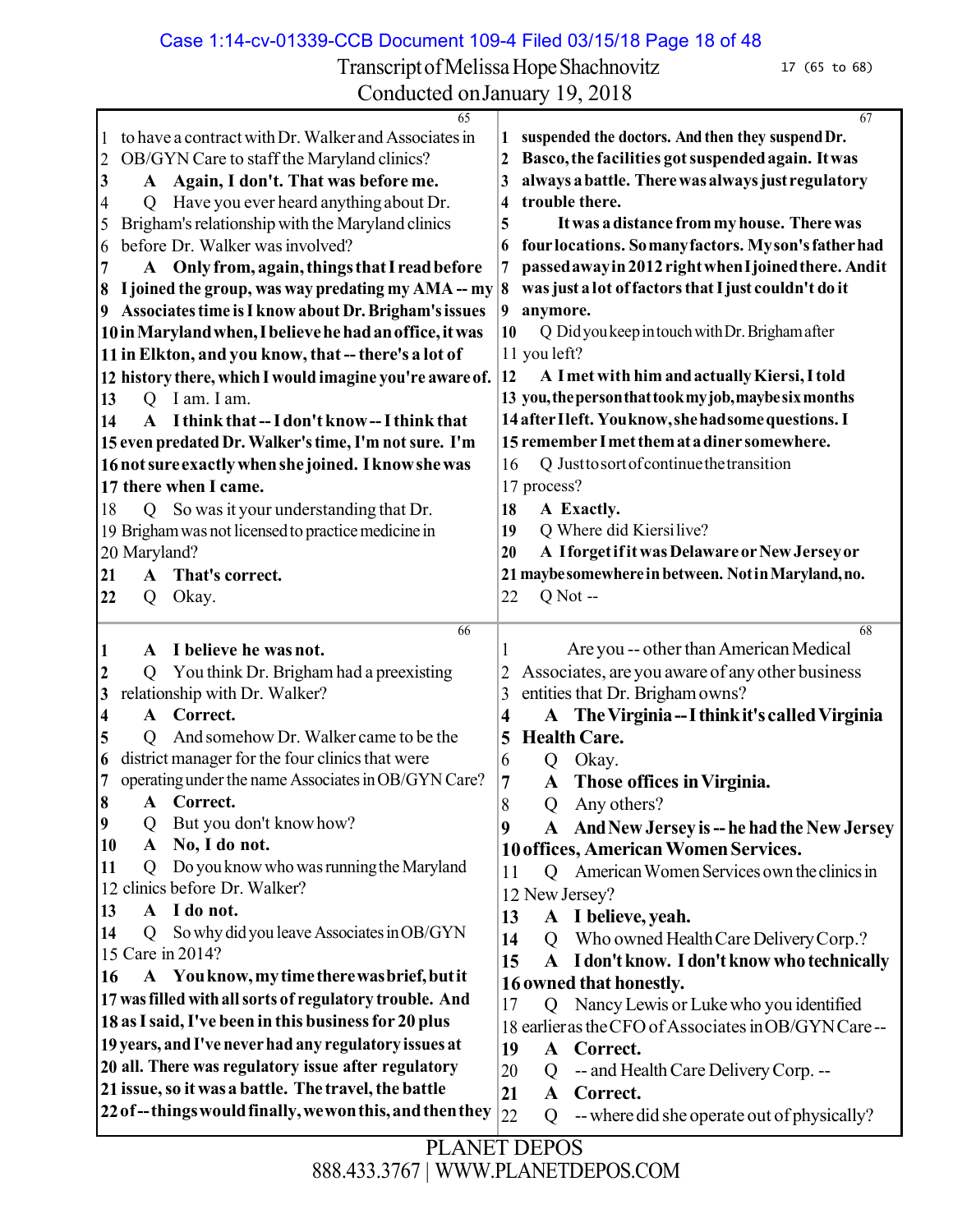Case 1:14-cv-01339-CCB Document 109-4 Filed 03/15/18 Page 19 of 48

Transcript of Melissa Hope Shachnovitz 18 (69 to 72)

| 69                                                                                                          | 71                                                                                                 |  |
|-------------------------------------------------------------------------------------------------------------|----------------------------------------------------------------------------------------------------|--|
| She was mostly home-based, actually.<br> 1<br>A                                                             | believe it was his Hamilton location in New Jersey as                                              |  |
| Where did she live?<br>$\boldsymbol{\mathsf{2}}$<br>Q                                                       | an office manager. Then he said about this<br>2                                                    |  |
| In New Jersey.<br>3<br>A                                                                                    | opportunity in Maryland, in Associates. And we also<br>3                                           |  |
| In Voorhees?<br>$\overline{\mathbf{4}}$<br>Q                                                                | decided at that time that he had this opportunity for<br>4                                         |  |
| I don't know where she--I've never been to<br>5<br>A                                                        | consulting services in New Jersey because when I first<br>5                                        |  |
| her house. I don't know, but--it was often through<br>6                                                     | joined the organization there, there was nothing in<br>6                                           |  |
| email correspondence or telephone.<br>$\overline{7}$                                                        | New Jersey that was accredited. So where he had a<br>7                                             |  |
| But you think she lived in New Jersey?<br>8<br>Q                                                            | need for some consulting there, it certainly wouldn't<br>8                                         |  |
| Yeah, I'm relatively -- a New Jersey area<br>9<br>${\bf A}$                                                 | have been a full-time job for me, but there was<br>9                                               |  |
| code, I recall that.<br><b>10</b>                                                                           | 10 full-time available as administrator in Maryland.                                               |  |
| So you're sure it's New Jersey, you just<br>$\mathbf{Q}$<br>11                                              | And how did he describe it when as you say<br>11<br>Q                                              |  |
| 12 don't know where?                                                                                        | 12 he said, hey, there's this opportunity as -- to use                                             |  |
| A Exactly.<br>13                                                                                            | 13 your word -- in Maryland --                                                                     |  |
| Do you know where Dr. Panah lived?<br>14<br>Q                                                               | 14<br>Right.<br>$\mathbf{A}$                                                                       |  |
| Maryland. Gaithersburg, I believe.<br>15<br>${\bf A}$                                                       | -- what did he say the opportunity was?<br>15<br>Q                                                 |  |
| How about Doctors Basco and Rose?<br>16<br>Q                                                                | I can't say exactly, but I would imagine<br>16<br>${\bf A}$                                        |  |
| Basco lived in Maryland; I can't recall what<br>17<br>A                                                     | 17 administrator of four licensed facilities.                                                      |  |
| 18 city. Dr. Rose, I believe, right around the time I                                                       | 18<br>Did he give you a description or<br>Q                                                        |  |
| 19 left, or right before I left, somewhere in that two-                                                     | 19 understanding of why he was the one who was trying to                                           |  |
| 20 year period, I believe moved to Florida.                                                                 | 20 fill a role for these clinics in Maryland?                                                      |  |
| So explain this to me if you can. In 2012<br>21<br>$\overline{Q}$                                           | Not really. Nor did I ask, honestly.<br>21<br>${\bf A}$                                            |  |
| 22 when you are getting ready to leave Gynecologic                                                          | Did you understand why Dr. Brigham, this<br>22<br>Q                                                |  |
|                                                                                                             |                                                                                                    |  |
| 70                                                                                                          | 72                                                                                                 |  |
| Surgical Consulting because they're shutting down<br>1<br>their operations, Dr. Klein introduces you to Dr. | doctor who's operating clinics in New Jersey and<br>Virginia, was involved in clinics in Maryland? |  |
| $\overline{c}$<br>Brigham, right?<br>$\overline{3}$                                                         | 2<br>A Once I joined and I saw that the physicians<br>3                                            |  |
| A Well, Dr. Taylor. He was a physician that<br>4                                                            | are employed by them, I imagined there was some kind<br>4                                          |  |
| worked for me.<br>5                                                                                         | of, obviously had financial incentives in keeping<br>5                                             |  |
| Q Okay.<br>6                                                                                                | those offices, you know, licensed and make sure that<br>6                                          |  |
| A He's the one who said, you know, you're<br>$\overline{7}$                                                 | they remained open.<br>7                                                                           |  |
| good. I'm going to tell Dr. Brigham to call you. You<br>8                                                   | 8<br>Q So your paychecks came from Health Care                                                     |  |
| should work for him, this, that, so<br>9                                                                    | Delivery Corp. even though, signed by Nancy who was<br>9                                           |  |
| Q Whoeveritis, Dr. Taylormakes the<br>10                                                                    | 10 the CFO of that entity, you were hired by Dr. Brigham?                                          |  |
| 11 introduction between you and Dr. Brigham?                                                                | A Well, I met with Dr. Brigham the first time,<br>11                                               |  |
| A Correct.<br>12                                                                                            | 12 and then I met with Dr. Walker. After I met with Dr.                                            |  |
| Q Who you had heard of?<br>13                                                                               | 13 Walker is when I was eventually hired. I met with Dr.                                           |  |
| A Right.<br>14                                                                                              | 14 Brigham with this other employee that left Dr. Klein's                                          |  |
| Q And you meet with Dr. Brigham -- I can't<br>15                                                            | 15 practice with me. We met together with him and were                                             |  |
| 16 remember if you said in person or on the telephone --                                                    | 16 kind of told of opportunities that were out there.                                              |  |
| A Inperson, yes.<br>17                                                                                      | 17 And then after I met with Dr. Walker is when I decided                                          |  |
| Q -- and what does he say to you about, come<br>18                                                          | 18 to take the position.                                                                           |  |
| 19 work for me, I want you to do X?                                                                         | Q So who was your boss?<br>19                                                                      |  |
| A Well, he was telling me about various<br>20                                                               | A Iwould say Dr. Walker, honestly. I mean we<br>20                                                 |  |
| 21 opportunities, you know. Like I said, one person that                                                    | 21 kind of worked together. I don't know if anybody was                                            |  |
| 22 interviewed with me actually took an opportunity in, I                                                   | 22 anybody's boss. Wehaddifferent tasks. Where she                                                 |  |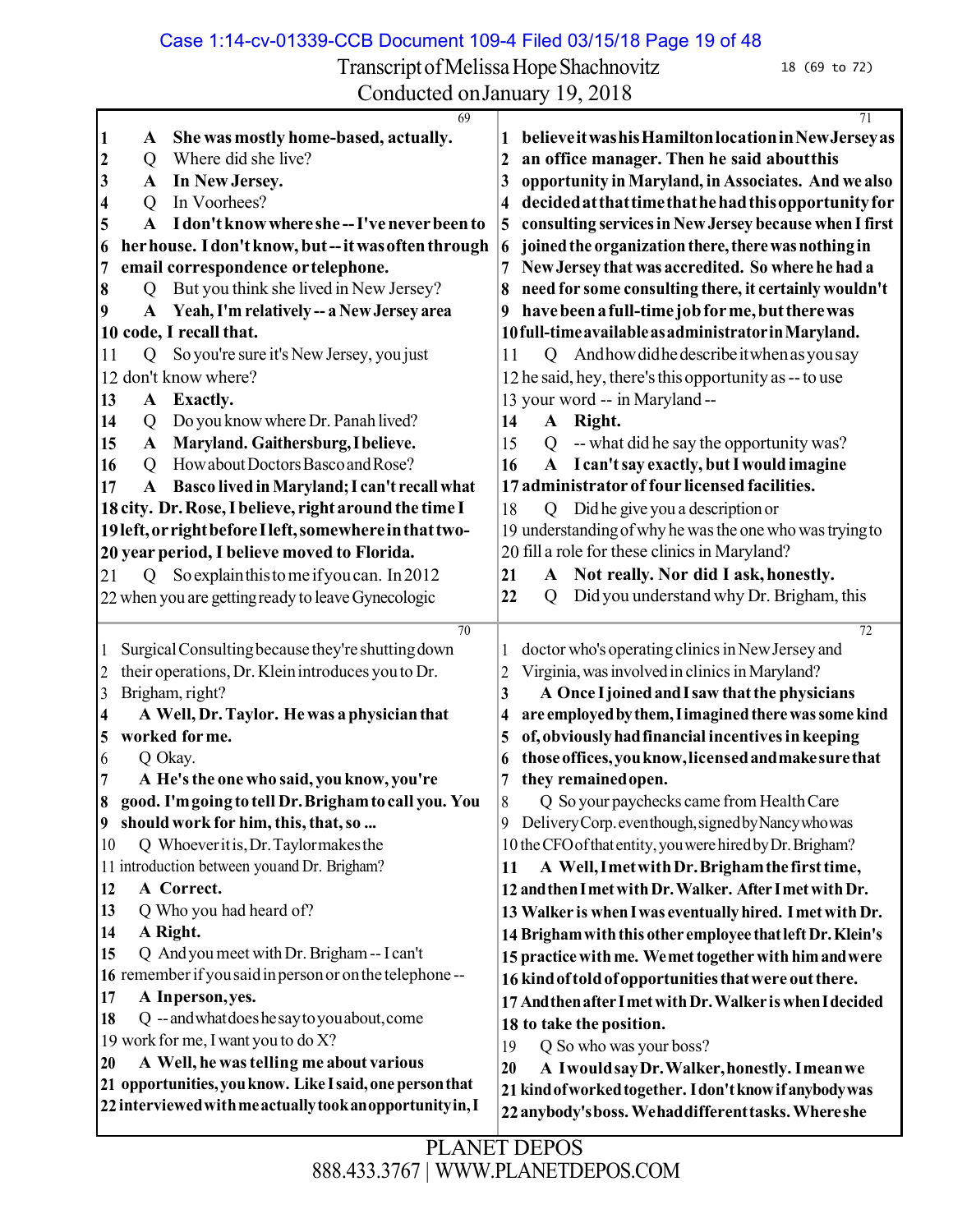Case 1:14-cv-01339-CCB Document 109-4 Filed 03/15/18 Page 20 of 48

Transcript of Melissa Hope Shachnovitz 19 (73 to 76) Conducted onJanuary 19, 2018

| 73                                                                           | 75                                                                            |  |  |
|------------------------------------------------------------------------------|-------------------------------------------------------------------------------|--|--|
| did the kind of day-to-day, I did the regulatory.<br>$\vert$ 1               | if they ever then took it to the next level, Superior                         |  |  |
| Who was Dr. Walker's boss?<br>$\overline{2}$<br>O                            | Court. But my part with the licenses being revoked,<br>2                      |  |  |
| A Idon't really think Dr. Walker--I thought<br>3                             | that happened like just a few weeks, literally, before<br>3                   |  |  |
| that she owned the facilities.<br>4                                          | I left, and then I don't know what happened after<br>4                        |  |  |
| Okay. Earlier we talked about the call<br>5<br>$\circ$                       | that.<br>5                                                                    |  |  |
| center and you said if it was after hours or on the<br>16                    | So there never came a time after you left<br>$\overline{O}$<br>6              |  |  |
| weekends and a woman in Maryland would call the local<br>17                  | that you had to come back or testify and be involved<br>7                     |  |  |
| Maryland number for Associates it would ring to the<br>18                    | in the Maryland clinic licensure proceedings?<br>8                            |  |  |
| call center in New Jersey. Do you remember that?<br>9                        | There was not, no.<br>9<br>A                                                  |  |  |
| A Correct. Yes.<br>10                                                        | And at the time that you left, what was the<br>10<br>Q                        |  |  |
|                                                                              |                                                                               |  |  |
| Doyou know anything about how, let's say a<br>11<br>Q                        | 11 status of the Maryland clinics licensure?                                  |  |  |
| 12 woman did that. It was a Saturday and she called the                      | Again, literally, I believe just a few weeks<br>12<br>${\bf A}$               |  |  |
| 13 Maryland number for Associates in OB/GYN Care. It                         | 13 before I left they were revoked where they had been                        |  |  |
| 14 rang in New Jersey. Someone at the call center                            | 14 suspended.                                                                 |  |  |
| 15 answered her call. Could they actually schedule her                       | $So -$<br>15<br>$\overline{Q}$                                                |  |  |
| 16 to come for an appointment in Maryland?                                   | 16<br>So offices were operating doing only<br>$\mathbf{A}$                    |  |  |
| A Yes, I believe they could, certainly.<br>17                                | 17 nonsurgical procedures.                                                    |  |  |
| And do you know how that information at the<br>18<br>Q                       | Okay. Bear with me. I think we're almost<br>18<br>Q                           |  |  |
| 19 call center in New Jersey was transmitted or                              | 19 done, but I just want to gather my thoughts for a                          |  |  |
| 20 communicated to the local Maryland clinic where the                       | 20 second.                                                                    |  |  |
|                                                                              |                                                                               |  |  |
| 21 lady was going to have her appointment?                                   | During the time that we've been talking<br>21                                 |  |  |
| A There were -- well, depending. Some offices<br>22                          | 22 about, or at least the time that you were employed at                      |  |  |
| 74                                                                           | 76                                                                            |  |  |
| had computers, some didn't. If you had a computer,<br>П                      | Associates in OB/GYN Care, do you know where Dr.                              |  |  |
| you could easily access your schedule there and you<br>12                    | $\overline{2}$<br>Brigham lived?                                              |  |  |
| wouldn't necessarily see who scheduled the<br>3                              | 3<br>A New Jersey, I believe. I believe. I mean                               |  |  |
| appointment, if it was scheduled by a staff personnel,<br>$\overline{\bf 4}$ | I-I can't say that definitively. I don't know that<br>$\overline{\mathbf{4}}$ |  |  |
| if they called after hours and scheduled with the call<br>15                 | 5 I ever asked. I'd never been to his house. But I                            |  |  |
| center, but you'd have access to the schedule. If not<br>16                  | believed he lived in New Jersey.<br>6                                         |  |  |
| it was always on your fax machine.<br>7                                      | Q Were you ever aware of him living outside<br>7                              |  |  |
| Q So was it the case, then, that the computer                                | the State of New Jersey at any time?                                          |  |  |
| Iŏ<br>system that was available in the Maryland clinics was                  | A Not that I know of, no.                                                     |  |  |
| 9                                                                            | 9                                                                             |  |  |
| 10 the same computer system that was in place in                             | Now we've had a chance to talk for a while.<br>10<br>$\overline{Q}$           |  |  |
| 11 New Jersey?                                                               | 11 I just want to go back to the issue of the people that                     |  |  |
| A I think it was sort of the, like an online<br><b>12</b>                    | 12 you recall who worked in Maryland. You've given me                         |  |  |
| 13 software for appointment scheduling so that could be                      | 13 lastnames for physicians, and a bunch of firstnames                        |  |  |
| 14 assessed anywhere, be it from your home, from--                           | 14 for staff. But do you recall any last names for any                        |  |  |
| I see. Okay. You mentioned earlier having<br>15<br>Q                         | 15 staff people who worked in Maryland?                                       |  |  |
| 16 to meet with lawyers and testifying in Maryland about                     | A Let's see. I only kind of knew-- or Dr.<br>16                               |  |  |
| 17 the closure and reopening of the Maryland facilities.                     | 17 Walker did the hiring and all of that. I only knew                         |  |  |
| 18 Did any of that happen after you left working there in                    | 18 them, and when I visited, I was checking all the                           |  |  |
| 19 2014, or had that all concluded?                                          | 19 regulatory stuff and working with them so I only                           |  |  |
| A No, that had all concluded, yeah.<br>20                                    | 20 really knew them by first names. I can't say, other                        |  |  |
| And at the time --<br>21<br>Q                                                | 21 than I think Crystal might have began with a KI feel                       |  |  |
| Well, my part had concluded. I don't know<br>22<br>A                         | 22 like, I really don't know.                                                 |  |  |
|                                                                              |                                                                               |  |  |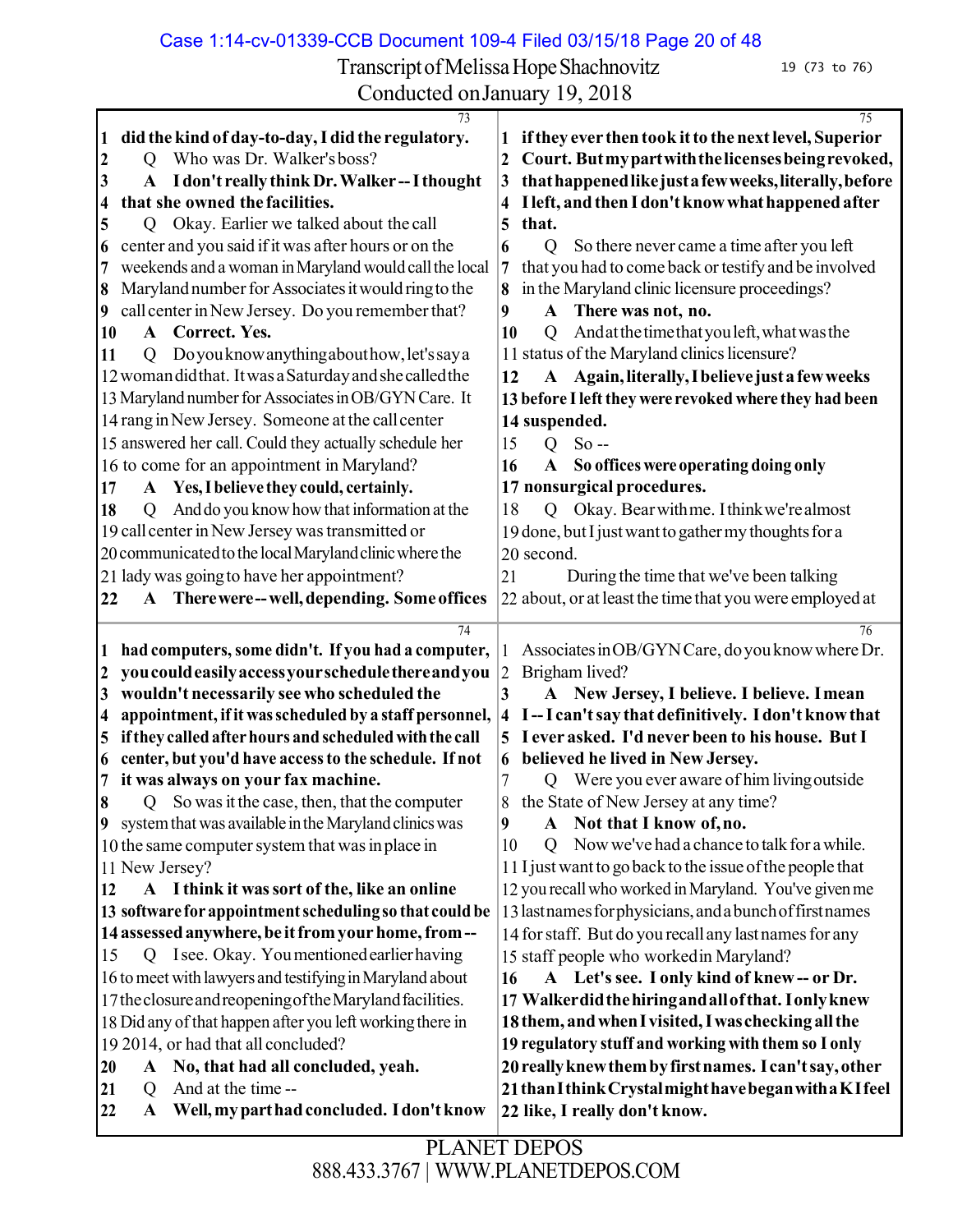Case 1:14-cv-01339-CCB Document 109-4 Filed 03/15/18 Page 21 of 48

Transcript of Melissa Hope Shachnovitz 20 (77 to 80)

| 77                                                               | 79                                                               |
|------------------------------------------------------------------|------------------------------------------------------------------|
| Okay. Were there employee files kept at the<br>$\mathbf{1}$<br>Q | CERTIFICATE OF SHORTHAND REPORTER-NOTARY PUBLIC<br>1             |
| Maryland clinics?<br>$\overline{c}$                              | I, Dawn M. Hart, the officer before whom the<br>$\boldsymbol{2}$ |
| $\mathbf{3}$<br>I'm sure.<br>A                                   | foregoing deposition was taken, do hereby certify that<br>3      |
| Personnel records?<br>$\overline{4}$<br>O                        | the foregoing transcript is a true and<br>4                      |
| Yeah. I would imagine, yeah. Yeah, there<br>5                    | correct record of the testimony given; that said<br>5            |
|                                                                  | testimony was taken by me stenographically and<br>6              |
| would have to be employee files.<br>6                            | thereafter reduced to typewriting under my direction;<br>7       |
| Do you know Nancy Lewis or Luke's<br>7<br>$\overline{Q}$         | that reading and signing was not requested; and that I<br>8      |
| relationship to Dr. Brigham?<br>8                                | am neither counsel for, related to, noremployed by<br>9          |
| A I don't.<br>9                                                  | any of the parties to this case and have no interest,<br>10      |
| MS. MALARKEY: Okay. I think that thoseare<br>10                  | financial or otherwise, in its outcome.<br>11                    |
| 11 all the questions that I have for you. We may need            | IN WITNESS WHEREOF, I have hereunto setmy<br>12                  |
|                                                                  | 13 hand and affixed my notarial seal this 31st day               |
| 12 you back at sometime when we have a trial; we may not,        | 14 of January, 2018.                                             |
| 13 but thank you for your cooperation. I appreciate it.          | 15 My commission expires:                                        |
| 14 We'll do our best to make sure that it's as convenient        | 16 January 2,2021                                                |
| 15 for you as possible under the circumstances.                  | 17                                                               |
| THE WITNESS: Okay.<br>16                                         | 18                                                               |
|                                                                  | 19                                                               |
| MR. GREANEY: I have no questions.<br>17                          | 20                                                               |
| (Off the record at 12:15 p.m.)<br>18                             | 21<br>NOTARY IN AND FOR THE                                      |
| 19                                                               | <b>STATE OF MARYLAND</b><br>22                                   |
| 20                                                               |                                                                  |
| 21                                                               |                                                                  |
| 22                                                               |                                                                  |
|                                                                  |                                                                  |
| 78                                                               |                                                                  |
| ACKNOWLEDGMENTOF DEPONENT<br>1                                   |                                                                  |
| I, Melissa Hope Shachnovitz, do hereby<br>$\overline{c}$         |                                                                  |
| acknowledge that I have read and examined the<br>3               |                                                                  |
| foregoing testimony, and the same is a true, correct<br>4        |                                                                  |
|                                                                  |                                                                  |
| and complete transcription of the testimony given by<br>5        |                                                                  |
| me, and any corrections appear on the attached Errata<br>6       |                                                                  |
| sheetsignedbyme.                                                 |                                                                  |
| ð                                                                |                                                                  |
| 9                                                                |                                                                  |
| 10                                                               |                                                                  |
|                                                                  |                                                                  |
| (DATE)<br>(SIGNATURE)<br>11                                      |                                                                  |
| 12                                                               |                                                                  |
| 13                                                               |                                                                  |
| 14                                                               |                                                                  |
| 15                                                               |                                                                  |
|                                                                  |                                                                  |
| 16                                                               |                                                                  |
| 17                                                               |                                                                  |
| 18                                                               |                                                                  |
| 19                                                               |                                                                  |
| 20                                                               |                                                                  |
|                                                                  |                                                                  |
| 21                                                               |                                                                  |
| 22                                                               |                                                                  |
|                                                                  |                                                                  |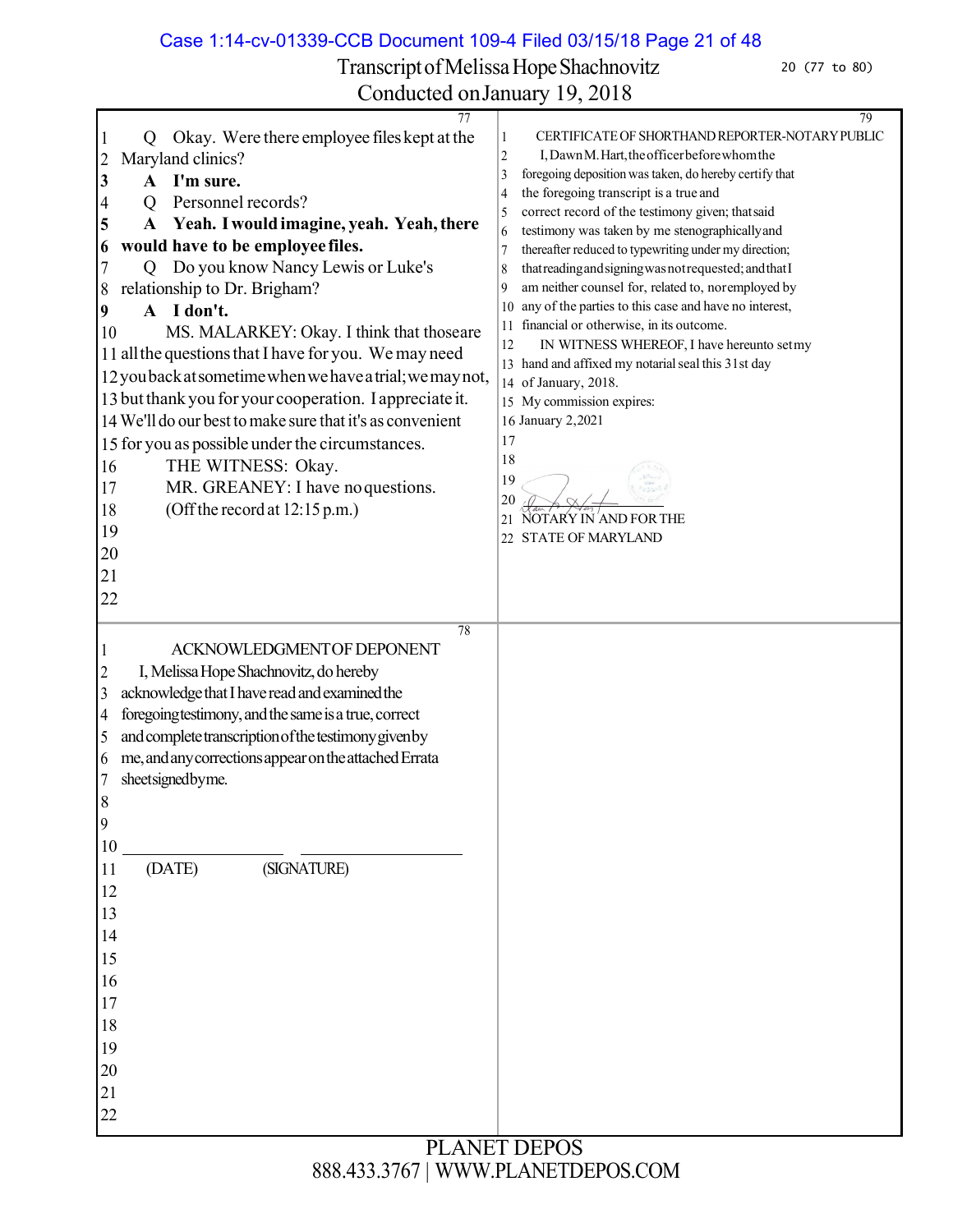# Case 1:14-cv-01339-CCB Document 109-4 Filed 03/15/18 Page 22 of 48

| $\, {\bf A}$    | 41:10, 50:1,       | administrator      | 57:19, 59:2,        |
|-----------------|--------------------|--------------------|---------------------|
| aaaasf          | 51:4, 60:1,        | $13:4$ , $14:15$ , | 65:3, 65:7,         |
| 20:18           | 62:21              | 14:17, 14:19,      | 67:2, 75:12         |
|                 | acceptable         | 15:17, 16:21,      | agencies            |
| abandoned       | 57:10              | 18:14, 19:15,      | 20:19, 21:2         |
| $34:8$ , $34:9$ | access             | 19:18, 21:21,      | agency              |
| able            | 74:2, 74:6         | 24:16, 71:10,      | 7:12, 8:21,         |
| 37:6, 42:22     |                    | 71:17              | 17:1, 18:21,        |
| abortion        | accredit<br>20:19  | admit              | 20:9, 20:10,        |
| 41:7, 48:1,     |                    |                    |                     |
| 49:17, 49:22,   | accreditation      | 53:10              | 20:22, 21:11,       |
| 57:15, 58:8,    | 7:3, 7:12,         | advantage          | 28:10, 37:9         |
| 58:13, 61:17,   | 19:10, 19:22,      | 49:12              | agent               |
| 63:22           | 20:2, 20:10,       | advertised         | 57:1, 61:17         |
| abortions       | 20:17              | 22:15, 23:11       | ago                 |
|                 | accredited         | advertising        | 17:18               |
| 46:2, 48:13,    | 7:4, 7:11,         | 22:1               | ahead               |
| 63:18           | 18:21, 19:8,       | advice             | 27:12               |
| about           | 20:9, 71:7         | 13:16, 63:21       | a1                  |
| 6:1, 6:8, 7:15, | acknowledge        | affiliated         | 1:8                 |
| 10:7, 11:8,     | 78:3               | 30:18, 50:21       | alan                |
| 13:17, 14:21,   |                    |                    |                     |
| 15:14, 18:13,   | acknowledgment     | affirmed           | 9:5, 10:10          |
| 23:3, 24:1,     | 78:1               | 5:3                | a11                 |
| 25:18, 31:21,   | acting             | affixed            | 7:1, 8:20,          |
| 33:22, 36:17,   | 64:10              | 79:13              | $10:4$ , $10:16$ ,  |
| 40:11, 41:20,   | actions            | after              | $11:18$ , $15:21$ , |
| 44:5, 45:22,    | 33:3               | 23:17, 32:13.      | 19:2, 20:20,        |
| 46:19, 48:21,   | actual             | $32:14$ , $35:5$ , | 28:2, 29:8,         |
| 50:4, 50:10,    | 13:22, 20:14,      | 36:1, 36:4,        | 34:14, 36:2,        |
|                 | 29:1, 46:14,       | 36:7, 36:11,       | $36:4$ , $36:9$ ,   |
| 50:17, 51:2,    | 53:3, 55:9         | 36:16, 37:7,       | 36:12, 36:13,       |
| 52:9, 53:5,     | actually           | 42:15, 48:1,       | 38:20, 39:2,        |
| 53:7, 53:15,    | 6:13, 8:5,         | 54:2, 66:20,       | 39:22, 40:22,       |
| 54:15, 54:18,   |                    | 67:10, 67:14,      | 45:4, 51:1,         |
| 54:21, 55:8,    | 11:12, 11:14,      |                    | 51:3, 53:12,        |
| 55:19, 58:7,    | 12:4, 19:7,        | 72:12, 72:17,      |                     |
| 58:8, 59:8,     | $22:6$ , $24:18$ , | 73:6, 74:5,        | 55:7, 58:11,        |
| 61:6, 62:4,     | 28:7, 32:16,       | 74:18, 75:4,       | 60:16, 62:3,        |
| 62:22, 63:22,   | 35:19, 35:22,      | 75:6               | 63:19, 66:17,       |
| 64:18, 64:21,   | 41:18, 43:17,      | afternoon          | 66:20, 74:19,       |
| 65:4, 65:9,     | 61:6, 61:19,       | 26:13              | 74:20, 76:17,       |
| 69:16, 70:18,   | 67:12, 69:1,       | again              | 76:18, 77:11        |
| 70:20, 71:2,    | 70:22, 73:15       | 10:9, 14:3,        | allow               |
| 73:5, 73:11,    | address            | 30:8, 33:12,       | 45:7                |
| 74:16, 75:22    | 6:9, 24:10,        | 34:19, 35:8,       | almost              |
|                 | 24:15              | 37:12, 38:10,      | 51:12, 75:18        |
| above           | adkins             | 39:3, 41:3,        | already             |
| 36:14, 42:6     | 3:4                | 47:5, 48:7,        | 50:3, 53:18,        |
| absolutely      |                    | 53:1, 53:17,       | 58:11, 64:10        |
| 25:4, 37:21,    | administrative     |                    |                     |
|                 | 9:18               | 56:11, 57:8,       | also                |
|                 |                    |                    | 11:17, 14:2,        |
|                 |                    |                    |                     |
|                 |                    |                    |                     |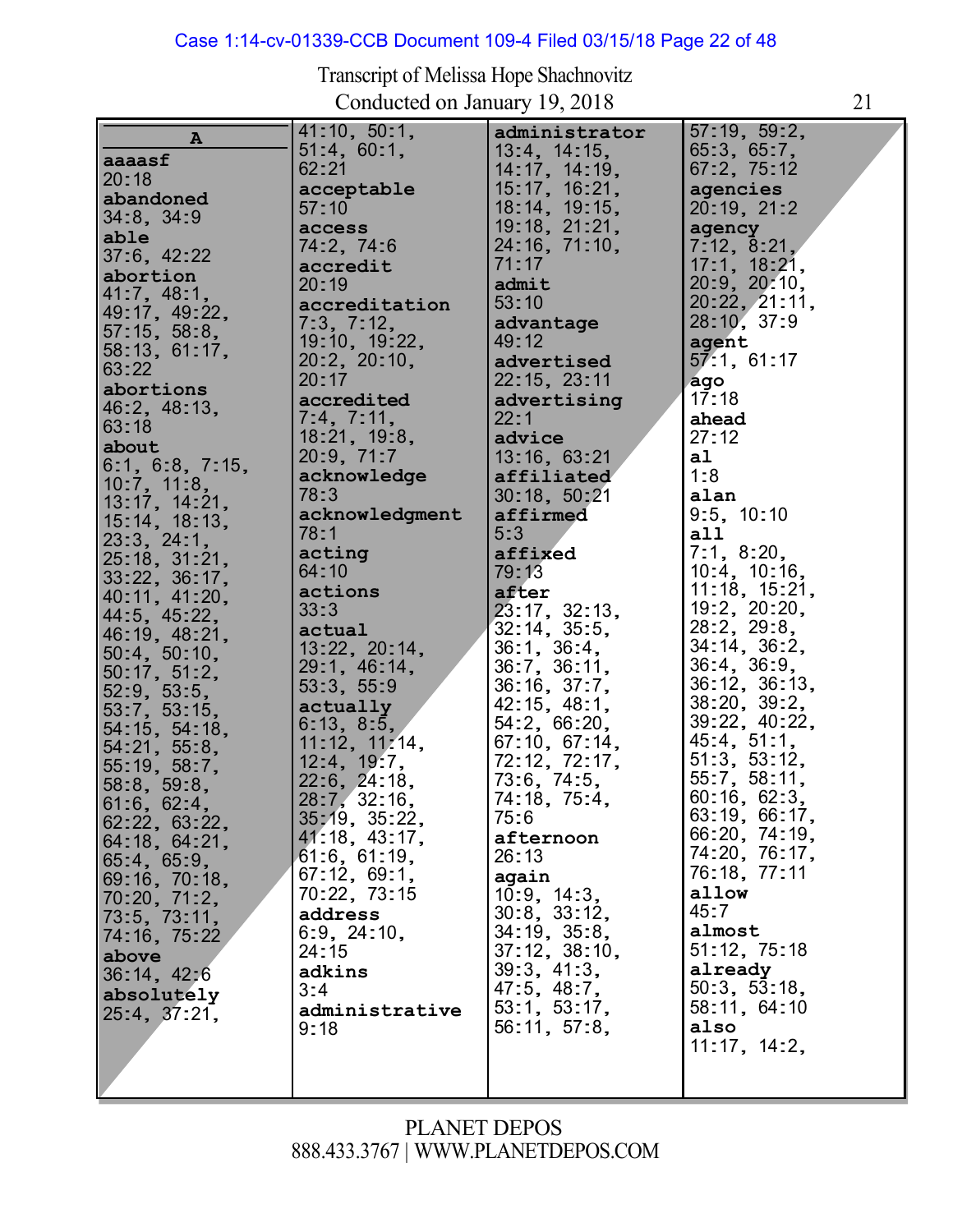# Case 1:14-cv-01339-CCB Document 109-4 Filed 03/15/18 Page 23 of 48

| 14:13, 17:8,       | 41:13, 47:1,       | 42:18               | 39:20, 40:3,      |
|--------------------|--------------------|---------------------|-------------------|
| 19:6, 19:11,       | 47:3, 47:7,        | area                | 41:4, 42:21,      |
| 25:22, 32:3,       | 48:19, 50:6,       | 69:9                | 43:21, 45:17,     |
| $32:4$ , $39:14$ , | 50:20, 51:22,      | arise               | 46.1, 48.10,      |
| 47:18, 48:3,       | 52:6, 58:3,        | 52:3, 59:6          | 49:14, 50:8,      |
| $60:5$ , $71:3$    | 58:4, 58:10,       | arose               | 50:22, 52:11,     |
| always             | 59:4, 61:22,       | 32:4, 33:2,         | 54:13, 54:21,     |
| 35:10, 41:22,      | 63:6, 64:7,        | 38:18, 40:10        | 55:10, 55:19,     |
| 47:20, 51:1,       | 64:21, 66:19,      | around              | 55:22, 56:8,      |
| 51:13, 64:16,      | 68:2, 68:8,        | 8:6, 19:14,         | 56:10, 56:14,     |
| 67:3, 74:7         | 74:18, 76:8,       | 21.5, 21.7,         | 56.22, 58.19,     |
| ama                | 76:14, 78:6,       | 37:3, 69:18         | 61:10, 61:21,     |
| 13:4, 13:6,        | 79:10              | articles            | 62:14, 64:11,     |
| 55:18, 55:20,      | anybody            |                     | 65:1, 65:9,       |
| 56:3, 64:22,       | $13:16$ , $28:2$ , | 37:17, 53:12        | 66:7, 66:14,      |
| 65:8               | 54:13, 54:20,      | asf                 | 68:2, 68:18,      |
|                    | 59:12, 64:15,      | 18:22               | 71:3, 73:8,       |
| american           |                    | aside               | 73:13, 76:1       |
| 15:10, 16:3,       | 64:19, 72:21       | 50:16               |                   |
| 39:16, 39:20,      | anybody's          | ask                 | assume            |
| 40:3, 68:1,        | 72:22              | 13:7, 24:1,         | 48.7, 48.9,       |
| 68:10, 68:11       | anymore            | 24:4, 25:8,         | 57:8              |
| annapolis          | 62:2, 67:9         | 71:21               | assumed           |
| 3:13, 3:14         | anyone             | asked               | 62:5              |
| anomaly            | 18:1               | 76:5                | attached          |
| 28:9               | anything           | asking              | 78:6              |
| another            | 9:7, 11:8,         | 46:5, 52:21         | attempt           |
| $12:5$ , $23:22$ , | 22:5, 34:22,       | assessed            | 10:18             |
| 27:18, 34:17       | 41:20, 45:22,      | 74:14               | attempted         |
| answer             | 51:11, 52:4,       | assistant           | 53:22             |
| 22:13, 23:19,      | 52:9, 55:6,        | 63:7, 63:13,        | attend            |
| 24:1, 24:8         | 59:6, 60:14,       | 63:16, 64:5         | 6:4, 30:7         |
| answered           | 63.7, 65.4,        | assistants          | attended          |
| 23:6, 23:7,        | 73:11              | 42:9                | $30:5$ , $30:13$  |
| 23:16, 73:15       | anywhere           | associates          | attention         |
| answering          | 74:14              | $3:12$ , $12:20$ ,  | 59:7              |
| 8:8                | appeal             | 13:1, 13:3,         | attorney          |
| any                | 37:11, 37:12       | 13:5, 14:1,         | $37:12$ , $37:19$ |
| 11:3, 11:7,        | appear             | 14:2, 14:14,        | available         |
| 13:10, 15:18,      | 78:6               | 14:16, 15:2,        | 46:7, 57:22,      |
| 19:13, 19:20,      | appointment        | 15.7, 15.18,        | 71:10, 74:9       |
| 21:20, 27:8,       | 73:16, 73:21,      | 16:3, 16:7,         | avenue            |
| 27:10, 27:12,      | 74:4, 74:13        | 16:9, 18:14,        | 24:12             |
| 27:16, 30:1,       | appreciate         | 19:18, 22:11,       | aware             |
| 30:16, 30:21,      | 6:3, 77:13         | 23:10, 23:11,       | 12:14, 22:22,     |
| 31:3, 32:4,        | approve            | 24:17, 28:5,        | 30:10, 32:2,      |
| $32:7$ , $32:9$ ,  | 39:17, 44:6        | 28:14, 28:20,       | 32:3, 48:11,      |
| 35:3, 39:17,       | approved           | 29:5, 29:22,        | 48:20, 50:6,      |
| 39:19, 40:9,       | 42:13, 42:15,      | $30:18$ , $38:12$ , | 50:20, 61:9,      |
|                    |                    |                     |                   |
|                    |                    |                     |                   |
|                    |                    |                     |                   |
|                    |                    |                     |                   |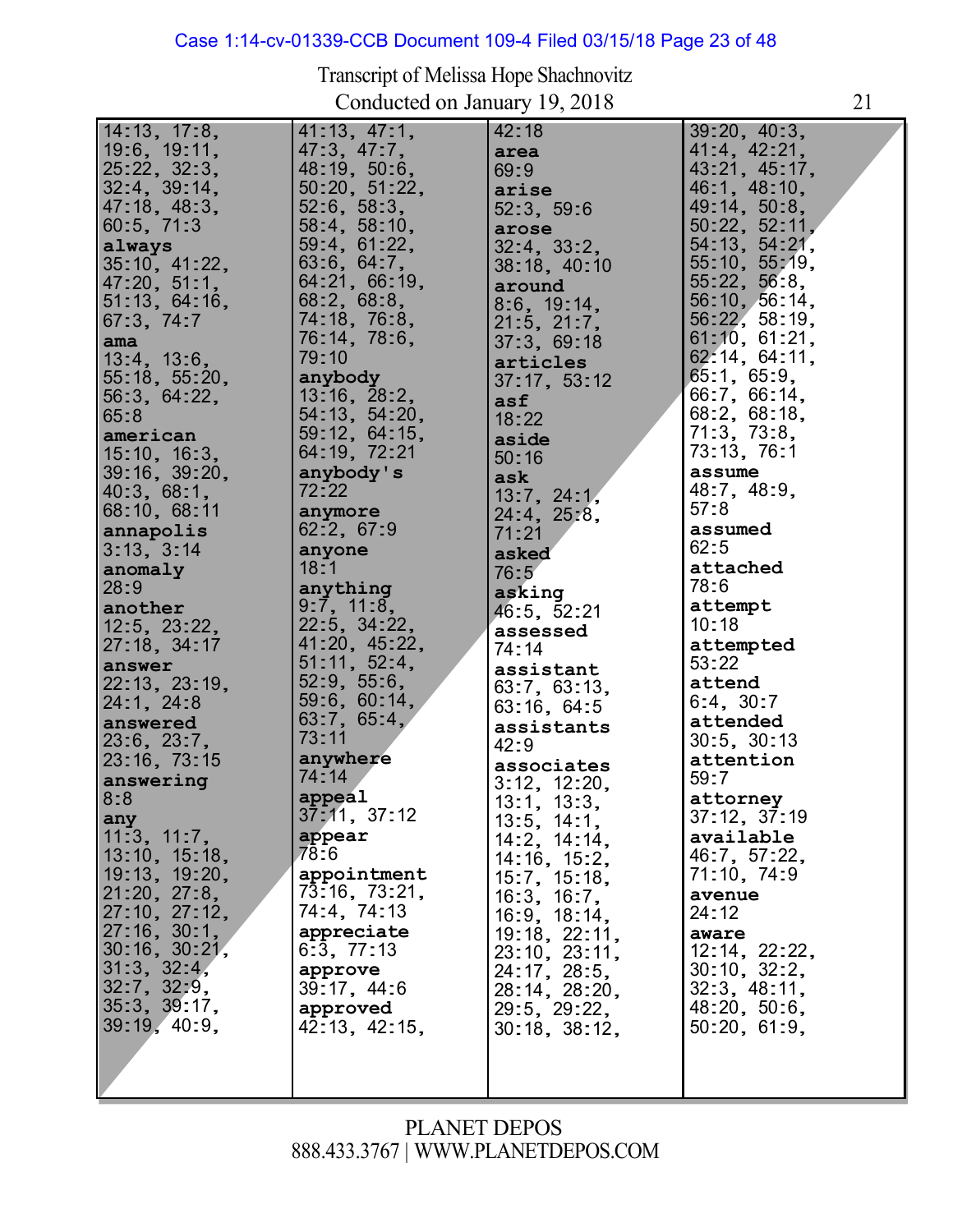#### Case 1:14-cv-01339-CCB Document 109-4 Filed 03/15/18 Page 24 of 48

| 61:14, 61:15,       | 26:13, 28:21,      | believe            | 64:18, 72:19,               |
|---------------------|--------------------|--------------------|-----------------------------|
|                     |                    |                    |                             |
| 61:18, 65:12,       | $30:8$ , $30:22$ , | 11:21, 11:22,      | 72:22, 73:2                 |
| 68:2, 76:7          | 32:11, 32:15,      | 12:12, 12:16,      | both                        |
|                     | 33:2, 33:8,        |                    |                             |
| away                |                    | 14:8, 16:4,        | 12:6, 39:17                 |
| $50:4$ , $50:18$ ,  | 34:8, 36:12,       | 21.6, 25.21,       | bother                      |
| 67:7                | 37:8, 40:14.       | 26:4, 26:17,       | 6:6                         |
|                     |                    |                    |                             |
| B                   | 40:15, 43:1,       | $27:5$ , $27:10$ , | branch                      |
|                     | 43:18, 44:22,      | 27:19, 28:7,       | 44:9, 44:11                 |
| back                |                    |                    |                             |
| 8:19, 16:14,        | 49:3, 51:16,       | 30:11, 31:1,       | brief                       |
|                     | 54:3, 56:11,       | 31:2, 33:9,        | 66:16                       |
| $18:12$ , $20:1$ ,  | 60:5, 63:3,        | 35:17, 35:18,      |                             |
| 27:21, 53:1,        |                    |                    | briefly                     |
|                     | 70:1, 71:5         | $37:8$ , $39:22$   | 5:9                         |
| 75:7, 76:11,        | become             | 40:4, 44:12,       |                             |
| 77:12               |                    |                    | brigham                     |
|                     | 7:4, 53:9          | 46:7, 46:12,       | 1:7, 9:8, 9:10,             |
| background          | been               | 46:15, 50:10,      | 10:3, 10:5,                 |
| 7:16, 7:17          |                    |                    |                             |
| baltimore           | 11:7, 27:20.       | 54:19, 55:16,      |                             |
|                     | 28:8, 35:2,        | 64:20, 65:10,      | 10:14, 10:16, 13:13, 13:22, |
| 3.7, 15.15,         | 37:4, 40:11,       | 66:1, 68:13,       |                             |
| 26:4, 26:10,        |                    |                    | 14:6, 16:4,                 |
|                     | 47:14, 56:16,      | 69:15, 69:18,      | 18:13, 18:17,               |
| 34:19, 36:3,        | 66:18, 69:5,       | 69.20, 71:1,       |                             |
| 36:10, 38:8,        |                    |                    | 19:14, 29:22,               |
|                     | 71:9, 75:13,       | 73:17, 75:12,      | 30:13, 30:17,               |
| 38:9, 44:13,        | 75:21, 76:5        | 76:3               | 31:19, 32:2,                |
| 50:4, 50:18         | before             | believed           |                             |
| bardos              |                    |                    | 32:3, 32:5,                 |
|                     | 2:20, 10:17,       | 76:6               | 32:7, 32:8,                 |
| 38:6                | 13:8, 13:11,       | besides            |                             |
| basco               |                    |                    | 33:1, 33:13,                |
|                     | 13:13, 49:17,      | 21:19, 27:8,       | 39.9, 40.2,                 |
| 27:1, 27:9,         | 49:21, 54:1,       | 50:16              | 40.9, 41.1,                 |
| 33:5, 33:6,         |                    |                    |                             |
| 33:7, 33:19,        | 56:17, 57:20,      | best               | 55:7, 55:15,                |
|                     | 65:3, 65:6,        | 24:5, 28:4,        | 55:20, 64:20,               |
| $35:16$ , $36:17$ , | 65:7, 66:12,       | 77:14              |                             |
| 40:19, 50:13,       |                    |                    | 64.22, 65.19,               |
|                     | 69:19, 75:3,       | between            | 66:2, 67:10,                |
| 67:2, 69:16,        | 75:13, 79:2        | 26:5, 26:14,       | 68:3, 70:3,                 |
| 69:17               |                    |                    |                             |
|                     | began              | 46:16, 60:3,       | $70:8$ , $70:11$ ,          |
| basco's             | 76:21              | 67:21, 70:11       | 70:15, 71:22,               |
| 36:4, 36:11         |                    |                    |                             |
| base                | begin              | beyond             | 72:10, 72:11,               |
|                     | 34:6               | 59:7               | 72:14, 76:2,                |
| 23:19               | beginning          | biannual           | 77:8                        |
| based               |                    |                    |                             |
|                     | 45:16              | 20:21              | brigham's                   |
| 8:2, 38:11          | begins             | birth              | $12:15$ , $15:7$ ,          |
| battle              |                    |                    |                             |
| 66:21, 67:3         | 26:18              | 47:16, 52:15,      | 31:12, 38:14,               |
|                     | behalf             | 52:18, 58:14       | 38:18, 65:5,                |
| beach               | 3:2, 3:10          |                    | 65:9                        |
| 19:7, 19:11         |                    | bit                |                             |
|                     | being              | 6:8, 7:15          | brochures                   |
| bear                | 5:3, 12:15,        | blood              | 58:12, 58:15                |
| 21:14, 75:18        |                    |                    |                             |
|                     | 31:22, 52:14,      | 47:3, 63:15        | brown                       |
| became              | 75:2               | board              | 2:4                         |
| 10:3, 17:5          |                    |                    |                             |
| because             | bekman             | 20:14              | bunch                       |
|                     | 3:4                | boss               | 76:13                       |
| 10:9,26:5,          |                    |                    |                             |
|                     |                    | 9:3, 64:15,        |                             |
|                     |                    |                    |                             |
|                     |                    |                    |                             |
|                     |                    |                    |                             |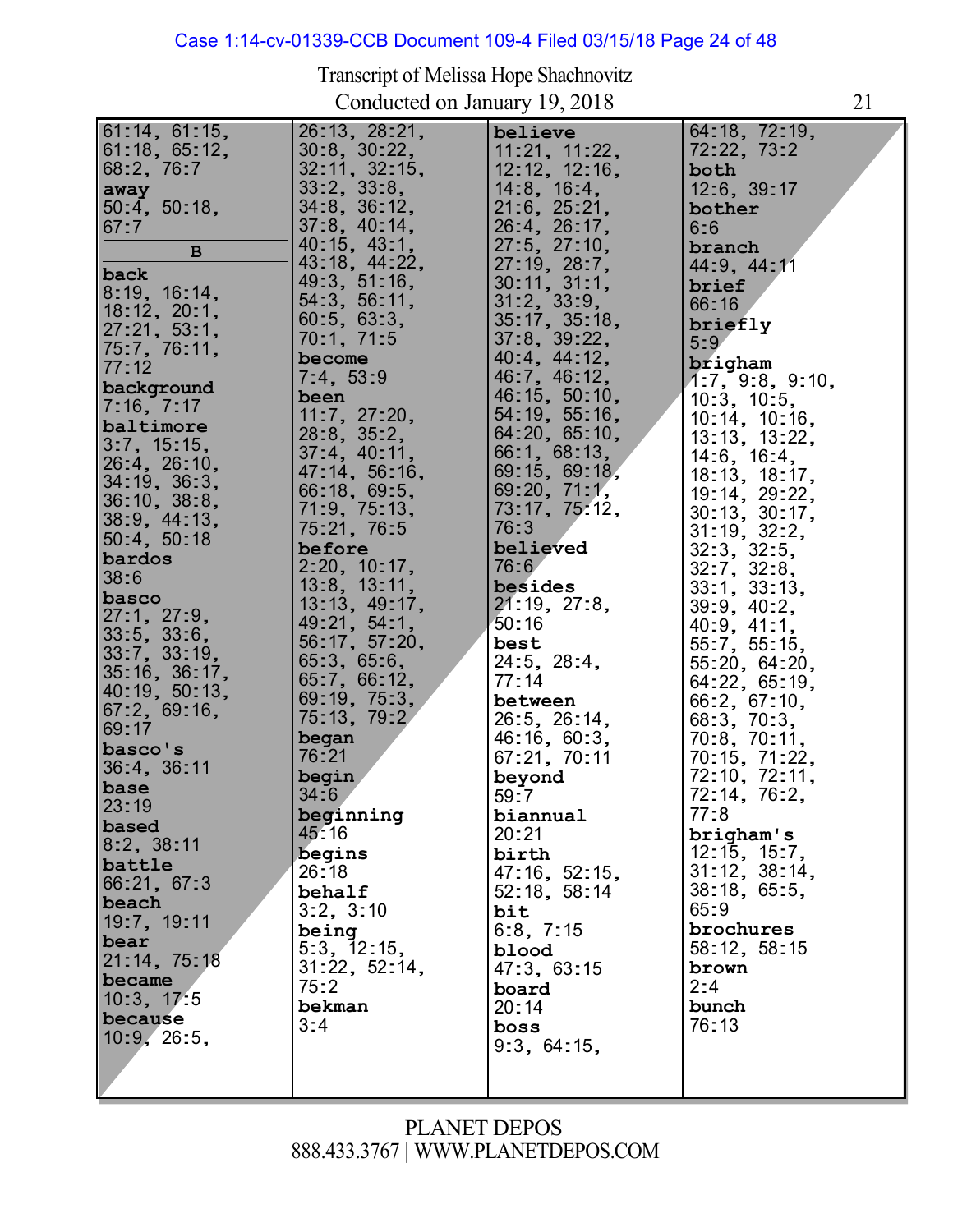# Case 1:14-cv-01339-CCB Document 109-4 Filed 03/15/18 Page 25 of 48

Transcript of Melissa Hope Shachnovitz Conducted on January 19, 2018 21

| busiest          | 31:3, 35:18,        | 35:14         | cheverly      |
|------------------|---------------------|---------------|---------------|
|                  |                     |               |               |
| 44:17            | 38:3, 44:22,        | center        | 15:15, 25:22, |
| business         | 45:12, 69:17,       | 22:7, 22:8,   | 26:11, 26:12, |
|                  |                     |               |               |
| 18:10, 39:19,    | 70:15, 71:16,       | 23:14, 24:11, | 44:9, 44:16   |
| 61:2, 66:18,     | 76:4, 76:20         | 73.6, 73.9,   | childhood     |
|                  |                     |               |               |
| 68:2             | capacity            | 73:14, 73:19, | 8:1, 8:12     |
|                  | 14:4, 56:6,         | 74:6          | children      |
| $\mathbf C$      |                     |               |               |
|                  | 58:21, 63:6         | centralized   | 8:14          |
| call             | cardiomyopathy      | 23:13         |               |
| 11:19, 11:20,    |                     |               | choosing      |
|                  | 35:1                | certainly     | 49:21         |
| 22:7, 22:8,      |                     | 40:18, 43:10, |               |
| 22:12, 22:15,    | care                |               | christine     |
|                  | 13:2, 15:8,         | 46:3, 47:10,  | 26:3          |
| 23:10, 23:14,    | 15:18, 16:9,        | 50:1, 64:1,   |               |
| 23:18, 24:10,    |                     |               | christopher   |
|                  | 16:16, 16:20,       | 71:8, 73:17   | 3:11          |
| 51:9, 51:19,     | 16:22, 17:4,        |               |               |
| 70:8, 73:5,      |                     | certificate   | christy       |
|                  | 17.8, 17.11,        | 79:1          | 1:4, 5:11,    |
| 73:7, 73:9,      | 17:13, 18:15,       |               |               |
| 73:14, 73:15,    |                     | certification | 52:10         |
|                  | 19:18, 22:12,       | 42:6, 45:19   | circumstances |
| 73:19, 74:5      | 23:10, 23:11,       |               |               |
| called           |                     | certified     | 77:15         |
|                  | 24:17, 28:6,        | 42:4, 42:5,   | city          |
| 11:21, 12:1,     | 28:8, 28:11,        |               |               |
| 18:22, 21:13,    |                     | 42:7, 42:16,  | 69:18         |
|                  | 28:15, 28:20,       | 42:22, 43:2,  | clearly       |
| 28:11, 35:1,     | 29:5, 29:17,        | 43:8, 45:8,   |               |
| 49:4, 64:22,     |                     |               | 47:14         |
| 68:4, 73:12,     | 29:22, 30:18,       | 61:12         | client        |
|                  | 34:22, 38:12,       |               |               |
| 74:5             |                     | certify       | 18:2          |
| calling          | 41:5, 42:9,         | 79:3          | clients       |
|                  | 42:21, 43:21,       | cervix        |               |
| 43:16            |                     |               | 7:6, 18:8     |
| calls            | 45:17, 46:1,        | 33:22, 34:4   | clinic        |
|                  | 47:9, 48:1,         |               |               |
| 22:18, 23:19     |                     | cfo           | 22:12, 23:10, |
| came             | 48:11, 49:14,       | 29:9, 68:18,  | 48:12, 50:4,  |
|                  | 50:7, 50:8,         | 72:10         |               |
| 10:7, 45:11,     | 50:21, 50:22,       |               | 73:20, 75:8   |
| 45:12, 51:12,    |                     | chance        | clinics       |
|                  | 52:11, 54:14,       | 76:10         |               |
| 56:12, 64:21,    | 54:21, 55:10,       |               | 14:13, 14:14, |
| 64:22, 65:17,    |                     | change        | 14:22, 20:1,  |
|                  | 61:11, 65:2,        | 8:17          |               |
| 66:5, 72:8, 75:6 | 66:7, 66:15,        |               | 21:12, 21:20, |
| can              |                     | changing      | 21:22, 25:11, |
|                  | 68:5, 68:14,        | 58:4          | 30:17, 31:10, |
| 16:8, 20:19,     | 68:18, 68:20,       |               |               |
| 25:10, 25:12,    |                     | charge        | 31:13, 31:16, |
|                  | 72:8, 73:13,        | 60:13         | 31:20, 32:9,  |
| 28:2, 37:12,     | 76:1                |               |               |
| 37:21, 42:5,     |                     | chart         | 32:22, 35:19, |
|                  | case                | 44:5, 46:10   | 39:21, 40:7,  |
| 43:8, 43:9,      | 1:6, 5:10,          |               |               |
| 49:4, 64:1,      | 34:1, 34:3,         | charts        | 45:7, 45:14,  |
| 69:21            |                     | 59:2, 59:3    | 45:18, 48:20, |
|                  | 34:21, 49:5,        |               |               |
| can't            | 53:13, 53:18,       | check         | 59:19, 60:8,  |
| 9:14, 12:4,      |                     | 29:2          | 61.1, 61.16,  |
|                  | 54:16, 55:8,        |               |               |
| 22:14, 23:21,    | 74:8, 79:10         | checking      | 65:2, 65:5,   |
| 24:3, 28:1,      |                     | 76:18         | 66:6, 66:12,  |
|                  | caused              |               | 68:11, 71:20, |
|                  | $33:15$ , $33:16$ , | checks        |               |
|                  |                     | 29:7, 29:8    |               |
|                  |                     |               |               |
|                  |                     |               |               |
|                  |                     |               |               |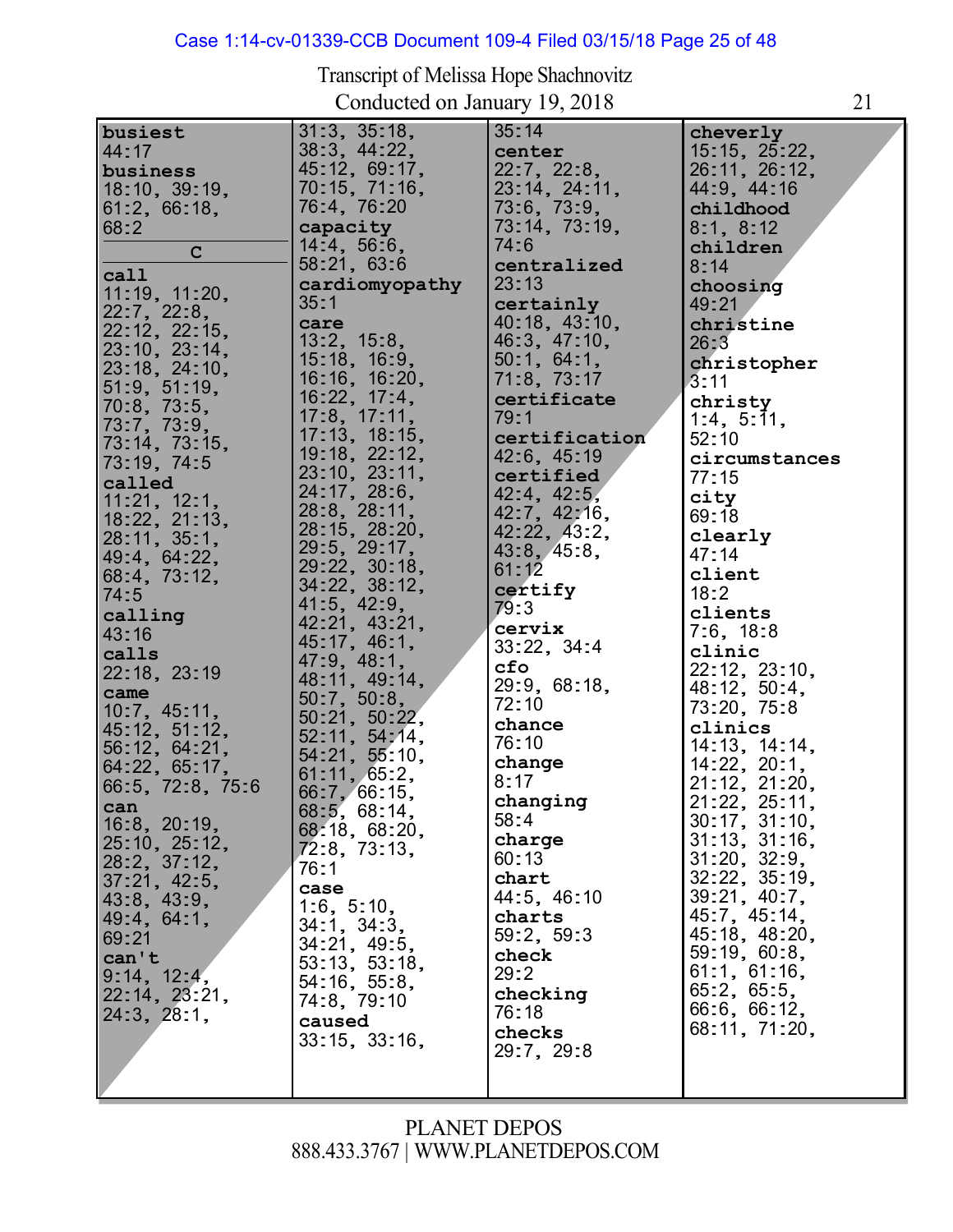# Case 1:14-cv-01339-CCB Document 109-4 Filed 03/15/18 Page 26 of 48

| 72:1, 72:2,         | completed                | contract                       | corrections                         |
|---------------------|--------------------------|--------------------------------|-------------------------------------|
| 74:9, 75:11,        | 34:11                    | 15:11, 65:1                    | 78:6                                |
| 77:2                | completely               | contracted                     | correctly                           |
| close               | 7:17, 23:22,             | 13:5                           | 31:14                               |
| 36:12               | 34:19, 34:21             | contractor                     | correspondence                      |
| closed              | comply                   | 6:13, 17:6,                    | 5:17, 54:4,                         |
| $10:2$ , $35:19$ ,  | 7:13                     | 55:18                          | 54:11, 69:7                         |
| 35:20, 36:2,        | computer                 | control                        | corresponding                       |
| 36:3, 36:5,         | 74:1, 74:8,              | 47:16, 52:15,                  | 52:22                               |
| 36:16, 36:18        | 74:10                    | 58:14                          |                                     |
| closing             | computers                | convenient                     | couch                               |
| 10:11, 12:6         | 74:1                     |                                | 35:3                                |
| closure             | concluded                | 77:14<br>converse              | could<br>6:7, 27:20,                |
| 36:7, 74:17         | 74:19, 74:20,            | 24:2                           | $35:2$ , $35:4$ ,                   |
| code                | 74:22                    | cooperate                      | 47:13, 64:5,                        |
| 69:10               | condition                | 6:4, 40:17                     | 73:15, 73:17,                       |
| come                | 35:1, 35:2               | cooperation                    | 74:2, 74:13                         |
| 5.17, 28.2,         | confirm                  | 77:13                          | couldn't                            |
| 30:1, 34:5,         | 46:20                    | copies                         | 11:7, 53:3,                         |
| 41:6, 52:5,         | consent                  | 53:4                           | 57:4, 67:8                          |
| 57:14, 58:16,       | 57:16, 58:5              | corner                         | counsel                             |
| 70:18, 73:16,       | considered               | 29:2                           | 5:6, 79:9                           |
| 75:7                | 44:12                    | corp                           | counseling                          |
| coming              | consult                  | 28:8, 29:17,                   | 58:14                               |
| 13:11, 13:13,       | 14:2, 14:11,             | 68:14, 68:20,                  | couple                              |
| 22:3                | 18:19, 19:1,             | 72:9                           | 11:13, 12:20,                       |
| comment             | 19:7                     | corporation                    | 17:18, 26:7,                        |
| 62:12               | consultant               | 28:12                          | 26:9, 36:8                          |
| commission          | 18:18                    | correct                        | course                              |
| 79:15<br>commonly   | consultants              | 11:12, 14:15,                  | $10:18$ , $23:16$ ,<br>26:22, 32:3, |
| 49:8                | 9:2, 9:4<br>consultation | 14:20, 15:16,<br>16:11, 17:15, | 35:13, 53:11                        |
| communicated        | 63:22                    | 17:17, 17:20,                  | court                               |
| 52:4, 73:20         | consulting               | $17:22$ , $21:3$ ,             | 1:1, 34:20,                         |
| company             | 6:14, 6:17,              | 29:18, 31:17,                  | 37:13, 75:2                         |
| 28:11, 28:14,       | 6:21, 7:9, 9:7,          | 34:16, 43:4,                   | courtesy                            |
| 37:15, 53:5         | 9:17, 17:21,             | 44:2, 44:7,                    | 63:3                                |
| compared            | 18:1, 19:13,             | 45:21, 50:5,                   | crr                                 |
| 59:14               | 70:1, 71:5, 71:8         | 56:4, 57:16,                   | 1:22, 2:21                          |
| competent           | contact                  | 60:20, 61:3,                   | crystal                             |
| 62:20               | 10:14, 11:19,            | 61:8, 61:13,                   | 26:17, 76:21                        |
| complaint           | $32:15$ , $32:19$ ,      | 61:17, 64:13,                  | current                             |
| 31:21, 32:1,        | 33:1                     | 65.21, 66:4,                   | 6:9, 17:5                           |
| $34:12$ , $34:15$ , | contacted                | 66:8, 68:19,                   | currently                           |
| 36:16, 52:3         | 54:2                     | 68:21, 70:12,                  | 6:12, 39:7                          |
| complete            | continue                 | 73:10, 78:4,                   | cut                                 |
| $34:5$ , $34:10$ ,  | 67:16                    | 79:5                           | 24 : 7                              |
| 78:5                | continuing               | corrected                      |                                     |
|                     | 52:17                    | 36:1                           | D<br>daily                          |
|                     |                          |                                | 60:15, 60:22                        |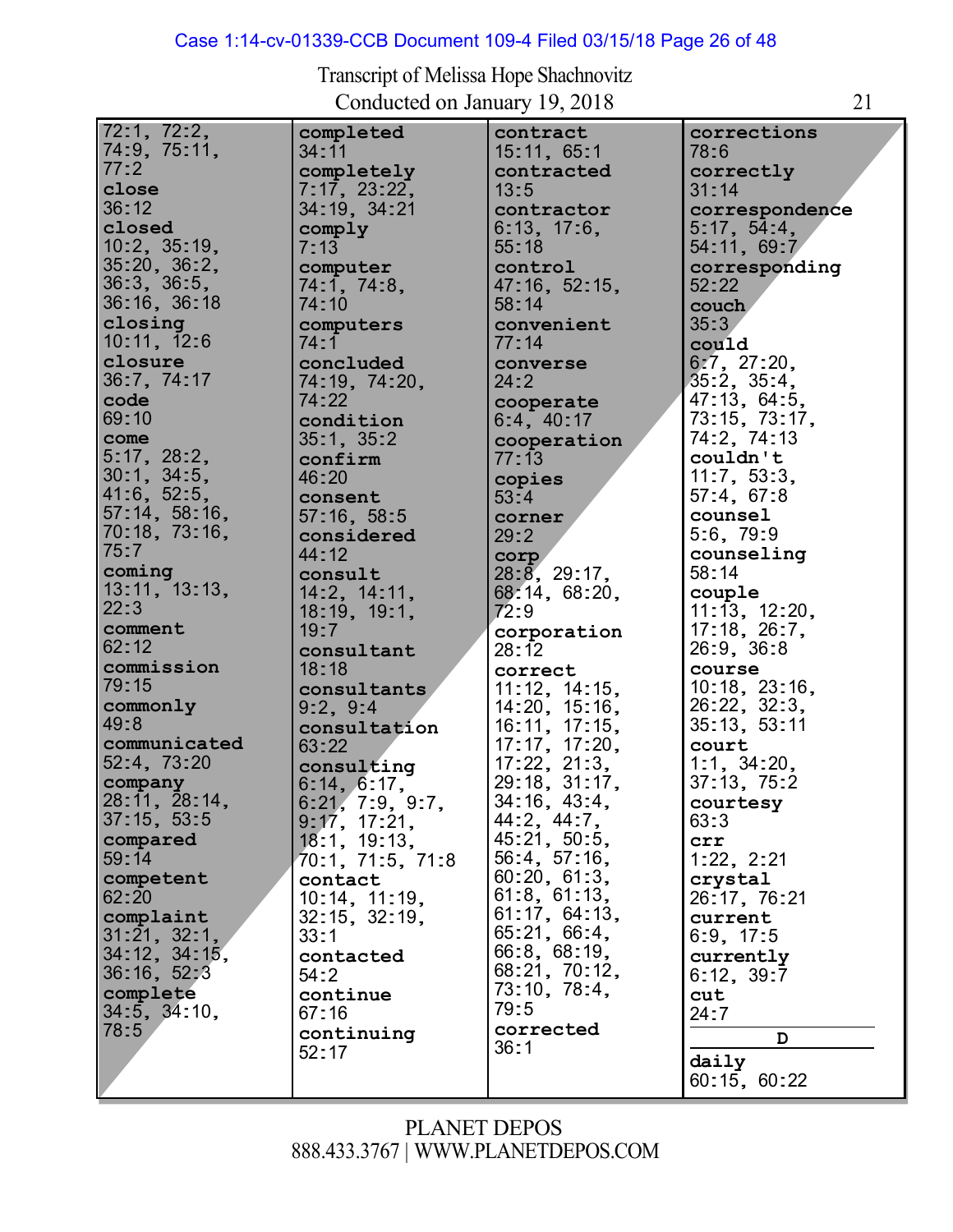#### Case 1:14-cv-01339-CCB Document 109-4 Filed 03/15/18 Page 27 of 48

**date** 78:11 **dawn**

79:2 **day**

73:1 **days**

60:5

40:10 **death**

35:6

62:8

61:6

44:18

45:4

76:4

52:18 **delivery** 28:8, 28:12, 29:17, 68:14, 68:20, 72:9 **demonstrated**

36:6

29:11, 37:21,

**definitively**

**delaware** 67:20

**delivered**

Transcript of Melissa Hope Shachnovitz Conducted on January 19, 2018 21 1:22, 2:20, 52:1, 79:13 **day-to-day** 59:19, 60:15, **days**<br>24:19, 24:20, z4:19, z4:zu<br>46:13, 60:3, **dealing** 34:18, 34:21, **deceased december** 17:9, 25:4 **decided** 10:11, 18:3, 71:4, 72:17 **decision** 45:6, 57:6 **decisions dedicated defendants** 1:9, 3:10 **definitely department** 20:15, 21:15, 21:16, 21:17, 34:13, 36:6 **depended** 47:2, 47:5 **depending** 20:8, 48:3, 73:22 **depends** 20:21 **deponent** 78:1 **deposition** 1:11, 2:1, 5:19, 79:3 **describe** 71:11 **described** 38:14 **description** 71:18 **determined** 52:16 **diagnosed** 52:13 **dialed** 22:22 **did** 7:16, 8:3, 8:11, 8:13, 8:15, 8:16, 9:6, 8:15, 8:16,<br>9:20, 10:4,<br>40:0, 10:7 9:20, 10:4,<br>10:6, 10:7,<br>40:40 10:0, 10:7,<br>10:16, 11:18,  $\frac{29:22}{29:22}$ , 30:7, z9:zz, 30:7,<br>30:16, 31:18, 30:16, 31:1<br>32:7, 34:6,<br>22:42: 22:2 32:7,34:6,<br>36:12,39:22, 30:12, 39:2<br>40:4, 40:9,<br>44:40 41:10, 41:11, 41:13, 42:16, 41:13, 42:10,<br>45:19, 45:20,<br>43.33, 47.3 46:22, 47:3, 48:16, 49:14, 48:10, 49:1<br>51:3, 52:6,<br>F3:3, F3:41 51:3, 52:0,<br>53:9, 53:11,<br>51.3 54:8, 54:9, 54:8, 54:9,<br>54:18, 54:19,<br>== 55:7, 57:17, 58:17, 59:8, 61:19, 61:21, 61:19, 61:2<br>63:5, 63:8, 63:5, 63:6,<br>63:11, 63:12,<br>01:11, 00 64:14, 66:14, 67:10, 67:19, 68:22, 69:2, 71:11, 71:15, 71:18, 71:21, 71:18, 71:21<br>71:22, 73:1,<br>73.18, 71.18 71;22, 73:1,<br>73:12, 74:18,<br>73:17 76:17 **didn't** 23:21, 26:13, 28:19, 33:9, 28:19, 33:9,<br>33:11, 43:22, 33:11, 43:22,<br>53:13, 53:19,<br>23, 13, 71 63:10, 74:1 **difference** 20:4 **different director** 45:11, 45:13, 45:11, 45:13,<br>47:11, 55:18,<br>55.30, 58.7 47:11, 55:18<br>55:22, 56:7,<br>53:18: 53:18 56:10, 56:13, 56:17, 57:9, 58:18, 60:9, 61:4, 62:14 **discharge** 58:9 **discuss** 32:2 **discussion** 62:10 **distance** 30:8, 67:5 **district** 1:1, 1:2, 14:5, 1:1, 1:2, 14<br>18:19, 31:4,<br>21:5 18:19, 31:4<br>31:5, 31:6,<br>31:3 31:7, 60:11, 60:12, 60:21, 64:11, 66:6 **doctor** doctor<br>10:12, 31:22, 10:12, 31:22<br>34:4, 35:11,<br>10:7, 10:11, 43:7, 43:11, 43:13, 44:5, 47:2, 47:5, 51:9, 72:1 **doctors** 10:10, 12:21, 10:10, 12:2<br>13:5, 18:5,<br>25:40 13:5, 18:5,<br>25:10, 26:22,<br>27.2 27:8, 27:11, 30:19, 30:21,

# PLANET DEPOS 888.433.3767 | [WWW.PLANETDEPOS.COM](http://www.planetdepos.com/)

**different<br>14:11, 20:19,<br>53, 13, 23, 7** 14:11, 20:19<br>58:13, 60:7,<br>-- --

32:7, 32:12, 32:1, 32:12,<br>32:16, 39:21,<br>18:1 40:1, 40:6, 47:19, 49:2, 49:11, 60:7, 60:14, 67:1,

69:16 **document** 57:16, 57:18 **documents**

57:19 **does** 70:18

**difficult**

**direction**

**directly** 28:14

72:22

31:22 **dilated** 35:1 **diner** 67:15

79:7

11:19, 12:3, 11:19, 12:3,<br>13:10, 14:2,<br>14:11, 15:31 14:11, 15:21, 14:11, 15:2<br>16:1, 16:4,<br>19:5, 19:19 16:1, 16:4,<br>16:5, 16:12,<br>17 °, 18 18 16:5, 16:12,<br>17:3, 18:13,<br>18:17 18:17, 19:13, 19:16, 20:1, 20:2, 21:21, 22:19, 23:19, 24:17, 28:13, 28:21, 29:12, 29:14, 29:21,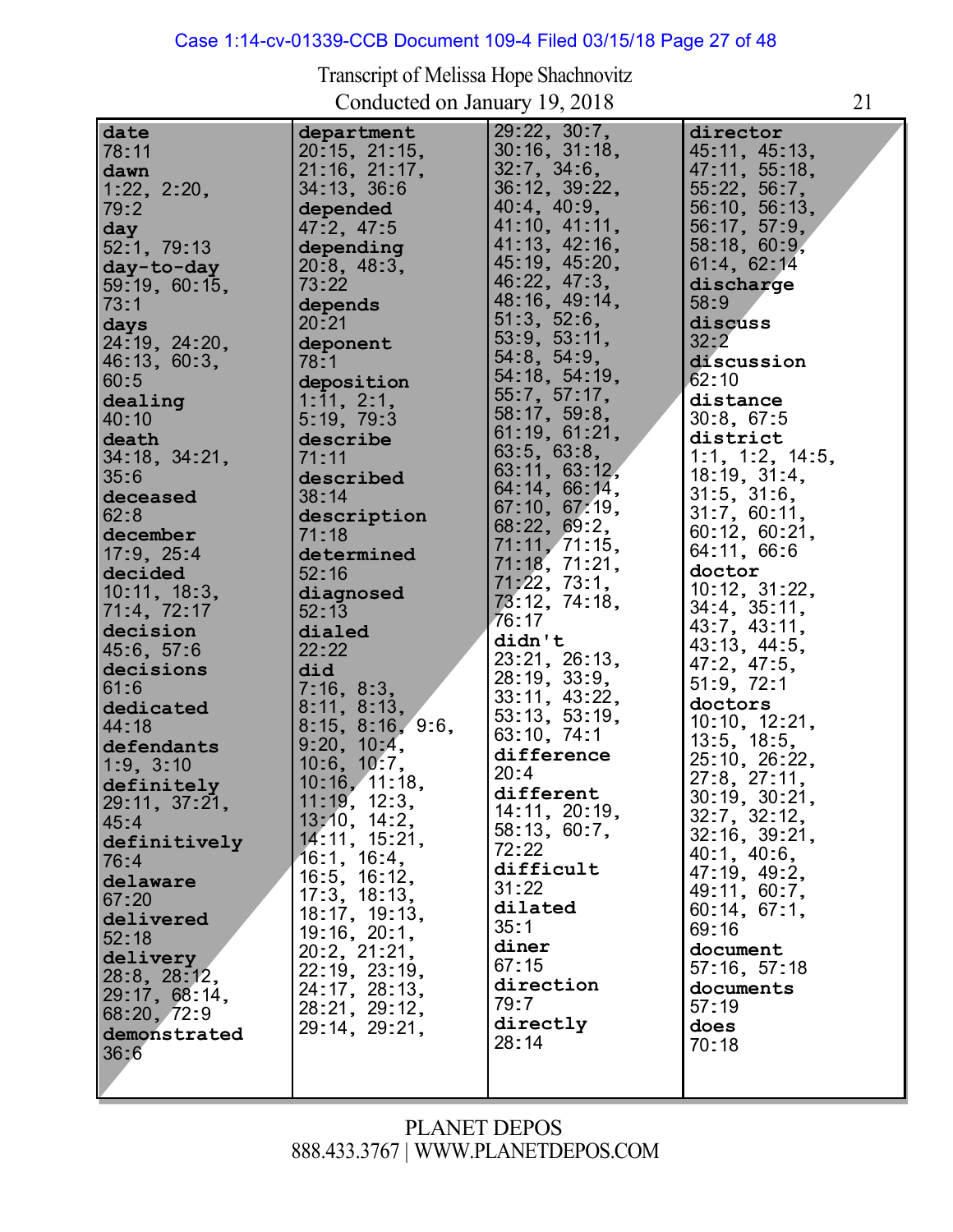# Case 1:14-cv-01339-CCB Document 109-4 Filed 03/15/18 Page 28 of 48

| Transcript of Melissa Hope Shachnovitz |  |
|----------------------------------------|--|
| Conducted on January 19, 2018          |  |

| doing               | 77:9          | educational        | 34:2              |
|---------------------|---------------|--------------------|-------------------|
| 13:19, 18:7,        | done          | 7:15, 7:17,        | entire            |
| 19:20, 19:21,       | 16:19, 20:11, | 58:7, 58:8         | 31:5, 56:14,      |
| 33:22, 36:22,       | 24:4, 24:8,   | effect             | 57:22             |
| $37:5$ , $42:3$ ,   | 75:19         | 21:6               | entities          |
| 49:15, 63:8,        | dose          | effectuate         | 68:3              |
| 75:16               | 46:11         | 49:21              | entity            |
| dominy              | down          | efficient          | 13:3, 13:6,       |
| 27:1, 27:8,         | 34:14, 35:7,  | 18:4, 18:6         | 64:17, 64:22,     |
| $35:16$ , $35:17$ , | 70:1          |                    | 72:10             |
| 40:19, 51:2,        |               | eight              |                   |
|                     | dozens        | 26:8, 46:13        | episode           |
| 51:3, 51:12,        | 11:1          | either             | 35:15             |
| 51:21, 52:15,       | drafted       | 45:8, 64:9         | errata            |
| 54:18               | 57:18, 58:10  | elkton             | 78:6              |
| dominy's            | drink         | 1:12, 2:6,         | esquire           |
| 34:18, 34:22,       | 46:9          | 65:11              | 3:3, 3:11         |
| 35:18, 36:1,        | driving       | else               | essentially       |
| 36:8, 50:7,         | 25:3          | 18:1, 22:5,        | 6:14, 17:10,      |
| 50:21               | dropped       | 28:2, 52:21,       | 34:8, 39:16,      |
| don't               | 8:16          | 55:6, 59:12,       | 57.4, 63.16       |
| 5:14, 6:7,          | drug          | 63:7               | establish         |
| 8:13, 9:11,         | 49:21         | email              | 16:8              |
| 9:15, 14:8,         | duly          | 69:7               | et                |
| 20:16, 24:14,       | 5:3           |                    | 1:8               |
| 25:7, 25:13,        |               | emily              |                   |
| 27:10, 30:20,       | during        | 3:3, 5:9           | even              |
| 31:2, 36:5,         | 32:12, 32:19, | employed           | 19:9, 24:3,       |
| 36:9, 37:8,         | 58:6, 75:21   | 10:3, 39:16,       | 25:8, 45:16,      |
| 37:13, 37:16,       | duties        | 50:7, 72:4,        | 49:12, 53:13,     |
| 39:1, 40:12,        | 42:10         | 75:22, 79:9        | 53:19, 58:15,     |
|                     | ${\bf E}$     | employee           | 64:5, 65:15,      |
| 41:11, 45:2,        | each          | $12:5$ , $17:10$ , | 72:9              |
| 45:10, 47:20,       |               | 17:13, 17:19,      | eventually        |
| 49:6, 52:14,        | 22:15, 47:12, | 36:20, 52:2,       | 8:8, 10:14.       |
| 52:20, 53:2,        | 60:2          | 55:17, 72:14,      | 37:1, 72:13       |
| 54:19, 55:6,        | earlier       | 77:1, 77:6         | ever              |
| 55:9, 55:17,        | 28:4, 44:8,   | employees          | 8:11, 24:7,       |
| 55:19, 56:6,        | 48:21, 68:18, | 6:19, 11:13,       | $30:6$ , $37:6$ , |
| 58:3, 58:11,        | 73-5, 74:15   | 11:14, 25:7,       | 48:11, 48:15,     |
| 58:15, 60:4,        | early         | 25:8, 26:5,        | 54:18, 54:20,     |
| 62:4, 63:2,         | 7:22, 8:11,   | 27:17, 28:21,      | 58:4, 63:5,       |
| 64:2, 64:16,        | 21:7          | 44:20              | 63:20, 65:4,      |
| 64:17, 65:3,        | easily        | employer           | 75:1, 76:5, 76:7  |
| 65:14, 66:9,        | 74:2          | 13:22              | every             |
| 68:15, 69:5,        | east          |                    | 30:11, 43:14,     |
| 69:6, 69:12,        | 2:5           | employment         | 59:2              |
| 72:21, 73:3,        | ectopic       | 8:3                |                   |
| 74:22, 75:4,        | 49:5          | end                | everything        |
| 76:4, 76:22,        | education     | 16:12, 17:12       | 20:12             |
|                     | 8:1, 8:12     | enough             | evesham           |
|                     |               | 8:14, 33:12,       | 24:12             |
|                     |               |                    |                   |
|                     |               |                    |                   |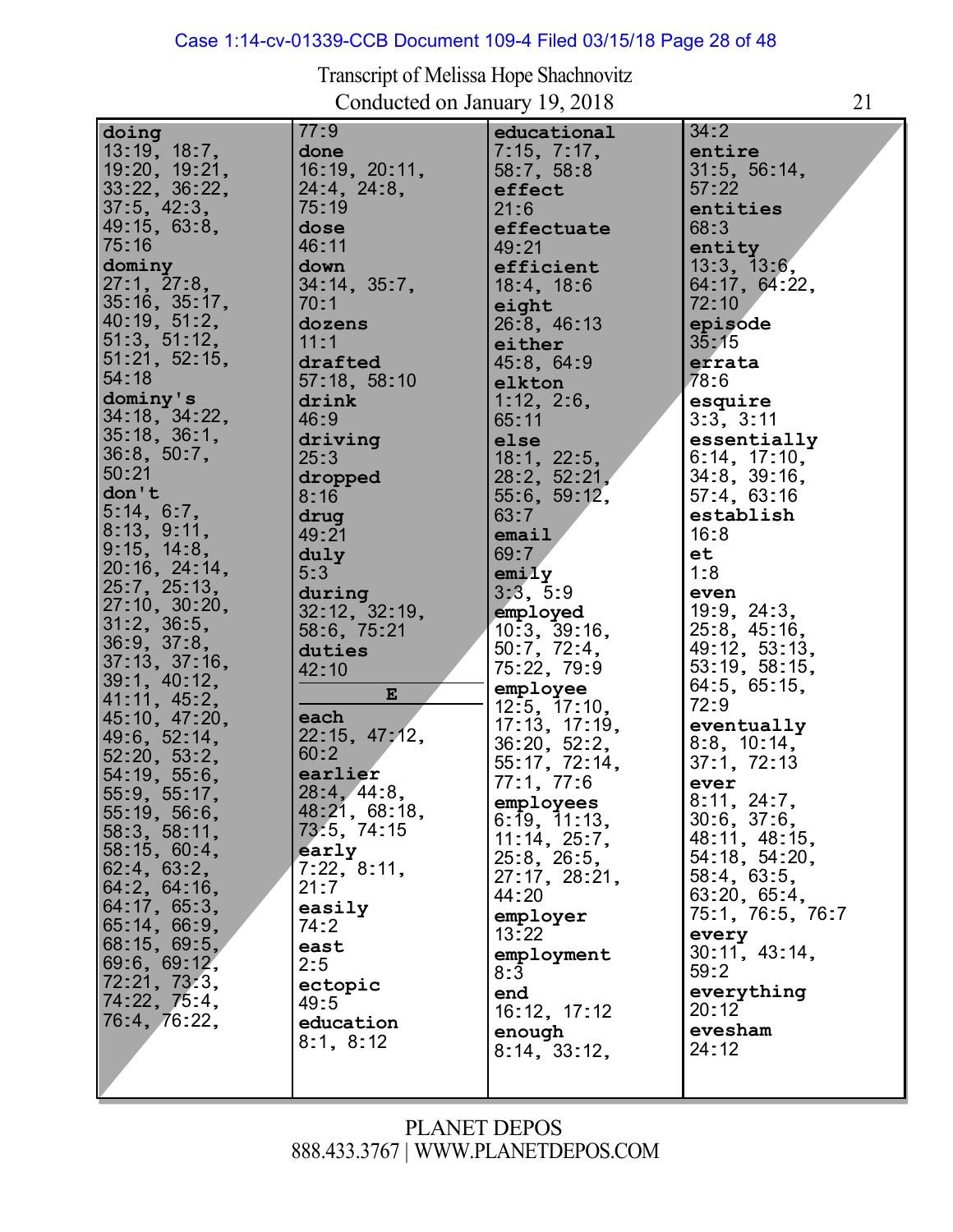# Case 1:14-cv-01339-CCB Document 109-4 Filed 03/15/18 Page 29 of 48

| evolved                       | $67:2$ , $71:17$ ,           | finally                             | 79:4                          |
|-------------------------------|------------------------------|-------------------------------------|-------------------------------|
| 8:8, 9:22                     | 73:4, 74:17<br>facility      | 66:22                               | forget                        |
| exact<br>24:14                | 8:8, 8:18,                   | financial<br>72:5, 79:11            | 67:20<br>forgot               |
| exactly                       | 32:18, 33:14,                | find                                | 13:7                          |
| 7:10, 12:4,                   | 34:22, 35:5,                 | 39:22, 40:5,                        | form                          |
| 13:3, 17:22,                  | 39:3, 40:16,                 | 54:8, 63:14                         | 46:9                          |
| 18:11, 21:18,                 | 47:6, 60:2                   | finding                             | forms                         |
| 31:7, 34:16,                  | factors                      | 39:9, 39:21                         | 57:21, 57:22,                 |
| 39:1, 39:11,                  | 67:6, 67:8                   | findings                            | 58:5, 58:11,                  |
| 41:12, 43:9,<br>53:17, 55:11, | faculties<br>62:19           | 48:4                                | 64:7                          |
| 65:16, 67:18,                 | failure                      | fine<br>33:18, 45:3,                | forth<br>47:11                |
| 69:13, 71:16                  | 49:7                         | 47:16, 62:15,                       | found                         |
| exam                          | familiar                     | 62:18, 62:19                        | 54:7, 62:1                    |
| 47:1, 47:15                   | 11:3, 11:8,                  | finger                              | four                          |
| examination                   | 19:1                         | 63:14                               | 15:13, 15:21,                 |
| 4:2, 5:6,                     | family                       | first                               | 18:22, 24:19,                 |
| 46:17, 46:18,                 | 8:7, 8:18,                   | 5:3, 8:20,                          | 27:21, 44:16,                 |
| 47:18, 48:2                   | 8:21, 10:22,                 | 9:16, 10:17,                        | 53:1, 60:3,                   |
| examined                      | 16:22, 21:1,<br>21:12, 28:13 | 11:19, 13:21,                       | 66.6, 67.6,<br>71:17          |
| 5.5, 78.3<br>example          | far                          | $27:2$ , $33:10$ ,<br>35:15, 35:18, | frame                         |
| 63:13                         | 19:2                         | 36:6, 38:2,                         | 16:9                          |
| examples                      | father                       | 71.5, 72.11,                        | frederick                     |
| 7:5                           | 67:6                         | 76:13, 76:20                        | 15:15, 44:11,                 |
| exhibits                      | fax                          | five                                | 44:14, 44:20,                 |
| 4:8                           | 74:7                         | 12:16, 27:21,                       | 44:21                         |
| experience                    | feedback                     | 46:12, 60:3,                        | friday                        |
| 21:9, 42:20,                  | 51:2                         | 60:4                                | 1:13                          |
| 52:11, 55:12                  | feel                         | floor                               | friends                       |
| expires<br>35:12, 79:15       | 49:2, 76:21<br>few           | 23:18<br>florida                    | 37:20<br>from                 |
| explain                       | 18:6, 18:20,                 | 69:20                               | 5:17, 8:15,                   |
| 64:6, 69:21                   | 19:10, 26:14,                | follow                              | 11:9, 13:5,                   |
| extrauterine                  | 51.4, 56.18,                 | 47:20                               | 17:12, 18:13,                 |
| 49:20                         | 56:21, 75:3,                 | follow-up                           | 20:18, 22:3,                  |
| $\mathbf F$                   | 75:12                        | 46:17, 46:18,                       | 22:11, 28:5,<br>29:3, 35:10,  |
| facebook                      | field                        | 46:22, 47:9,                        |                               |
| 37:20                         | 9:13, 10:9                   | 48:1                                | 37:17, 38:13,                 |
| facilities                    | filed<br>34:12               | followed                            | 45:11, 45:12,<br>51:12, 52:5, |
| 7:11, 11:16,                  | files                        | 47:21<br>following                  | $52:12$ , $52:20$ ,           |
| 30:20, 31:1,                  | 77:1, 77:6                   | 14:11                               | 53:17, 57:11,                 |
| 35:7, 36:2,                   | fill                         | follows                             | 58:16, 61:2,                  |
| 36:5, 36:15,                  | 62:6, 71:20                  | 5:5                                 | 65:7, 67:5,                   |
| 38:22, 41:3,                  | filled                       | foregoing                           | 72:8, 74:14                   |
| 60:3, 60:16,                  | 66:17                        | 78:4, 79:3,                         | full                          |
|                               |                              |                                     | 24:20                         |
|                               |                              |                                     |                               |
|                               |                              |                                     |                               |

#### Transcript of Melissa Hope Shachnovitz Conducted on January 19, 2018 21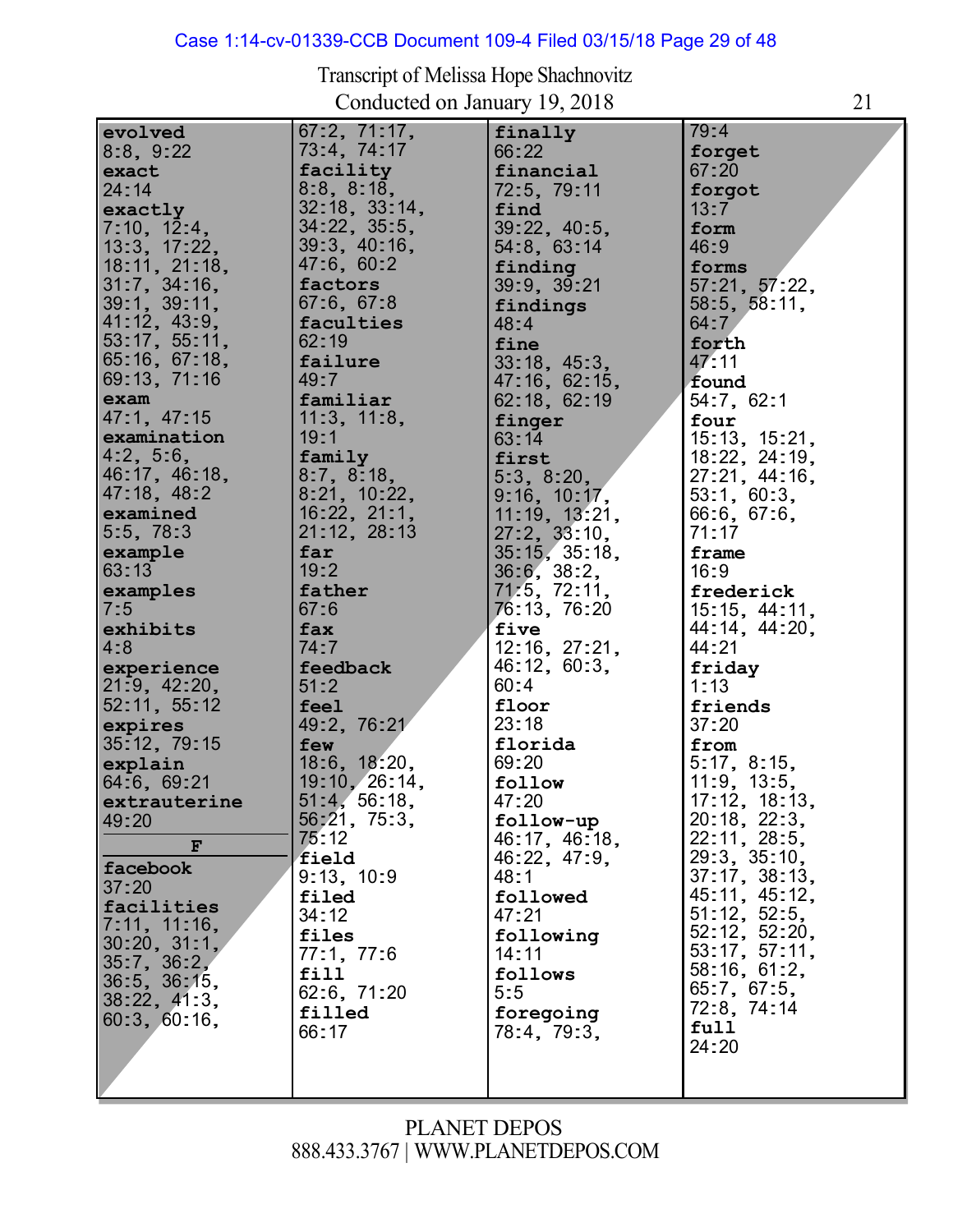# Case 1:14-cv-01339-CCB Document 109-4 Filed 03/15/18 Page 30 of 48

| full-time<br>71:9, 71:10<br>functions<br>39:19<br>further<br>47:15, 47:17<br>furthest<br>44:22<br>G<br>gaithersburg<br>69:15<br>garden<br>7:7, 17:8,<br>17:9, 17:16<br>gather<br>75:19<br>gave<br>11:22<br>generally<br>38:17<br>generic<br>58:8<br>get<br>5:20, 8:3,<br>$10:8$ , $11:19$ ,<br>13:16, 16:14,<br>$18:6$ , $21:20$ ,<br>23:9, 33:11,<br>39:7, 41:1,<br>41:2, 46:11,<br>51:21<br>getting<br>18:21, 19:8,<br>34:2, 54:3,<br>69:22<br>give<br>7:5, 36:14,<br>37:20, 71:18<br>given<br>33:21, 46:3,<br> 46:9, 46:12,<br>58:9, 76:12,<br>78:5, 79:5 | 64:6, 76:11<br>goal<br>18:8<br>going<br>24:4, 27:21.<br>48:7, 53:1,<br>$55:4$ , $56:18$ ,<br>61:10, 62:5,<br>70:8, 73:21<br>good<br>43:9, 70:8<br>got<br>$\overline{1}3.7, 23.1,$<br>67:2<br>gotten<br>52:19<br>government<br>21:11<br>graduate<br>8:15<br>greaney<br>3:11, 13:8,<br>62:5, 77:17<br>great<br>26:20<br>grocery<br>35:3<br>groundwork<br>10:13<br>group<br>9:20, 9:21,<br>10:11, 12:5,<br>65:8<br>grow<br>18:10<br>guess<br>38:17, 42:8,<br>51:20, 56:18,<br>56:21<br>gyn<br>$1\overline{3}$ : 1, 14: 14,<br>14:16, 15:2,<br>15:7, 15:18,<br>16:7, 16:9, | 28:20, 29:5,<br>29:22, 30:18,<br>38:12, 41:5,<br>42:21, 43:21,<br>45:17, 46:1,<br>48:11, 49:14,<br>50:8, 50:22,<br>52:11, 54:14,<br>54:21, 55:10,<br>61:10, 65:2,<br>66.7, 66.14,<br>68:18, 73:13,<br>76:1<br>gynecologic<br>9:1, 9:16,<br>69:22<br>gynecological<br>9:1, 9:3, 9:6<br>gynecology<br>7:7, 17:8,<br>17:16<br>H<br>had<br>10:17, 10:19,<br>10:20, 11:6,<br>11:12, 12:11,<br>12:16, 12:19,<br>14:7, 14:8,<br>14:13, 20:2,<br>21:9, 22:15,<br>26:14, 28:10,<br>28:12, 28:16,<br>$30:22$ , $31:2$ ,<br>31:21, 32:10,<br>33:9, 33:19,<br>34:3, 34:8,<br>35:1, 37:10,<br>$37:15$ , $39:12$ ,<br>39:17, 40:12,<br>41:18, 44:10,<br>44:17, 44:18,<br>52:12, 52:19,<br>53:18, 55:15,<br>56:3, 56:16, | 66:19, 67:6,<br>67:14, 68:9,<br>70:13, 71:4,<br>71.7, 72.5,<br>72:22, 74:1,<br>74:19, 74:20,<br>74.22, 75.7,<br>75:13, 76:10<br>hal<br>51:5, 51:13,<br>51:16, 51:17,<br>52:5<br>hamilton<br>12:13, 71:1<br>hand<br>79:13<br>handed<br>28:22<br>handled<br>51:13<br>hands-on<br>39:15<br>happen<br>35:7, 42:20,<br>74:18<br>happened<br>32:11, 33:6,<br>35:4, 37:2,<br>$37:16$ , $39:1$ ,<br>40:16, 52:10,<br>55:9, 75:3, 75:4<br>happens<br>35:10<br>happy<br>50:14<br>hart<br>1:22, 2:20,<br>79:2<br>has<br>35:11, 43:6,<br>43:14, 47:14<br>have<br>6:15, 6:19,<br>$8:14$ , $9:7$ , $13:8$ , |
|--------------------------------------------------------------------------------------------------------------------------------------------------------------------------------------------------------------------------------------------------------------------------------------------------------------------------------------------------------------------------------------------------------------------------------------------------------------------------------------------------------------------------------------------------------------|------------------------------------------------------------------------------------------------------------------------------------------------------------------------------------------------------------------------------------------------------------------------------------------------------------------------------------------------------------------------------------------------------------------------------------------------------------------------------------------------------------------------------------------------------------------------|-----------------------------------------------------------------------------------------------------------------------------------------------------------------------------------------------------------------------------------------------------------------------------------------------------------------------------------------------------------------------------------------------------------------------------------------------------------------------------------------------------------------------------------------------------------------------------------------------------------------------------------------------------------------------------------------------------------|-----------------------------------------------------------------------------------------------------------------------------------------------------------------------------------------------------------------------------------------------------------------------------------------------------------------------------------------------------------------------------------------------------------------------------------------------------------------------------------------------------------------------------------------------------------------------------------------------|
| $g$ o<br>$\overline{12:3, 15:21}$ ,<br>18:3, 18:12,<br>  19:11, 27:12,                                                                                                                                                                                                                                                                                                                                                                                                                                                                                       | 18:14, 19:18,<br>22:12, 23:10,<br>23:11, 24:17,<br>28:6, 28:15,                                                                                                                                                                                                                                                                                                                                                                                                                                                                                                        | 57:10, 57:15,<br>58:13, 62:19,<br>65.10, 66.2,                                                                                                                                                                                                                                                                                                                                                                                                                                                                                                                                                                                                                                                            | 13.9, 13.10,<br>13.13, 13.16,<br>16:14, 16:19,<br>20:1, 20:2,                                                                                                                                                                                                                                                                                                                                                                                                                                                                                                                                 |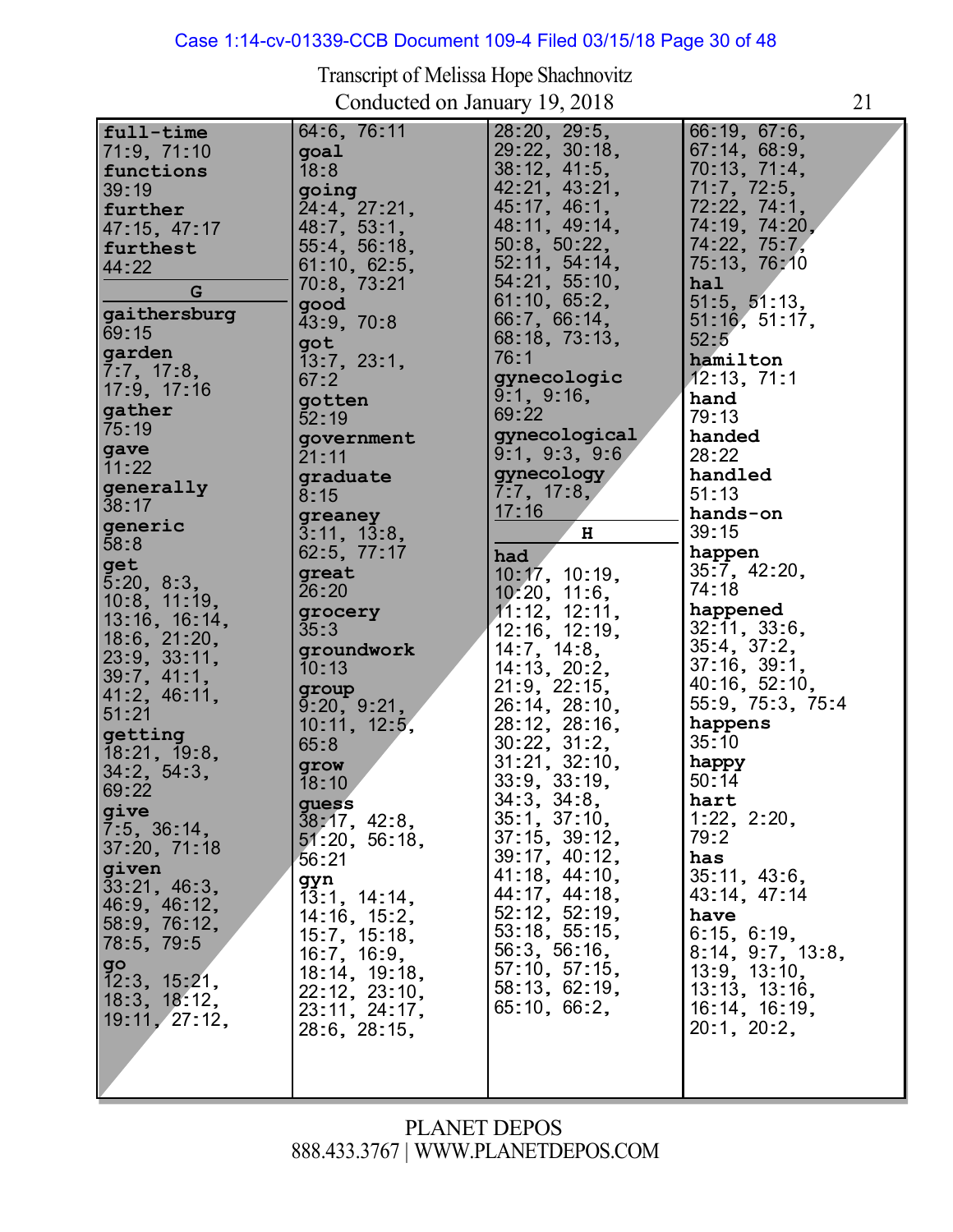#### Case 1:14-cv-01339-CCB Document 109-4 Filed 03/15/18 Page 31 of 48

20:17, 21:21, 20:17, 21:21,<br>26:13, 27:20, 26:13, 27:20<br>28:8, 28:13,<br>28:48: 24:48 28:8, 28:13,<br>29:13, 31:18,<br>22.7 32:7, 32:15, 32:19, 35:2, 32:19, 35:2<br>35:4, 36:2, 35:4, 36:2,<br>36:3, 37:4,<br>48:0, 49 36:3, 37:4,<br>40:9, 42:11,<br>48, 47, 48, 88 43:17, 43:22, 44:6, 45:19, 46:10, 48:8, 49:1, 49:10, 49:1, 49:10,<br>49:15, 52:6,<br>53,15, 55.0, 49:15, 52:0,<br>52:15, 55:2,<br>53.3 52:15,55:2<br>56:3,57:8, 57:12, 58:17, 57:12, 58:17<br>61:21, 62:5, 61:21, 62:5,<br>63:12, 64:21, 65:1, 65:4, 00:1, 00:4,<br>71:9, 73:21,<br>71.3. 73.21, 71:9, 73:21,<br>74:6, 76:21,<br>-- - -- --77:6, 77:11, 77:0, 77:11,<br>77:12, 77:17,<br>78.3 77:12, 77:17<br>78:3, 79:10,<br>73.13 79:12 **having** 30:17, 74:15 **he's** 62:4, 70:7 **head** 28:1 **health nealth<br>16:16, 16:19,<br>18.28, 17.2** 16:22, 17:3, 16:22, 17:3,<br>17:8, 17:10,<br>17:48 17:3, 17:10,<br>17:13, 20:15,<br>21:16, 21:17, 28:8, 28:10, 28:8, 28:10,<br>28:11, 28:12, 28:11, 28:12,<br>28:13, 28:16,<br>28.17, 28.5 29:17, 68:5, 68:14, 68:20, 72:8 **heard** neard<br>10:18, 10:21,<br>11:18, 27:18 10:18, 10:21,<br>14:10, 37:16, 53:7, 64:16, 65:4, 70:13 **hearing** 51:2 **held** 2:2, 62:10 **helping** 21:19 **helps** 26:18 **her** 5:13, 5:16, 5:13, 5:16,<br>19:12, 26:18,<br>37:12, 38:11, 19:12, 26:18,<br>27:19, 29:14, 27:19, 29:14<br>29:15, 34:4, 29:15, 34:4<br>35:2, 35:3,<br>47.48 35:2, 35:3,<br>47:16, 50:10,<br>== 47:16, 50:10<br>50:16, 51:4,<br>51:3 50:16, 51:4,<br>51:7, 51:12,<br>51:10 51:7, 51:12,<br>51:13, 51:14,<br>51-15, 51-10, 51:13, 51:14,<br>51:15, 51:16,<br>-4, 22, 52, 42, 51:15, 51:16,<br>51:20, 52:10,<br>53, 15, 51, 10, 51:20, 52:10,<br>52:15, 54:12,<br>55.18, 55.18 52:15,54:12,<br>55:10,55:12, 55:10, 55:12<br>59:9, 60:10,<br>33:33 63:2, 69:6, 73:15, 73:21 **here** 5:19, 13:11, 5:19, 13:11,<br>13:14, 13:19,<br>21.2. 52.2. 13:14, 13:1<br>34:3, 50:9, 53:6, 62:2 **hereby** 78:2, 79:3 **hereunto** 79:12 **hers** 50:11 **herself** 64:2 **hey** 71:12 **higher** 49:10, 49:12 **highest** 44:17 **him** 10:15, 10:17, 10:19, 10:20,  $\frac{1}{10:21, 11:11,}$ 10:21, 11:11,<br>11:14, 11:16,<br>*11*:22, *11*:22, 11:14, 11:16,<br>11:20, 11:22,<br>22.32.45 30:3, 32:15, 32:20, 33:22, 38:4, 38:9, 38:4, 38:9,<br>48:9, 55:16,<br>= 58:22, 67:12, 70:9, 72:15, 76:7 **hire** 10:12 **hired** 13:21, 14:6, 56:9, 72:10, 72:13 **hiring** 76:17 **his** 10:18, 11:3, 11:7, 11:15, 11:7,11:15<br>12:3,12:7, 12:3, 12:7,<br>12:9, 13:6,<br>41:3, 13:43 12:9, 13:0,<br>14:3, 18:19, 33:9, 36:12, 38:3, 38:9, 55:19, 62:19, 64:18, 71:1, 76:5 **history** 8:3, 65:12 **holiday** 30:5, 30:7, 30:14 **home** 46:14, 74:14 **home-based** 69:1 **honestly** 14:9, 31:21, 36:10, 45:12, 51:1, 64:5, 68:16, 71:21, 72:20 **honoring** 20:20 **hope** 1:11, 2:1, 4:2, 5:2, 6:6, 78:2 **hour** 33:22 **hours** 23:17, 26:7, 26:9, 73:6, 74:5 **house** 67:5, 69:6, 76:5 **how** 8:3, 9:20, 8:3, 9:20,<br>10:7, 10:20,<br>11:12 10:7,10:20,<br>11:18,17:3, 17:18, 17:3,<br>22:10, 22:21, 22:22, 23:1, 22:22, 23:1,<br>24:17, 28:16,<br>22:42, 24:2 24:17, 28:16<br>28:19, 34:6, 36:15, 46:4, 51:6, 53:9, 54:8, 54:9, 56:16, 58:7, 59:8, 61:7, 62:4, 62:13, 62:22, 64:18, 64:21, 66:9, 69:16, 71:11, 73:11, 73:18 **huge** 26:13 **human** 59:5 **husband** 51:5, 51:13, 51:16 **hygiene** 21:16, 21:18 **I i'll** 24:5, 24:8 **i've** 14:10, 66:18, 66:19, 69:5 **idea** 29:13, 49:1, 57:13, 64:21 **identified** 68:17

#### Transcript of Melissa Hope Shachnovitz Conducted on January 19, 2018 21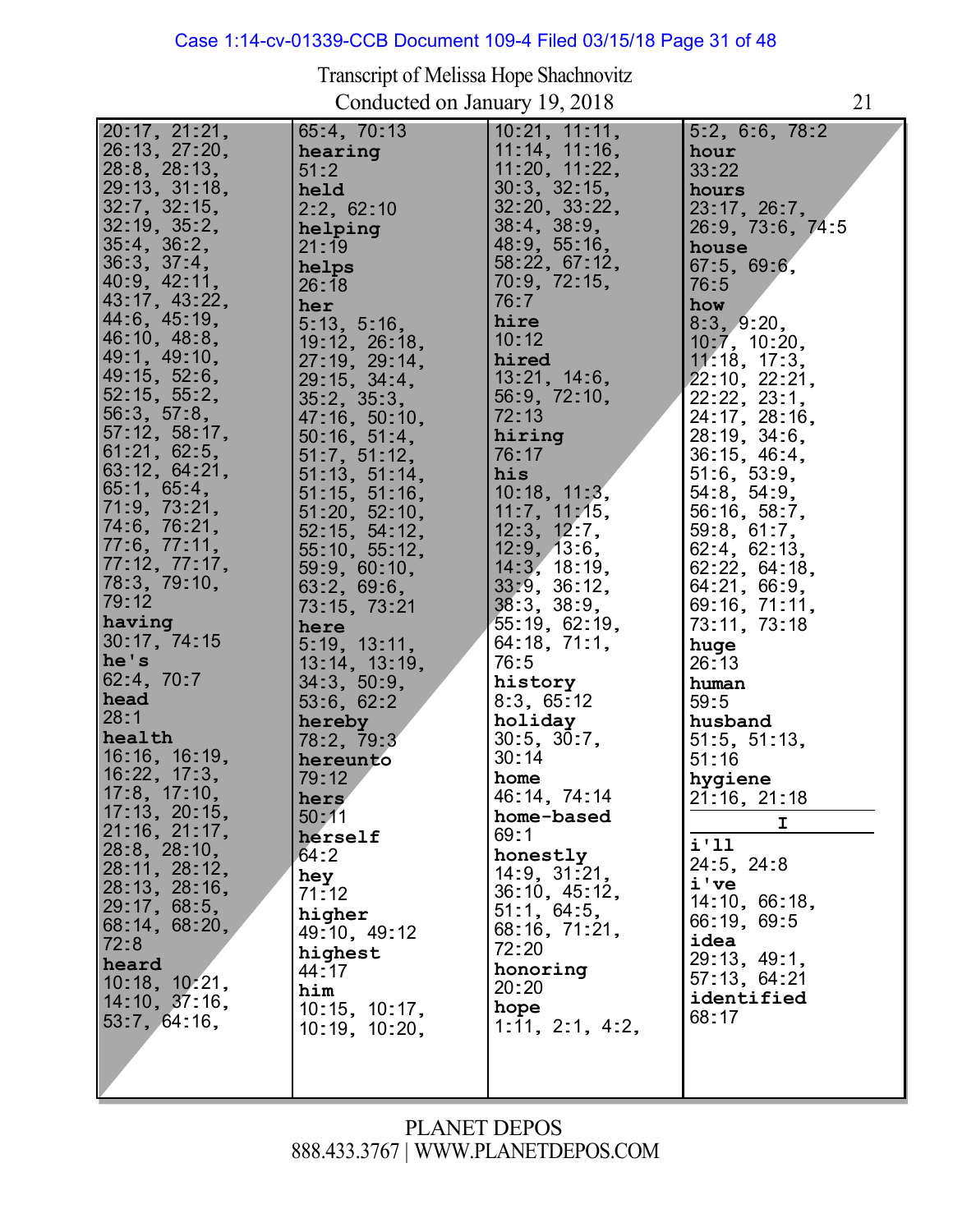#### Case 1:14-cv-01339-CCB Document 109-4 Filed 03/15/18 Page 32 of 48

| image               | initiated           | investigation            | 14:12, 19:5,      |
|---------------------|---------------------|--------------------------|-------------------|
| 43:6, 43:9,         | 11:19               | 34:13                    | $19:6$ , $22:9$ , |
| 43:10, 43:11,       | injection           | involved                 | 23.3, 23.4,       |
| 44:4                | 46:10               | 31:19, 32:8,             | 23:14, 24:11,     |
|                     |                     |                          | 25:1, 48:21,      |
| imagine             | inspections         | 37:8, 59:18,             |                   |
| 9:14, 15:10,        | 20:21               | 59:22, 60:15             | 67:20, 68:9,      |
| 54:11, 57:20,       | instead             | 65:6, 72:2, 75:7         | 68:12, 69:3,      |
| $65:12$ , $71:16$ , | 26:8                | involvement              | 69:8, 69:9,       |
| 77:5                | instituted          | 38:15, 38:19             | 69:11, 71:1,      |
| imagined            | 48:6                | involves                 | 71:5, 71:7,       |
| 72:4                |                     | 20:20                    | 72.1,73.9,        |
|                     | instructions        |                          | 73:14, 73:19,     |
| immediately         | 58:9                | involving                | 74.11, 76:3,      |
| 35:5                | insurance           | 50:7, 50:21              |                   |
| implant             | 28:10, 28:12,       | irrelevant               | 76:6, 76:8        |
| 49:4                | 28:13, 28:17        | 7:18                     | jfm-              |
| important           | interact            | issue                    | 1:6               |
| 40:15               | 51:3, 51:16,        | 33:13, 34:17,            | job               |
| improve             | 59:9                | 35:10, 66:20,            | 1:20, 9:16,       |
| 22:3                |                     | 66:21, 76:11             | 10.8, 16.9,       |
|                     | interacted          |                          | 21:20, 67:13,     |
| in-office           | 30:19, 30:21,       | issues                   | 71:9              |
| 41:22, 43:2         | 30:22, 51:15,       | 14.4, 14.12,             |                   |
| incentives          | 59:12               | 19:1, 32:4,              | join              |
| 72:5                | interaction         | 32:6, 32:11,             | 39:18             |
| incident            | $30:16$ , $30:21$ , | 38:13, 38:18,            | joined            |
| 33:7, 34:7,         | 30:22, 31:3,        | 50.6, 50.20,             | 65:8, 65:16,      |
| $36:4$ , $36:11$ ,  | 31:12, 31:18,       | 59:5, 59:6,              | 67.7, 71.6, 72.3  |
|                     |                     | 61:1, 65:9,              | just              |
| 36:16               | 32:8, 58:17,        |                          | 5:8, 5:17,        |
| incidents           | 61:22               | 66:19                    |                   |
| 38:13               | interactions        | it's                     | 5:20, 6:7, 6:8,   |
| include             | 59:14, 59:15        | 9:13, 10:9,              | 6:21, 8:7, 11:9,  |
| 46:22, 47:3         | interest            | 21:13, 21:15,            | 16:8, 17:5,       |
| independent         | 79:10               | 37:13, 40:2,             | 17:18, 18:3,      |
| 6:13, 17:5,         | interject           | 40:15, 47:18,            | 23:20, 25:6,      |
| 17:7, 55:17         | 24:1                | 51:10, 52:7,             | 25:15, 25:17,     |
|                     |                     | 68.4, 69.11,             | 26.9, 26.19,      |
| independently       | interview           | 77:14                    | 26:20, 27:16,     |
| 42:13               | 12:2                |                          | 36:3, 36:9,       |
| individual          | interviewed         | its                      | 37.1, 37.17,      |
| 42:22               | $12:6$ , $12:9$ ,   | 79:11                    |                   |
| individuals         | 70:22               | itself                   | 38:17, 40:11,     |
| 41:18, 43:21,       | intimately          | 20:14                    | 43:5, 43:11,      |
| 45:7, 61:11         | 59:22               | J                        | 45:3, 51:19,      |
| induce              | into                |                          | 51:20, 53:2,      |
|                     |                     | january                  | 58:7, 59:1,       |
| 46:14               | 9:22, 21:6          | $\overline{1:}13, 17:6,$ | 59:2, 60:19,      |
| industry            | intrauterine        | 79:14, 79:16             | 60:20, 62:12,     |
| 8:6, 11:1           | 49:10, 49:20        | jcaho                    | 63:10, 67:3,      |
| information         | introduces          | 20:18                    | 67:8, 67:16,      |
| 5:21, 73:18         | 70:2                | jersey                   | 69:11, 75:3,      |
| informed            | introduction        | 12:17, 14:3,             |                   |
| 57:16, 58:5         | 70:11               |                          |                   |
|                     |                     |                          |                   |
|                     |                     |                          |                   |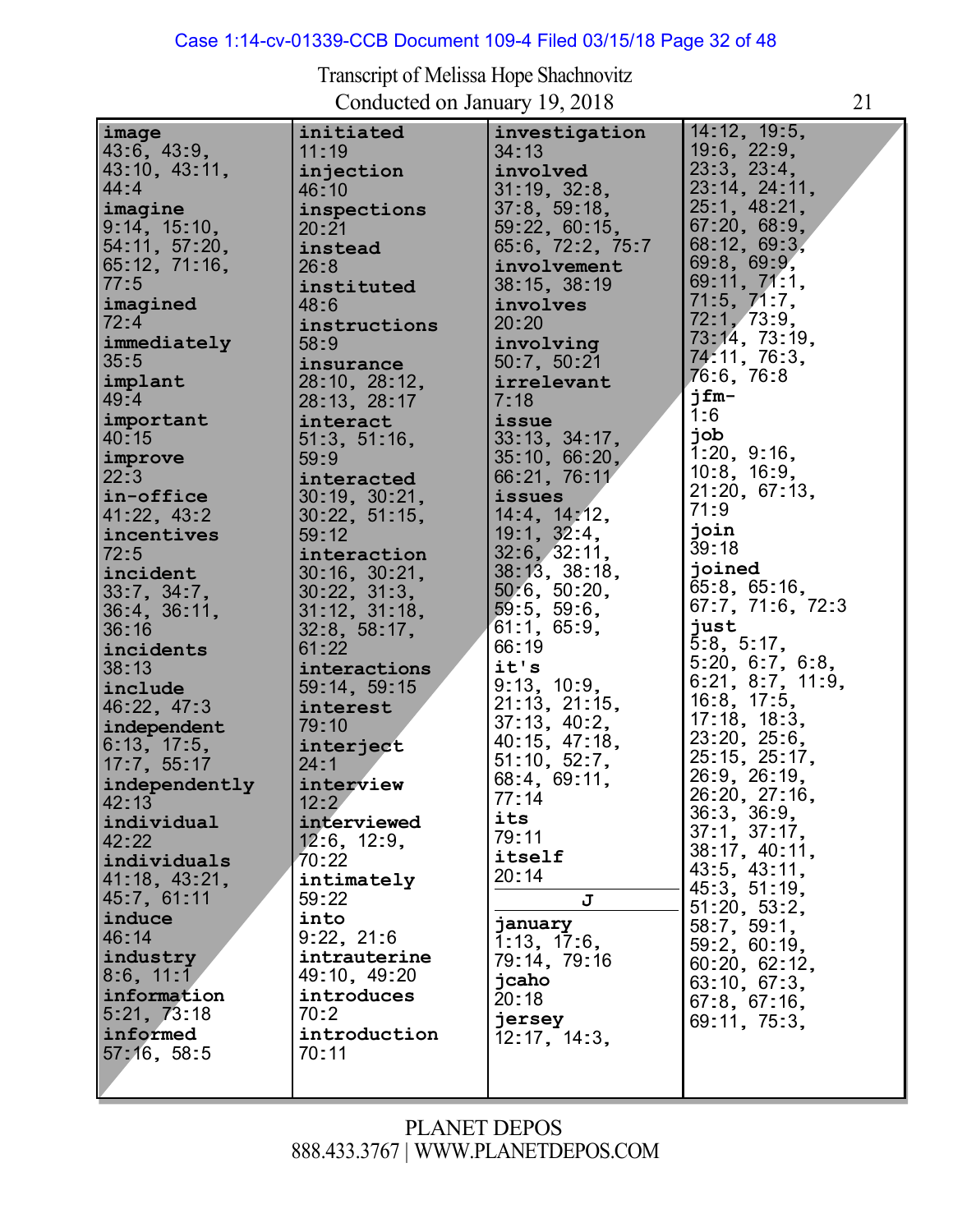# Case 1:14-cv-01339-CCB Document 109-4 Filed 03/15/18 Page 33 of 48

| 75:12, 75:19,   |               | 75:4, 75:6,                   | like          |
|-----------------|---------------|-------------------------------|---------------|
| 76:11           | L             | 75:10, 75:13                  |               |
|                 | lab           |                               | 7:14, 8:14,   |
| ${\bf K}$       | 63:8          | left-hand                     | 11:10, 21:9,  |
|                 |               | 29:2                          | 22:1, 27:21,  |
| keep            | laboratory    |                               | 29:1, 38:20,  |
| 67:10           | 42:2, 63:14   | legal                         |               |
| keeping         | lady          | 37:9                          | 43:20, 53:13, |
|                 |               | less                          | 53:18, 55:3,  |
| 26:8, 72:5      | 73:21         | 46:8                          | 58:7, 58:21,  |
| kelly           | laid          |                               | 59:3, 59:21,  |
| 25:13, 25:20,   | 10:13         | <b>let</b>                    |               |
| 25:21, 44:8     |               | 19:22, 21:13,                 | 70:21, 74:12, |
|                 | lane          | 24.7, 25.8,                   | 75:3, 76:22   |
| kept            | 6:10          | 25:10                         | likely        |
| 77:1            | last          |                               | 37.14         |
| kiersi          | 25:14, 26:18, | let's                         |               |
|                 |               | 18:12, 25:18,                 | list          |
| 55:2, 55:5,     | 26:20, 29:10, | 50:16, 73:11,                 | 57:9, 57:12   |
| 67:12, 67:19    | 38:3, 76:13,  | 76:16                         | literally     |
| kim             | 76:14         |                               |               |
| 25:19           | later         | letter                        | 75.3, 75.12   |
|                 |               | 52:19                         | little        |
| kimberly        | 8:9, 46:13,   | <b>level</b>                  | 6:8, 7:15     |
| 15:4, 15:5      | 46:16         | 37:14, 42:6,                  | live          |
| kind            | law           |                               |               |
| 6:21, 10:22,    | 2:2           | 75:1                          | 29:12, 52:18, |
|                 |               | lewis                         | 67:19, 69:2   |
| 15:11, 18:3,    | lawsuit       | 29:11, 29:12,                 | lived         |
| 19:11, 20:10,   | 6:1, 55:9     | 68:17, 77:7                   | 69:8, 69:14,  |
| 47:8, 47:12,    | lawyer        |                               |               |
| 48:8, 53:5,     | 13:11         | license                       | 69:17, 76:2,  |
| 55:2, 55:3,     |               | 20:3                          | 76:6          |
|                 | lawyers       | licensed                      | living        |
| 55:5, 59:1,     | 74:16         | 7:4, 19:9,                    | 24:22, 76:7   |
| 59:3, 62:20,    | learn         |                               |               |
| 72:4, 72:16,    | 54:9          | 20:3, 20:6,                   | 11c           |
| 72:21, 73:1,    |               | 20:7, 21:2,                   | 3:4, 6:15,    |
|                 | learned       | $21:6$ , $32:14$ ,            | 6:16, 6:18    |
| 76:16           | 53:21, 54:2   | 40:5, 63:4,                   | local         |
| klein           | least         |                               |               |
| 9:5, 9:10, 70:2 | 14:10, 44:21, | 65.19, 71.17,                 | 73:7, 73:20   |
| klein's         |               | 72:6                          | located       |
|                 | 45:4, 75:22   | licenses                      | 23:14         |
| 10:10, 12:5,    | leave         |                               | location      |
| 72:14           | 66:14, 69:22  | 21:12, 32:16,<br>32:18, 37:2, |               |
| knew            | leaving       |                               | 12:13, 44:20, |
| 11:6, 11:11,    |               | 37:10, 37:18,                 | 52:3, 71:1    |
|                 | 37:3          | 38:21, 38:22,                 | locations     |
| 11:16, 28:22,   | led           | 39:3, 39:8,                   | 7:8, 9:22,    |
| 54:1, 55:5,     | 34:13         |                               |               |
| 55:18, 76:16,   | left          | 41:2, 75:2                    | 12:11, 12:14, |
| 76:17, 76:20    |               | licensure                     | 15:22, 25:22, |
|                 | 37:9, 37:11.  | 19:22, 21:20,                 | 26:5, 30:1,   |
| knowledge       | 37:15, 39:3,  | 43:17, 43:22,                 | 44:16, 45:5,  |
| 9:7, 16:5,      | 53:5, 55:1,   | 45:19, 75:8,                  | 67:6          |
| 48:22, 57:2     | 61:21, 67:11, |                               |               |
| knows           | 67:14, 69:19, | 75:11                         | logistics     |
| 9:10            |               | <b>life</b>                   | 60:22         |
|                 | 72:14, 74:18, | 24:2                          | long          |
|                 |               |                               | 6:6, 9:20,    |
|                 |               |                               |               |
|                 |               |                               |               |
|                 |               |                               |               |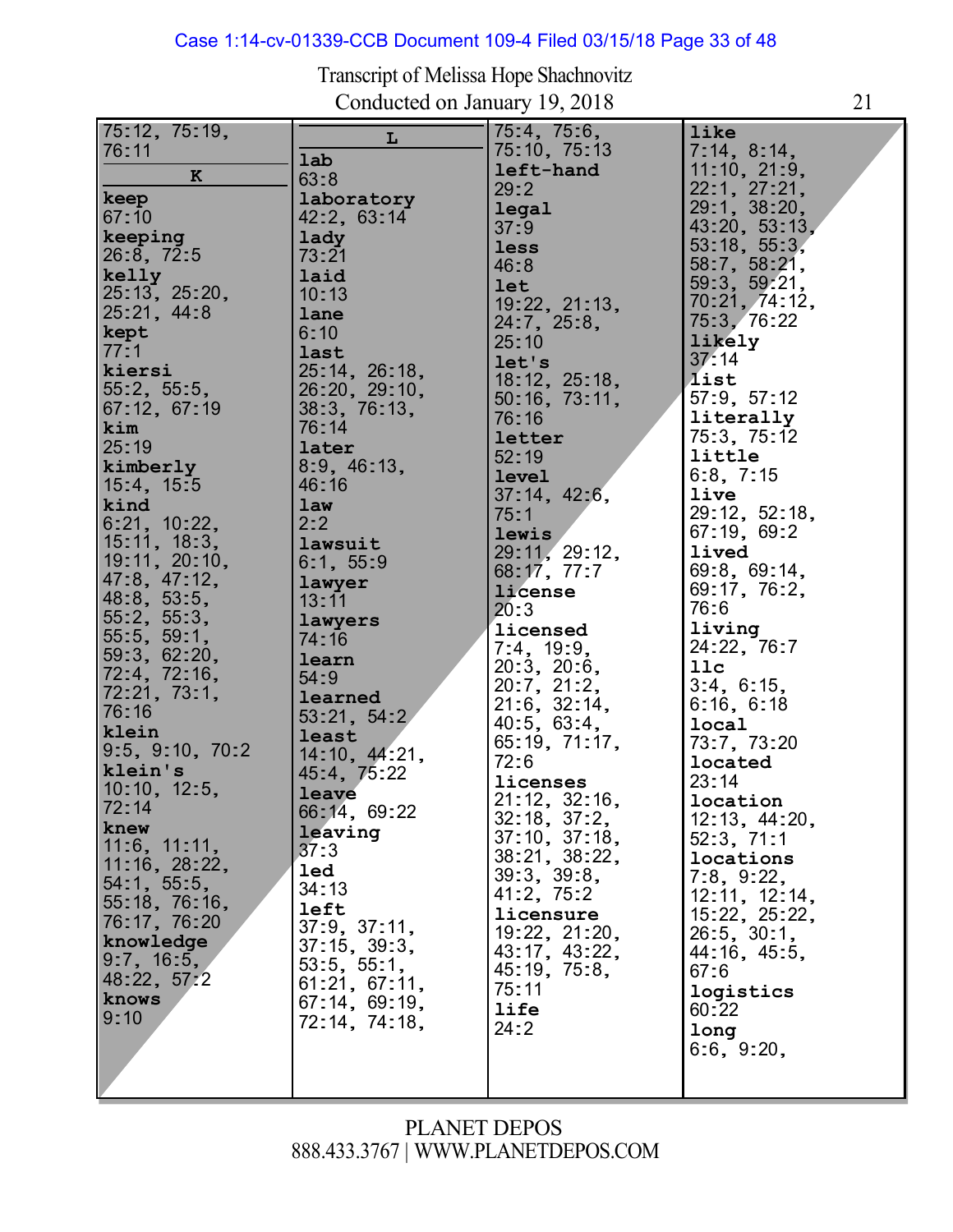# Case 1:14-cv-01339-CCB Document 109-4 Filed 03/15/18 Page 34 of 48

| 17:3, 26:6,<br>32:13, 32:14,<br>36:15, 56:16,<br>56:19, 57:20<br>longer<br>17:19<br>look<br>37:21, 47:13,<br>53:11, 59:2<br>looked<br>53:13, 53:16,<br>53:18<br>looking<br>20:10, 25:17<br>lost<br>37:10<br>lot<br>19:16, 25:3,<br>25:14, 34:20,<br>35:6, 65:11,<br>67:8<br>love<br>10:12<br>luke<br>29:11, 29:12,<br>68:17<br>luke's<br>77:7<br>M<br>machine<br>74:7<br>made<br>19:10, 34:15,<br>45:6, 62:12<br>main<br>2:5<br>maintain<br>7:11, 19:22<br>maintaining<br>19:20<br>major<br>8:17<br>make<br>7:13, 19:3,<br>32:1, 32:3,<br>59:3, 72:6,<br>77:14 | makes<br>70:10<br>making<br>20:11, 61:1,<br>61:6<br>malarkey<br>3:3, 4:3, 5:7,<br>5:9, 62:9,<br>62:11, 77:10<br>man<br>27:6<br>management<br>6:17, 7:4,<br>7:10, 8:9<br>manager<br>25:21, 31:4,<br>44:9, 44:10,<br>44:13, 44:18,<br>60:11, 60:12,<br>60:21, 64:11,<br>66:6, 71:2<br>managers<br>14:5, 18:20<br>many<br>11:9, 25:12,<br>67:6<br>marder<br>3:4<br>marked<br>4:8<br>marketing<br>22:2<br>maryland<br>1:2, 1:12, 2:6,<br>2:22, 3:7, 3:14,<br>12:22, 14:13,<br>14:18, 14:21,<br>15:13, 15:14,<br>15:19, 19:14,<br>19:16, 20:1,<br>21:1, 21:11,<br>21:19, 21:22,<br>22:10, 22:21,<br>23:7, 23:9,<br>24:18, 25:5,<br>25:11, 30:1,<br>30:3, 30:6,<br>30:7, 30:14, | $30:17$ , $31:6$ ,<br>31:7, 31:9,<br>31:13, 31:19,<br>32:9, 36:15,<br>38:7, 39:14,<br>39:21, 40:6,<br>45.7, 45.13,<br>45:18, 59:19,<br>60:8, 65:2,<br>65:5, 65:10,<br>65:20, 66:11,<br>67:21, 69:15,<br>69:17, 71:3,<br>71:10, 71:13,<br>71:20, 72:2,<br>73:7, 73:8,<br>73:13, 73:16,<br>73:20, 74:9.<br>74:16, 74:17,<br>75:8, 75:11,<br>76:12, 76:15,<br>77:2, 79:22<br>materials<br>58:7, 58:8,<br>58:10<br>matter<br>47:8<br>may<br>5:21, 23:22,<br>43:9, 43:17,<br>47:15, 47:17,<br>49:10, 52:3,<br>56:3, 77:11,<br>77:12<br>maybe<br>36:8, 54:5,<br>54:11, 67:13,<br>67:21<br>mean<br>9:13, 11:6,<br>25:5, 47:10,<br>51:8, 53:15,<br>55:9, 58:12,<br>62:7, 72:20,<br>76:3<br>meaning<br>31:6<br>means<br>43:6 | medical<br>7:1, 15:10,<br>$16:3$ , $39:16$ ,<br>39:20, 40:3,<br>41.6, 42.9,<br>45:11, 45:13,<br>46:2, 47:11,<br>48:1, 48:12,<br>49:17, 49:21,<br>52:12, 55:18,<br>55:22, 56:7,<br>56:10, 56:13,<br>56.16, 57.8,<br>57:14, 58:18,<br>60:9, 60:14,<br>61:4, 61:6,<br>61:16, 62:13,<br>63:7, 63:13,<br>63:16, 63:22,<br>64:5, 68:1<br>medication<br>33:21, 34:4,<br>36:14<br>medicine<br>65:19<br>meesa<br>27:20<br>meet<br>63:21, 64:1,<br>64:6, 70:15,<br>74:16<br>meeting<br>10:20<br>melissa<br>1:11, 2:1, 4:2,<br>5:2, 5:8, 78:2<br>mental<br>$21:16$ , $21:17$<br>mention<br>23:21<br>mentioned<br>40.20, 44.8<br>74:15<br>met<br>5:9, 10:14,<br>10:17, 10:19,<br>$13:8$ , $29:15$ ,<br>67:12, 67:15, |
|----------------------------------------------------------------------------------------------------------------------------------------------------------------------------------------------------------------------------------------------------------------------------------------------------------------------------------------------------------------------------------------------------------------------------------------------------------------------------------------------------------------------------------------------------------------|---------------------------------------------------------------------------------------------------------------------------------------------------------------------------------------------------------------------------------------------------------------------------------------------------------------------------------------------------------------------------------------------------------------------------------------------------------------------------------------------------------------------------------------------------------------------------------------------------------------------------------------------------------------------------|---------------------------------------------------------------------------------------------------------------------------------------------------------------------------------------------------------------------------------------------------------------------------------------------------------------------------------------------------------------------------------------------------------------------------------------------------------------------------------------------------------------------------------------------------------------------------------------------------------------------------------------------------------------------------------------------------------------------|----------------------------------------------------------------------------------------------------------------------------------------------------------------------------------------------------------------------------------------------------------------------------------------------------------------------------------------------------------------------------------------------------------------------------------------------------------------------------------------------------------------------------------------------------------------------------------------------------------------------------------------------------------------------------------------------------------|
|                                                                                                                                                                                                                                                                                                                                                                                                                                                                                                                                                                |                                                                                                                                                                                                                                                                                                                                                                                                                                                                                                                                                                                                                                                                           |                                                                                                                                                                                                                                                                                                                                                                                                                                                                                                                                                                                                                                                                                                                     |                                                                                                                                                                                                                                                                                                                                                                                                                                                                                                                                                                                                                                                                                                          |
|                                                                                                                                                                                                                                                                                                                                                                                                                                                                                                                                                                |                                                                                                                                                                                                                                                                                                                                                                                                                                                                                                                                                                                                                                                                           |                                                                                                                                                                                                                                                                                                                                                                                                                                                                                                                                                                                                                                                                                                                     |                                                                                                                                                                                                                                                                                                                                                                                                                                                                                                                                                                                                                                                                                                          |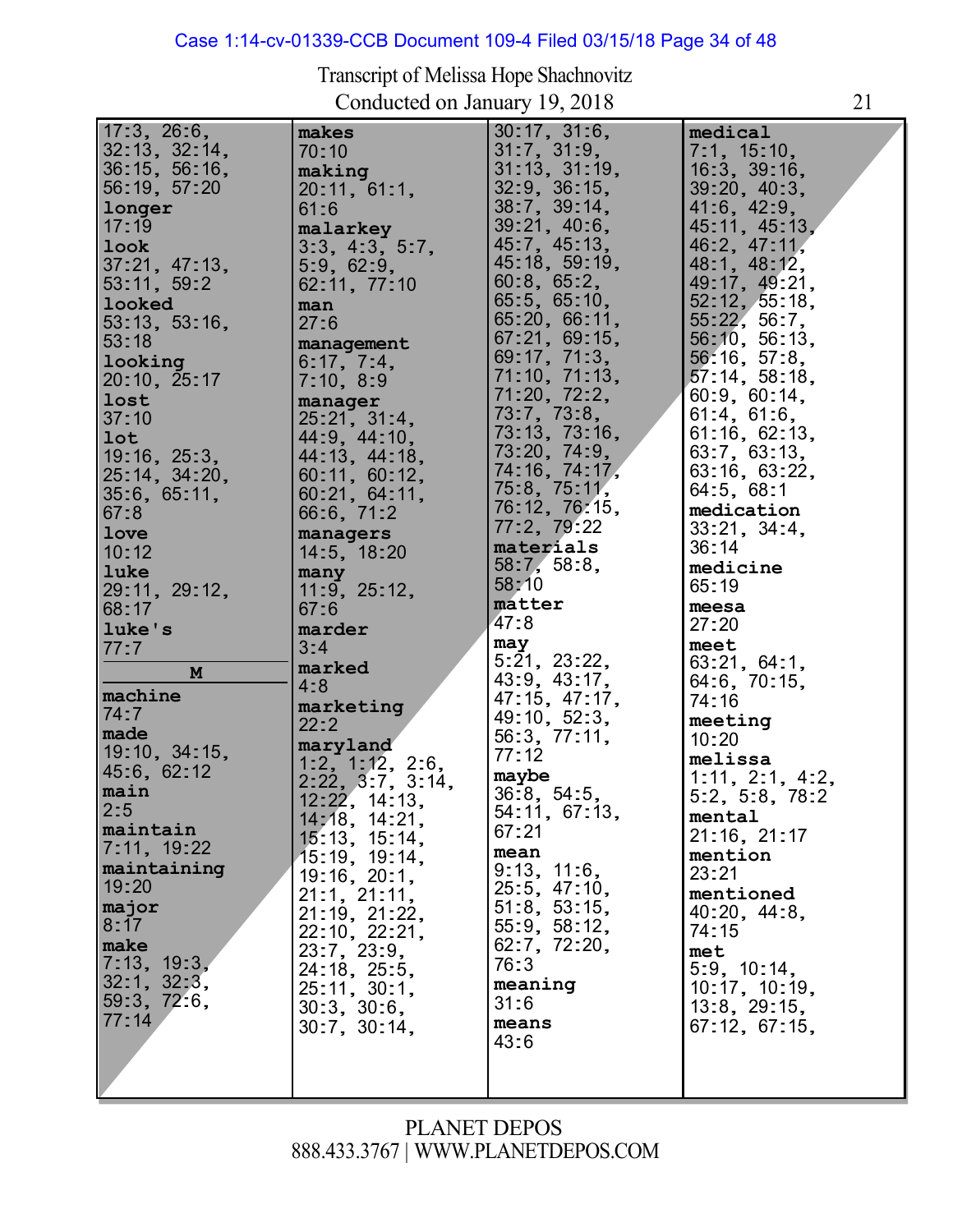# Case 1:14-cv-01339-CCB Document 109-4 Filed 03/15/18 Page 35 of 48

| 72:11, 72:12,  | 28:22         | necessarily       | niche               |
|----------------|---------------|-------------------|---------------------|
| 72:13, 72:15,  | mostly        | 74:3              | 9:13, 10:9          |
| 72:17          | 69:1          | necessary         | nine                |
| methotrexate   | mouth         | 47:15             | 46:8                |
| 46:2, 49:2,    | 60:19         | need              |                     |
| 49:5, 49:11,   |               | 19:3, 33:13,      | non<br>42:7         |
| 52:13          | moved         |                   |                     |
|                | 69:20         | 52:2, 71:8,       | non-physician       |
| mid            | much          | 77:11             | 41:13               |
| 8:6            | 24:17, 38:3,  | needed            | non-registered      |
| mifeprex       | 40:12, 55:19, | 21:9, 52:4,       | 42:21               |
| 49:9           | 59:17         | 53:3              | nonsurgical         |
| mifepristone   | multiple      | needs             | 37:1, 37:5,         |
| 48:19, 49:8,   | 12:11, 26:5,  | 7:3, 52:1         | 75:17               |
| 57:1, 57:11,   | 26:14         | neesa             | nor                 |
| 61:16          | mutual        | 27:19             | 57:3, 71:21,        |
| might          | 11:13         | neither           | 79:9                |
| 28:8, 36:2,    | myron         | 79:9              | normal              |
| 36:3, 37:4,    | 27:3, 27:4,   | never             | 24:2                |
| 55:1, 76:21    | 27:5          | 8:19, 10:17,      | normally            |
| miscarriage    | myself        | 10:19, 11:7,      | 51:9                |
| 46:14          | 6:14, 6:20,   | 30:3, 43:8,       | not                 |
| misoprostol    | 12:4, 21:9    | 51:12, 53:7,      | 5:21, 8:16,         |
| 46:12, 46:13,  |               | 66:19, 69:5,      | 13:9, 19:8,         |
| 48:12          | N             | 75:6, 76:5        | $20:2$ , $20:7$ ,   |
| misspeak       | $n-e-e-s-a$   | nevertheless      | $21:6$ , $22:22$ ,  |
| 60:20          | 27:19         | 42:22, 45:9,      | 24:8, 24:12,        |
| modifications  | name          | 45:20             | 26:20, 28:13,       |
| 19:2           | 5:10, 5:15,   |                   |                     |
|                | 6:16, 8:20,   | new               | 28:21, 30:7,        |
| mogul          | 26:18, 27:2,  | 12:17, 14:3,      | $30:15$ , $32:13$ , |
| 10:22          | 27:19, 28:7,  | 14:12, 19:5,      | 32:14, 33:13,       |
| moment         | 29:10, 38:2,  | $19:6$ , $22:9$ , | 33:14, 34:2,        |
| 50:16          | 38:3, 41:8,   | 23:3, 23:4,       | 34:10, 36:2,        |
| money          | 51:22, 66:7   | 23:14, 24:11,     | 41:19, 42:8,        |
| 33:12, 34:2    | named         | 25:1, 25:6,       | 42:18, 42:19,       |
| month          | 55:2          | 39:6, 48:21,      | 43:17, 45:7,        |
| 37:4           | names         | 67.20, 68.9,      | 45:10, 45:19,       |
| months         | 25:14, 26:20, | 68:12, 69:3,      | 47:22, 48:14,       |
| 67:13          | 76:13, 76:14, | 69:8, 69:9,       | 48:16, 48:18,       |
| moorestown     | 76:20         | 69:11, 71:1,      | 48:22, 49:13,       |
| $7:8$ , $25:6$ | nancy         | 71:5, 71:7,       | 49:14, 50:9,        |
| more           | 29:8, 29:12,  | 72:1, 73:9,       | 50:10, 51:1,        |
| 18:8, 39:15,   | 29.20, 68.17, | 73:14, 73:19,     | 52:16, 52:17,       |
| 51:5, 52:2,    | 72:9, 77:7    | 74:11, 76:3,      | 55:13, 56:2,        |
| 59:12, 59:16,  | nancy's       | 76.6, 76.8        | 56.3, 56.11,        |
| 59:17, 59:18,  | 29:10         | newspaper         | 56:22, 57:2,        |
| 60:15, 61:5    |               | 37:17, 53:12      | 57:3, 57:7,         |
| most           | naturally     | next              | 57:11, 57:19,       |
| 7:20, 28:21,   | 23:22         | 37:14, 75:1       | 58:6, 60:18,        |
|                |               |                   |                     |
|                |               |                   |                     |
|                |               |                   |                     |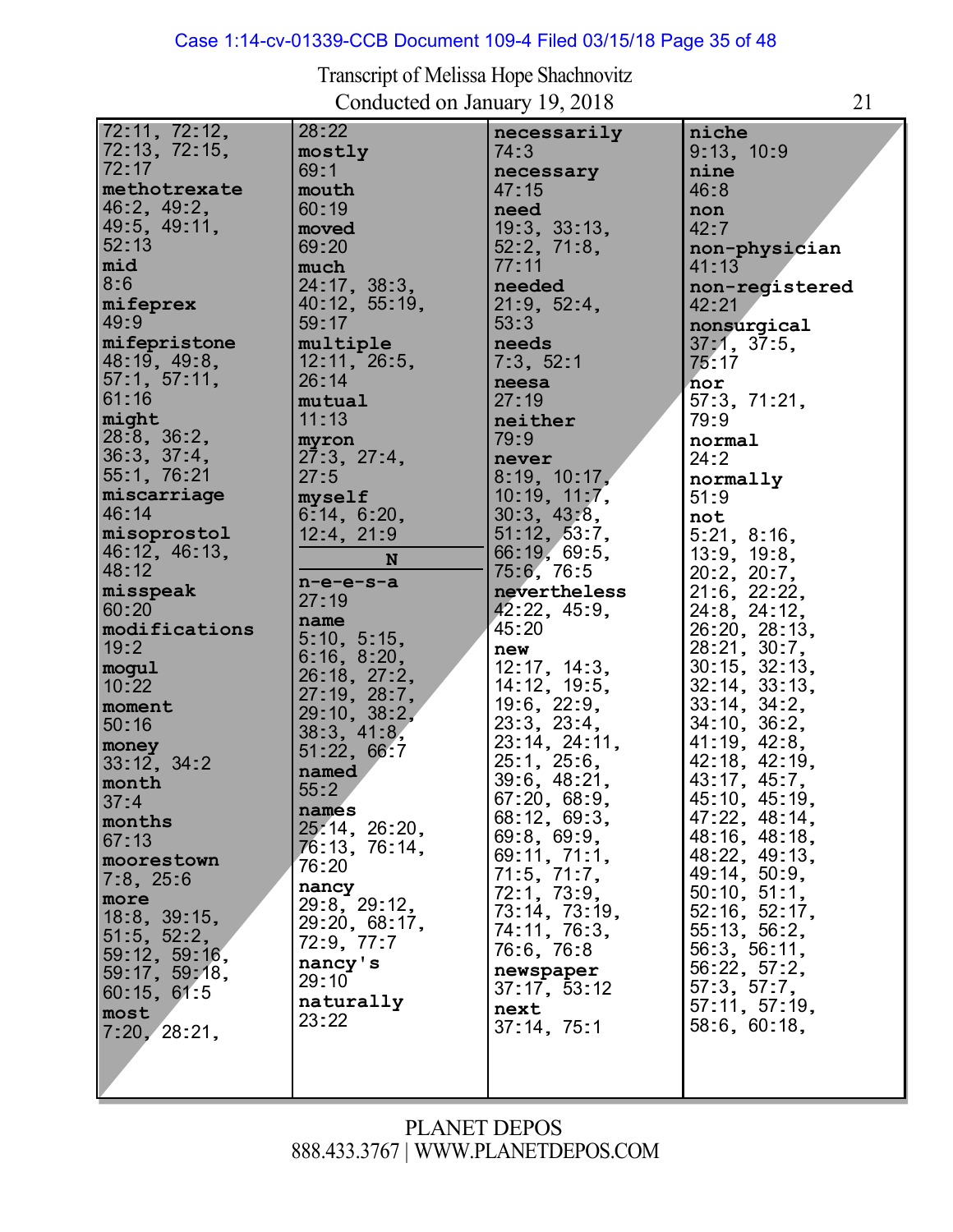# Case 1:14-cv-01339-CCB Document 109-4 Filed 03/15/18 Page 36 of 48

Transcript of Melissa Hope Shachnovitz Conducted on January 19, 2018 21

| 61:12, 61:16,<br>62:3, 62:4,<br>62:5, 62:7,<br>63:1, 63:4,<br>63:6, 63:8,<br>63:19, 65:15,<br>65:16, 65:19,<br>66:1, 66:10,<br>66:13, 67:21,<br>67:22, 71:21,<br>74:6, 75:9,<br>76:9, 77:12,<br>79:8<br>notarial<br>79:13<br>notary<br>2:21, 79:21<br>nothing<br>5:4, 43:6, 71:6<br>notice<br>2:20<br>now<br>8:4, 11:13,<br>12:12, 18:3,<br>18:4, 18:7,<br>28:2, 53:6,<br>59:2, 76:10<br>number<br>11:22, 22:12,<br>22:14, 22:16,<br>23:11, 23:13,<br>73:8, 73:13<br>numbers<br>22:22<br>nurse<br>27:13<br>$\mathbf O$<br>o'connell | 15:7, 15:18,<br>16:7, 16:9,<br>18:14, 19:18,<br>22:12, 23:10,<br>23:11, 24:17,<br>$28:6$ , $28:15$<br>28:20, 29:5,<br>29:22, 30:18,<br>38:12, 41:5,<br>42:21, 43:21,<br>45:17, 46:1,<br>48:11, 49:14,<br>50:8, 50:22,<br>52:11, 54:14,<br>54:21, 55:10,<br>61:10, 65:2,<br>66:7, 66:14,<br>68:18, 73:13,<br>76:1<br>observe<br>30:16<br>obviously<br>35:5, 39:16,<br>40:1, 72:5<br>occasion<br>45:18, 51:14<br>occurred<br>30:10<br>odd<br>28:9, 52:7,<br>52:8<br>off<br>5:9, 24:7,<br>24:12, 28:1,<br>42:12, 43:7,<br>43:14, 52:1,<br>62:9, 62:10,<br>62:12, 77:18 | 51:14, 51:15,<br>52:1, 54:4,<br>57.4, 65.10,<br>71:2<br>officer<br>79:2<br>offices<br>2:2, 11:1,<br>11:3, 11:6,<br>11:7, 14:3,<br>14:16, 14:18,<br>14:21, 15:13,<br>15:14, 15:19,<br>18:20, 19:5,<br>19:14, 23:16,<br>23:17, 26:15,<br>33:17, 34:14,<br>36.9, 36.12,<br>36.13, 54.14,<br>68:7, 68:10,<br>72:6, 73:22,<br>75:16<br>officially<br>17:7<br>often<br>18:19, 25:5,<br>26:4, 26:14,<br>28:22, 32:15,<br>32:19, 33:1,<br>39:5, 39:14,<br>51:5, 52:7,<br>58:20, 60:1,<br>69:6<br>oh<br>10:12, 27:12,<br>29:13, 54:3,<br>59:17, 62:7<br>okay | 22:17, 24:9,<br>24:16, 25:3,<br>25.16, 26.2,<br>26:16, 27:22,<br>28:4, 29:14,<br>29:16, 29:19,<br>36:20, 41:4,<br>41:15, 42:14,<br>44:3, 44:8,<br>44:15, 45:1,<br>49:14, 49:19,<br>50:2, 50:15,<br>52:9, 55:7,<br>56.5, 58.17,<br>59:8, 59:14,<br>60:18, 61:9,<br>63:17, 64:4,<br>65:22, 68:6,<br>70.6, 73.5,<br>74:15, 75:18,<br>77.1, 77.10,<br>77:16<br>old<br>62:16, 62:17,<br>62:20<br>once<br>10:11, 24:3,<br>29:15, 34:1,<br>36:6, 53:10,<br>53:15, 72:3<br>one<br>8:14, 10:9,<br>11:15, 14:7,<br>21:14, 23:21,<br>29:11, 30:10,<br>30:11, 33:3,<br>33:4, 35:15,<br>$35:16$ , $35:17$ , |
|-------------------------------------------------------------------------------------------------------------------------------------------------------------------------------------------------------------------------------------------------------------------------------------------------------------------------------------------------------------------------------------------------------------------------------------------------------------------------------------------------------------------------------------|---------------------------------------------------------------------------------------------------------------------------------------------------------------------------------------------------------------------------------------------------------------------------------------------------------------------------------------------------------------------------------------------------------------------------------------------------------------------------------------------------------------------------------------------------------------------|-----------------------------------------------------------------------------------------------------------------------------------------------------------------------------------------------------------------------------------------------------------------------------------------------------------------------------------------------------------------------------------------------------------------------------------------------------------------------------------------------------------------------------------------------------|------------------------------------------------------------------------------------------------------------------------------------------------------------------------------------------------------------------------------------------------------------------------------------------------------------------------------------------------------------------------------------------------------------------------------------------------------------------------------------------------------------------------------------------------------------------------------------------------|
|                                                                                                                                                                                                                                                                                                                                                                                                                                                                                                                                     |                                                                                                                                                                                                                                                                                                                                                                                                                                                                                                                                                                     |                                                                                                                                                                                                                                                                                                                                                                                                                                                                                                                                                     |                                                                                                                                                                                                                                                                                                                                                                                                                                                                                                                                                                                                |
| 1:4, 5:11,<br>50:17, 52:10,<br>54:21<br>o'connell's<br>53:22, 54:16,<br>55:8<br>ob<br>13:1, 14:14,<br>14:16, 15:2,                                                                                                                                                                                                                                                                                                                                                                                                                  | offered<br>20:8, 57:3<br>office<br>7:3, 12:3.<br>19:3, 22:15,<br>25:21, 26:7,<br>26:10, 34:19,<br>38:9, 43:1,<br>44.9, 44.10,<br>44:13, 44:18,                                                                                                                                                                                                                                                                                                                                                                                                                      | 5:8, 5:12,<br>6:19, 7:2, 7:5,<br>8:2, 9:3, 9:12,<br>10:1, 10:16,<br>$12:18$ , $13:7$ ,<br>13:21, 14:6,<br>14:10, 15:4,<br>16:6, 18:12,<br>19:17, 19:21,<br>21:19, 22:5,                                                                                                                                                                                                                                                                                                                                                                             | 38:20, 39:2,<br>40:17, 52:19,<br>70:7, 70:21,<br>71:19<br>ones<br>48:20<br>online<br>53:11, 74:12<br>only<br>18:2, 19:5,                                                                                                                                                                                                                                                                                                                                                                                                                                                                       |
|                                                                                                                                                                                                                                                                                                                                                                                                                                                                                                                                     |                                                                                                                                                                                                                                                                                                                                                                                                                                                                                                                                                                     |                                                                                                                                                                                                                                                                                                                                                                                                                                                                                                                                                     |                                                                                                                                                                                                                                                                                                                                                                                                                                                                                                                                                                                                |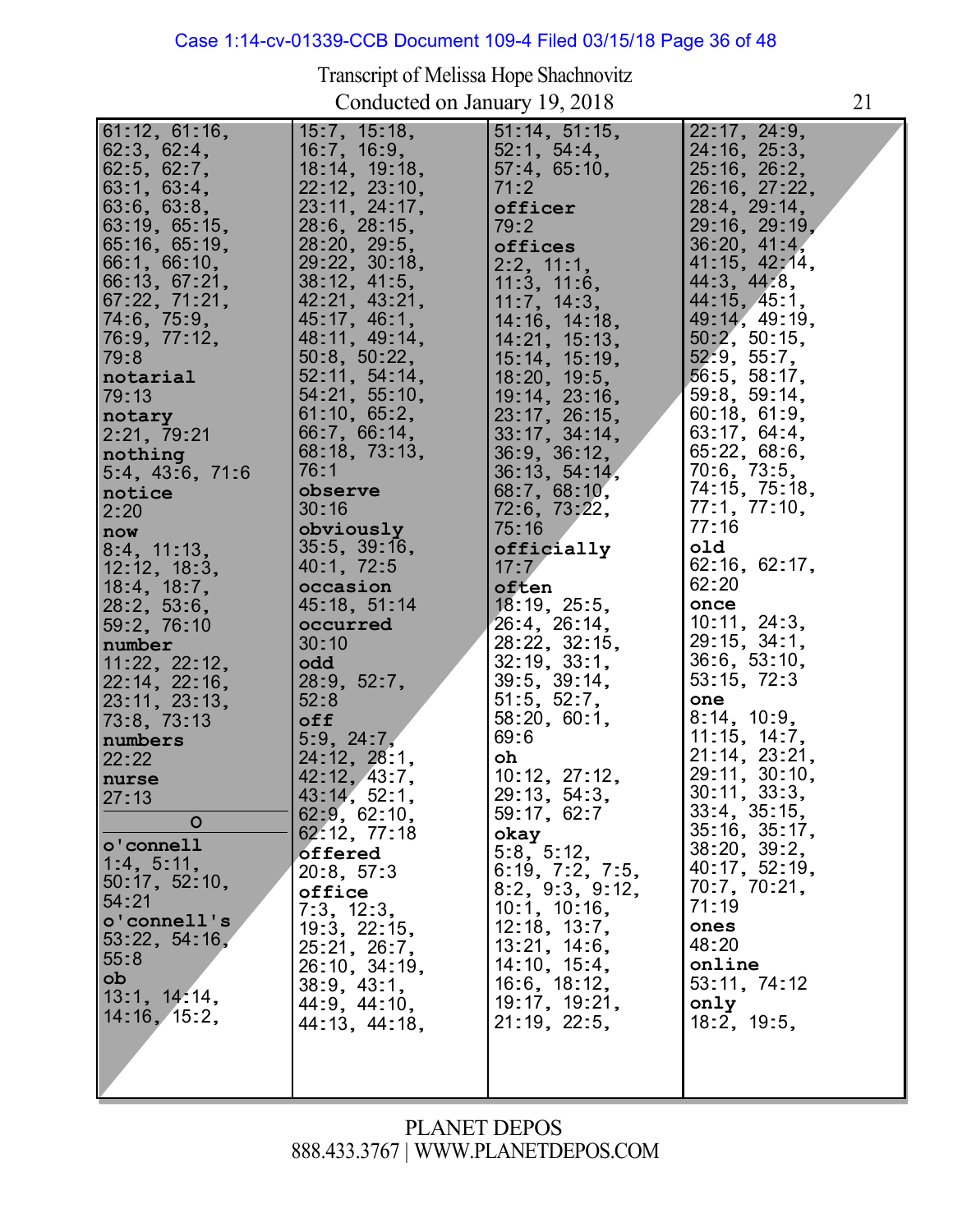# Case 1:14-cv-01339-CCB Document 109-4 Filed 03/15/18 Page 37 of 48

| $30:8$ , $37:5$ ,             | 40:9, 40:13,                | $\mathbf{P}$         | 22:11, 23:9,                 |
|-------------------------------|-----------------------------|----------------------|------------------------------|
| 49:9, 65:7,                   | 47:9, 48:4,                 | page                 | $26:6$ , $32:1$ ,            |
| 75:16, 76:16,                 | 48:19, 50:3,                | 4:2                  | 33.8, 33.10,                 |
| 76:17, 76:19                  | 50:6, 50:20,                | pages                | 33:12, 33:14,                |
| open<br>72:7                  | 56:6, 60:5,                 | 1:21                 | 33:16, 33:18,                |
|                               | 63:6, 68:1,<br>68.2, 72.14, | paid                 | 33:20, 34:3,<br>34.9, 34.11, |
| operate<br>63:8, 68:22        | 76:20                       | 16:6, 28:11,         | 34:15, 34:18,                |
| operated                      | others                      | 28:14, 28:20,        | 35:1, 35:6,                  |
| 47:12, 63:16                  | 68:8                        | 29:16, 33:11,        | 35:11, 36:1,                 |
| operates                      | otherwise                   | 34:2, 40:1           | 36.8, 42.9,                  |
| 17:16                         | 79:11                       | panah<br>27:1, 27:8, | 44:17, 50:3,                 |
| operating                     | our                         | 40:20, 45:15,        | 50:9, 50:10,                 |
| 41:3, 64:22,                  | 13:5, 22:2,                 | 48:7, 55:15,         | 59:4, 63:21                  |
| 66:7, 72:1,                   | 22:21, 26:4,                | 55:16, 55:21,        | patient's<br>46.11, 49.7     |
| 75:16                         | 26.6, 39.2,<br>77:14        | 56:2, 56:9,          | patients                     |
| operations                    |                             | 56:13, 58:18,        | 11.9, 22.3,                  |
| 40:6, 54:15,                  | out<br>8:16, 28:22,         | 58:20, 59:16,        | 22:21, 26:7,                 |
| 59:19, 60:22,<br>70:2         | 54:7, 54:8,                 | 59:21, 60:4,         | 26:11, 26:12,                |
|                               | 58:14, 62:1,                | 60:8, 60:13,         | 32:1, 36:13,                 |
| opportunities<br>70:21, 72:16 | 63:3, 63:15,                | 61:4, 61:9,          | 39:1, 39:4,                  |
| opportunity                   | 68:22, 72:16                | 61:15, 61:19,        | 46:7, 57:14,                 |
| 5:20, 13:10,                  | outcome                     | 61:22, 62:7,         | 61:19, 62:20,                |
| 70:22, 71:3,                  | 79:11                       | 62:13, 64:18,        | 63:5, 64:2, 64:6             |
| 71:4, 71:12,                  | outside                     | 69:14                | paychecks                    |
| 71:15                         | 20:18, 25:6,                | paperwork<br>59:1    | 16.6, 28.5,                  |
| orally                        | 49:3, 51:15,                | par                  | 28:8, 28:22,                 |
| 46:9                          | 76:7                        | 20:12                | 29:16, 29:19,                |
| order                         | over                        | parenthood           | 72:8                         |
| 57:11, 59:4                   | 19:11, 20:11,               | 33:19, 34:12         | peer                         |
| organization                  | 23:21, 34:20,               | part                 | 59:3                         |
| 71:6                          | $40:6$ , $55:3$ , $64:6$    | 74:22, 75:2          | pelvic<br>47:18, 48:2        |
| original                      | overseeing<br>61:5          | part-time            | pending                      |
| 52:21, 53:4                   | own                         | 11:15, 11:16         | 55:4                         |
| originated<br>57:12           | 18:4, 18:10,                | participate          | people                       |
| other                         | 44.18, 68.11                | 22:1                 | 7:20, 24:2,                  |
| 9:22, 12:14,                  | owned                       | parties<br>79:10     | 25:9, 25:10,                 |
| 15:18, 19:21,                 | 14:22, 16:2,                | party                | 28:19, 41:11,                |
| 21:20, 23:20,                 | 40:3, 64:17,                | 30:5, 30:7,          | 45:18, 61:7,                 |
| 25:7, 25:9,                   | 68:14, 68:16,               | 30:14                | 76:11, 76:15                 |
| 25:22, 27:8,                  | 73:4                        | passed               | per                          |
| 27:10, 27:12,                 | owner                       | 50:4, 50:18,         | 26:9                         |
| 27:17, 32:6,                  | 15:2, 32:21,                | 67:7                 | perform<br>15:12, 41:13,     |
| 32:7, 39:6,                   | 38:11                       | patient              | 41:21, 43:1,                 |
| 39:9, 39:19,                  | owns                        | 5:14, 22:3,          | 44:3, 45:9,                  |
| 39:20, 40:5,                  | 68:3                        |                      |                              |
|                               |                             |                      |                              |
|                               |                             |                      |                              |
|                               |                             |                      |                              |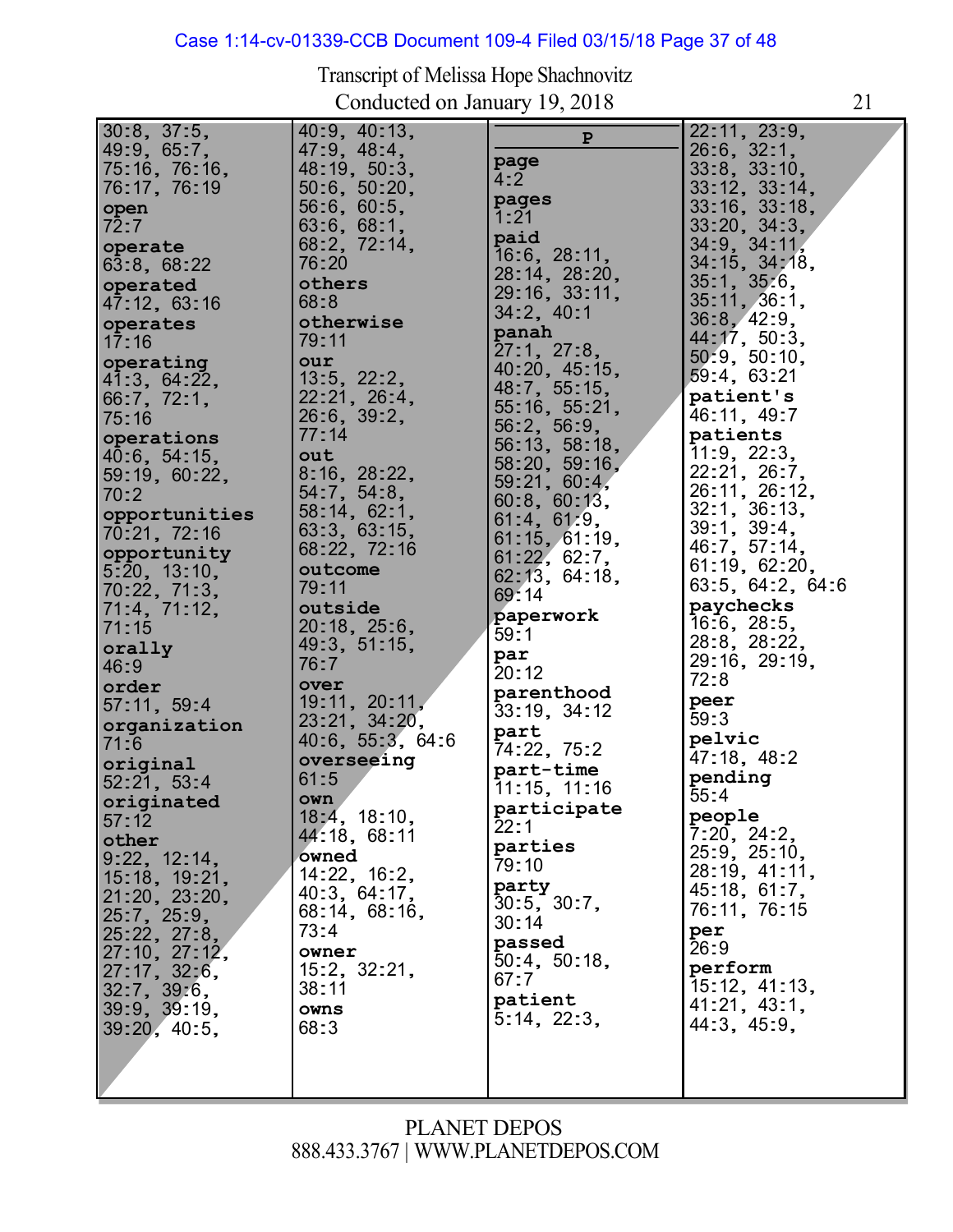# Case 1:14-cv-01339-CCB Document 109-4 Filed 03/15/18 Page 38 of 48

| 45:19, 63:11,<br>63:12, 63:17<br>performed<br>39:20, 41:5,<br>41:18, 43:22,<br>63:13<br>performing<br>47:9, 61:11<br>perhaps<br>9:14, 26:11,<br>36:1, 42:9,<br>44:4, 47:16,<br>55:1<br>period<br>69:20<br>person<br>48:5, 67:13,<br>70:16, 70:17,<br>70:21<br>personally<br>29:14<br>personnel<br>74:4, 77:4<br>persons<br>48:5<br>philadelphia<br>6:10, 8:7, 25:2<br>philly<br>24:22<br>phone<br>11:22, 22:15,<br>23:19, 37:21<br>phones<br>$8:8$ , $23:5$ , $23:7$ | 20:14, 31:1,<br>31:15, 32:4,<br>32:17, 38:21,<br>$39:6$ , $39:10$ ,<br>39:18, 40:13,<br>40:14, 41:2,<br>47:13, 59:2,<br>60:5, 61:6,<br>72:3, 76:13<br>picked<br>8:17<br>picture<br>43:5, 43:13<br>piggybacking<br>62:12<br>place<br>15:11, 23:4,<br>33:19, 57:20,<br>58:12, 74:10<br>plaintiff<br>1:5, 3:2, 5:6,<br>5:10<br>planned<br>33:18, 34:11<br>planning<br>8:7, 8:18,<br>8:21, 11:1,<br>17:1, 21:1,<br>21:12<br>plant<br>59:5<br>played<br>60:7<br>please | 49:15, 56:22,<br>57:2<br>pool<br>22:2<br>position<br>8:18, 12:12,<br>42:1, 72:18<br>positive<br>51:2<br>possible<br>77:15<br>potentially<br>18:9, 48:3<br>practice<br>7:9, 8:21, 9:6,<br>12:7, 12:9,<br>39:18, 45:17,<br>47:7, 49:15,<br>61:10, 65:19,<br>72:15<br>practices<br>$10:2$ , $10:11$ ,<br>12:15, 12:22,<br>18:5, 46:1,<br>47:11<br>practicum<br>8:13, 8:16<br>pratt<br>3:5<br>predated<br>45:10, 48:8,<br>65:15<br>predates<br>56:11 | premature<br>52:18<br>premier<br>6:17<br>presumably<br>49:19<br>presume<br>57:15<br>pretty<br>59:22<br>previously<br>21:5<br>primarily<br>26:4<br>primary<br>19:19<br>princeton<br>7:8, 16:16,<br>16:18, 16:19,<br>16:22, 17:3,<br>17:7, 17:10,<br>17:13<br>principal<br>44:19<br>prior<br>10:20, 33:22,<br>36:14, 45:16,<br>54:5<br>private<br>7:9<br>probably<br>24:19, 32:13,<br>40:19<br>problem |
|----------------------------------------------------------------------------------------------------------------------------------------------------------------------------------------------------------------------------------------------------------------------------------------------------------------------------------------------------------------------------------------------------------------------------------------------------------------------|-------------------------------------------------------------------------------------------------------------------------------------------------------------------------------------------------------------------------------------------------------------------------------------------------------------------------------------------------------------------------------------------------------------------------------------------------------------------|--------------------------------------------------------------------------------------------------------------------------------------------------------------------------------------------------------------------------------------------------------------------------------------------------------------------------------------------------------------------------------------------------------------------------------------------------|------------------------------------------------------------------------------------------------------------------------------------------------------------------------------------------------------------------------------------------------------------------------------------------------------------------------------------------------------------------------------------------------------|
| physical<br>47:1, 59:5<br>physically<br>23:3, 25:11,<br>30:1, 68:22<br>physician<br>32:3, 33:3,<br>39:3, 42:2,<br>47:12, 51:17,<br>56:7, 63:1,<br>63:4, 63:9,<br>63:20, 64:3,<br>64:9, 70:4<br>physicians<br>15:9, 15:12,                                                                                                                                                                                                                                            | 24:7, 60:20<br>plus<br>8:9,66:18<br>point<br>32:16, 32:18,<br>35:8, 37:11,<br>38:20, 39:2,<br>39:4, 40:18,<br>52:16, 52:19,<br>55:5, 61:22<br>policies<br>45:22<br>policy<br>46:4, 47:7,                                                                                                                                                                                                                                                                          | predating<br>65:8<br>preexisting<br>66:2<br>pregnancy<br>46:8, 46:20,<br>47:14, 48:3,<br>49:3, 49:4,<br>49:5, 49:6,<br>49:10, 49:12,<br>49:20, 52:18,<br>53:22, 57:1<br>pregnant<br>33:11                                                                                                                                                                                                                                                        | 25:13<br>procedure<br>34:5, 34:10,<br>35:5, 52:13,<br>64:6<br>procedures<br>36:19, 37:1,<br>37:5, 37:7,<br>75:17<br>proceedings<br>34:6, 37:9,<br>75:8<br>process<br>39:17, 67:17                                                                                                                                                                                                                    |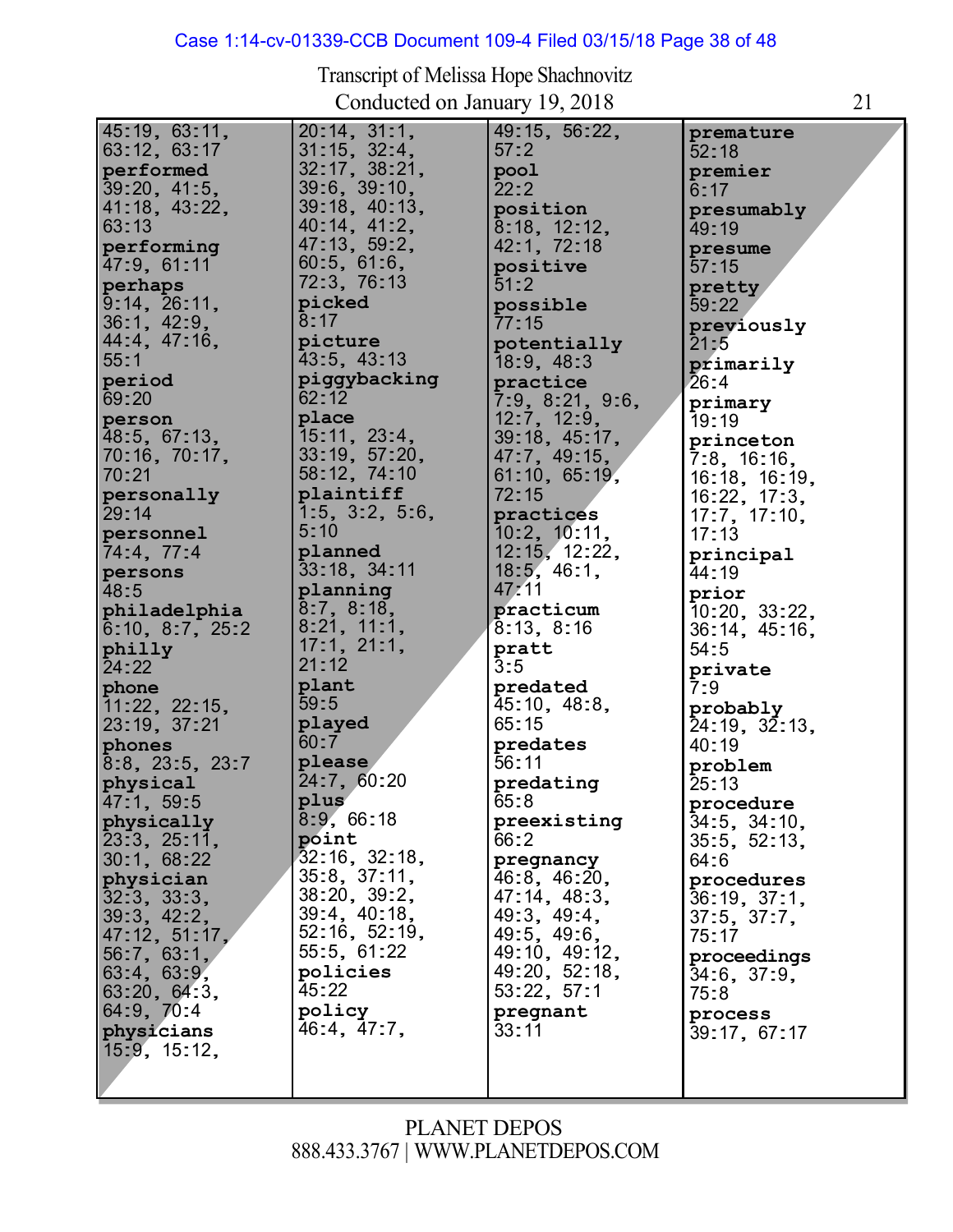# Case 1:14-cv-01339-CCB Document 109-4 Filed 03/15/18 Page 39 of 48

| profitable     | real              | referred         | relatively                    |
|----------------|-------------------|------------------|-------------------------------|
| 18:7           | 56:19             | 63:2             | 9:13, 58:20,                  |
| proper         | realized          | referring        | 69:9                          |
| 46:11          | 53:12             | 12:10, 13:1      | remained                      |
|                |                   |                  |                               |
| protocol       | really            | refused          | 72:7                          |
| 33:19, 36:13   | 22:22, 28:9,      | 33:7, 33:8,      | remember                      |
| provide        | 37:16, 43:5,      | 33:16, 34:3      |                               |
|                | 44:22, 47:18,     |                  | 11:13, 11:20,<br>12:6, 25:17, |
| 15:11, 53:3,   |                   | registered       |                               |
| 63:21          | 53:14, 58:11,     | 42:5, 42:17,     | 26:19, 26:20,                 |
| provided       | 64:16, 71:21,     | 43:3, 43:8,      | 27:17, 27:19,                 |
| 10:13, 12:21,  | 73:3, 76:20,      | 45:8, 61:12      | 29:10, 32:14,                 |
|                | 76:22             |                  | 37:19, 38:3,                  |
| 15:9, 53:4     |                   | registration     |                               |
| public         | recall            | 42:6, 44:1       | 67.15, 70.16,                 |
| 2:21, 79:1     | 11:21, 23:5,      | regularly        | 73:9                          |
|                | 24:10, 24:14,     | 59:9, 59:22      | reopened                      |
| purpose        | 25:9, 25:12,      |                  | 35:20, 35:21,                 |
| 5:19           |                   | regulation       |                               |
| pursuant       | 28:5, 32:12,      | 43:17            | 36:21, 36:22,                 |
| 2:20           | $36:5$ , $36:9$ , | regulations      | 37:5                          |
| put            | 39:1, 44:10,      | 19:2, 19:9,      | reopening                     |
|                | 44:19, 45:22,     |                  | 74:17                         |
| 60:18          |                   | 19:10            |                               |
| Q              | 51:1, 52:12,      | regulatory       | report                        |
|                | 52:22, 53:2,      | 7:13, 14.4       | $32:5$ , $36:16$              |
| quad           | 54:3, 54:13,      | 14:12, 19:1.     | reported                      |
| 18:22          | 54:20, 55:13,     |                  | 1:22, 55:16                   |
| qualifications |                   | 19:11, 19:13,    |                               |
| 41:17          | 58:3, 69:10,      | 19:16, 19:20,    | reporter-notary               |
|                | 69:17, 76:12,     | 19:21, 21:10,    | 79:1                          |
| questioned     | 76:14             | 32:10, 32:22,    | reporting                     |
| 52:7           | receive           | 33:2, 33:17,     |                               |
| questions      | 22:11             |                  | 11:10, 32:6                   |
|                |                   | 34:6, 35:6,      | represent                     |
| 64:7, 67:14,   | received          | 35:9, 38:13,     | 5:10, 64:2,                   |
| 77:11, 77:17   | 43:1, 54:12       | 38:18, 40:10,    | 64:8                          |
| $\mathbb{R}$   | receptionist      | 66:17, 66:19,    |                               |
|                | 9:17              |                  | representatives               |
| ran            |                   | 66:20, 67:3,     | 22:19, 23:6,                  |
| 61:1           | recommendations   | 73:1, 76:19      | 23:7                          |
| rang           | 47:19, 47:20,     | reinspected      | reputation                    |
| 23:5, 73:14    | 47:22, 48:6       | 36:7             | 11:11                         |
|                | recommended       |                  |                               |
| rarely         |                   | reinstated       | requested                     |
| 51:11, 51:12,  | 47:10             | 39:8, 41:2       | 79.8                          |
| 51:15          | record            | related          | requesting                    |
| rate           | 5:9, 62:9,        | 59:11, 79:9      | 54:12                         |
|                | 62:10, 62:13,     |                  |                               |
| 49:11          |                   | relating         | require                       |
| read           | 77:18, 79:5       | 19:4             | 20:13, 20:16,                 |
| 65:7, 78:3     | records           | relation         | 47:17                         |
| reading        | 52:22, 77:4       | 54:15, 60:8      | required                      |
|                | recruit           |                  |                               |
| 79:8           |                   | relationship     | $20:5$ , $20:6$ ,             |
| ready          | $10:18$ , $39:6$  | 15:7, 55:15,     | 20:7, 20:8,                   |
| 69:22          | reduced           | 55:20, 56:2,     | 20:17, 21:1,                  |
|                | 79:7              | 65:5, 66:3, 77:8 | 46:15, 59:7                   |
|                |                   |                  |                               |
|                |                   |                  |                               |
|                |                   |                  |                               |
|                |                   |                  |                               |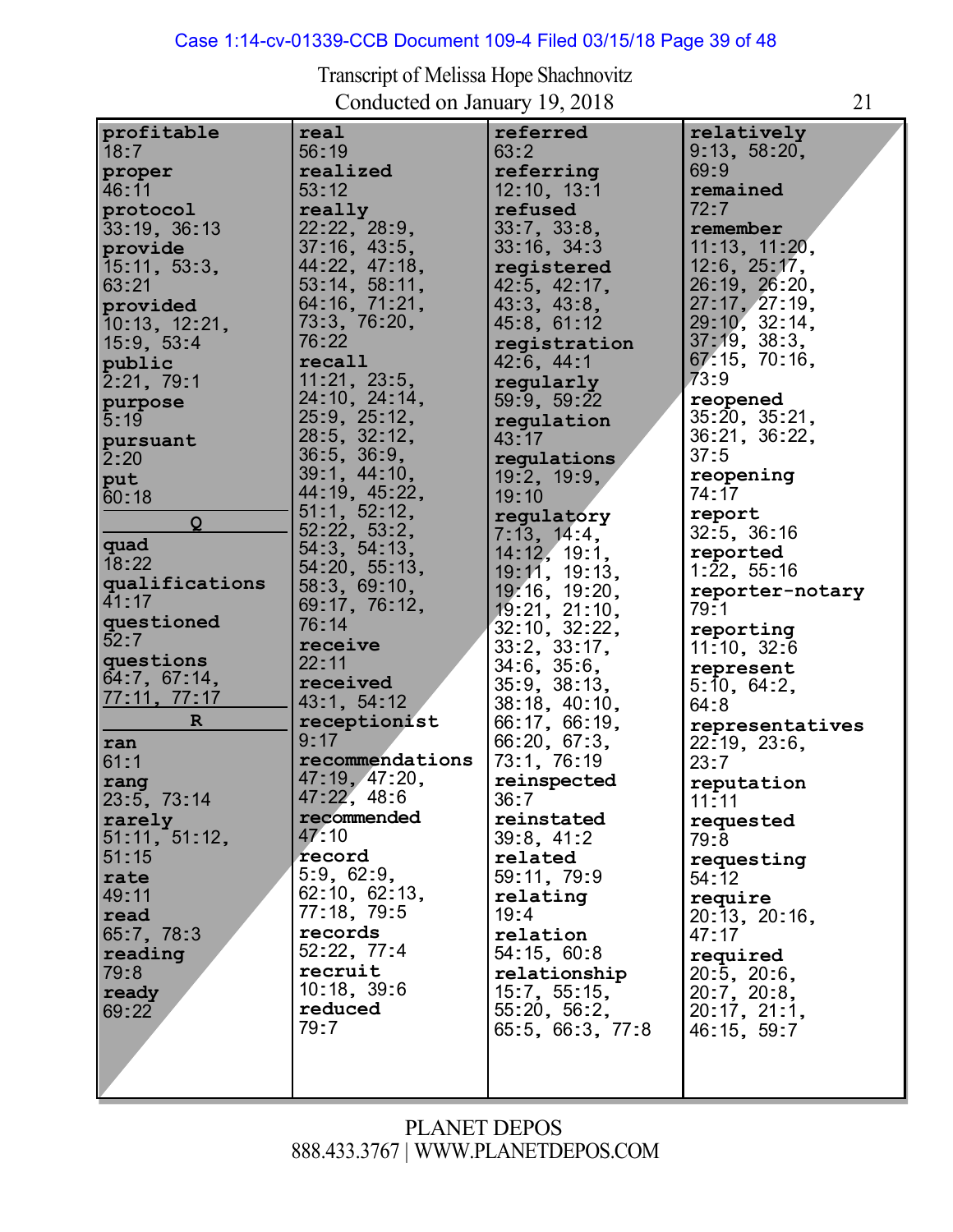#### Case 1:14-cv-01339-CCB Document 109-4 Filed 03/15/18 Page 40 of 48

Transcript of Melissa Hope Shachnovitz Conducted on January 19, 2018 21

| research           | 44:3, 50:19,  | safer              | 74:4, 74:5    |
|--------------------|---------------|--------------------|---------------|
| 22:2               | 55:11, 56:1,  | 49:3               | scheduling    |
| residential        | 56.4, 57.6,   | said               | 51:10, 53:16, |
| 6:9                | 67.7, 69.18,  | 8:13, 10:12,       | 74:13         |
|                    | 69:19, 70:3,  | 22:20, 28:4,       | school        |
| resource<br>59:5   | 70:14, 71:14  | 29:5, 33:11,       | 63:3          |
|                    | ring          |                    |               |
| respect            | 22:13, 22:18, | $34:2$ , $37:12$ , | se            |
| 14:18, 46:1,       |               | 38:20, 55:3,       | 26:9          |
| 47:8, 47:22        | 23:13, 73:8   | 63:11, 66:18,      | seal          |
| responsibilities   | risk          | 70:7, 70:16,       | 79:13         |
| 21:21              | 49:7          | 70:21, 71:2,       | second        |
| responsibility     | rmr           | 71:12, 73:6,       | 21.14, 23.18, |
| 19:19              | 1:22, 2:21    | 79:5               | 75:20         |
| responsible        | role          | same               | see           |
| 60:22, 61:5        | 14:13, 40:9,  | 18.9, 24.5,        | 22:2, 34:15,  |
| restored           | 40:12, 41:9,  | 57:22, 74:10,      | 38:9, 49:11,  |
| 38:22              | 55:3, 71:20   | 78:4               | 51:14, 53:17, |
| result             | roles         | saturday           | 59:4, 61:19,  |
| 34:7               | 14:11, 60:7   | 73:12              | 63:5, 64:1,   |
| retain             | room          | save               | 74:3, 74:15,  |
|                    | 58:13         | 51:20              | 76:16         |
| 18:8, 53:4         | rose          | saw                | seeing        |
| retrieving         | 27:1, 27:9,   | 5:17, 30:3,        | 32:1, 37:17,  |
| 38:5               |               |                    |               |
| return             | 69:16, 69:18  | 34:1, 53:11,       | 38:22         |
| 46:15              | rose's        | 72:3               | separate      |
| review             | 27:2          | say                | 18:13         |
| 59:3               | route         | 8:5, 9:14,         | services      |
| reviewing          | 49:3          | $12:4$ , $12:8$ ,  | 6:17, 15:12,  |
| 59:1               | routine       | 22:14, 23:2,       | 16:16, 16:20, |
| revision           | 47:8          | 24:8, 25:8,        | 16:22, 17:4,  |
| 58:4               | rpr           | 31:3, 35:18,       | 17:14, 20:8,  |
| revoked            | 1:22, 2:21    | 38:8, 42:14,       | 22:11, 23:9,  |
| $37:2$ , $37:18$ , | ru            | 43:8, 45:12,       | 47:16, 58:8,  |
| 75:2, 75:13        | 48:12         | 46:18, 47:14,      | 58:14, 58:15, |
| revolved           | rule          | 51:11, 51:19,      | 68:10, 68:11, |
|                    | 23:20         | 55:8, 59:16,       | 71:5          |
| 19:14              | run           | 70:18, 71:11,      | sessions      |
| richard            | 49:6          | 71:15, 71:16,      | 26:6          |
| 38:2               |               | 72:20, 73:11,      | set           |
| right              | running       | 76:4, 76:20        | 47:7, 47:11,  |
| 5.22, 6.2,         | 18:4, 32:8,   | saying             | 47:19, 47:22, |
| 7:21, 8:20,        | 60:16, 66:11  | 22:20, 53:2        | 48:6, 50:16,  |
| 9:19, 10:4,        | rupturing     | says               | 79:12         |
| 11:18, 19:19,      | 49:7          | 29:2               |               |
| 20:11, 21:7,       | $\mathbf{s}$  | schedule           | settled       |
| 23:12, 28:2,       | s             |                    | 53:13, 53:19  |
| 29:4, 29:6         | 8:5           | 73:15, 74:2,       | seven         |
| 37:3, 39:11,       | s-f           | 74:6               | 12:16         |
| 40:8, 40:20,       | 18:22         | scheduled          | several       |
|                    |               | 26:12, 74:3,       | 14:5          |
|                    |               |                    |               |
|                    |               |                    |               |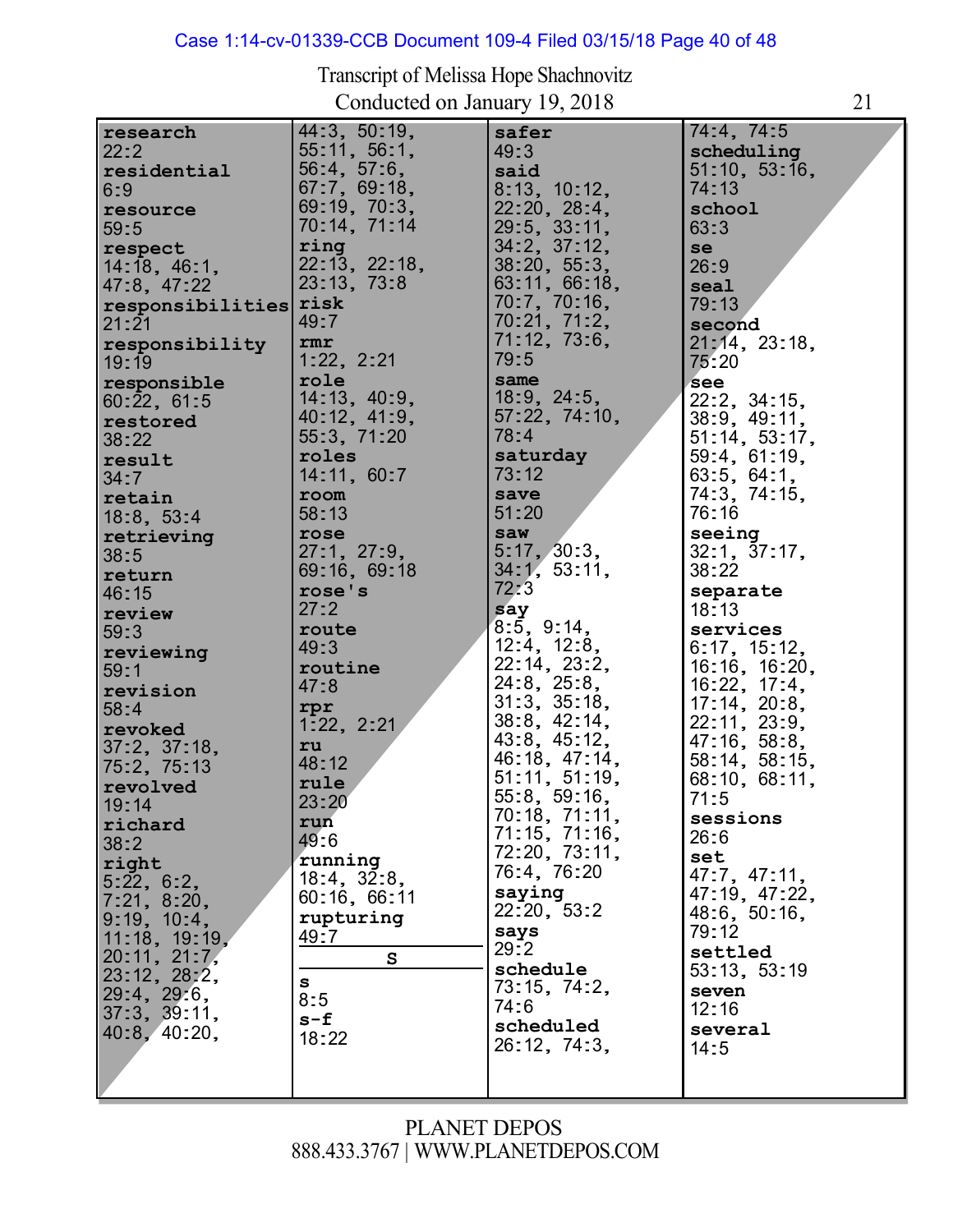#### Case 1:14-cv-01339-CCB Document 109-4 Filed 03/15/18 Page 41 of 48

**she**

24:8, 34:13,

24:19 **some**

7:5, 11:12, 12:19, 14:3,

**shuttered**

35:7

33:17

Transcript of Melissa Hope Shachnovitz Conducted on January 19, 2018 21 **shachnovitz** 1:11, 2:1, 4:2, 5:2, 5:8, 78:2 12:12, 23:10, 12:12, 23:10<br>23:21, 24:3,<br>25.22, 23.3 23:21, 24:3,<br>25:20, 26:3, 25:20, 26:3<br>29:8, 31:4,<br>22.2.22.42 33:9, 33:10, 35:2, 39:14, 39:15, 43:9, 50:12, 50:14, 50:12, 50:14,<br>50:15, 50:21, 51:22, 52:1, 51:22, 52:1,<br>52:2, 52:12,<br>53, 12, 33, 13 52:18, 60:13, 63:3, 63:4, 63:8, 63:11, 63:12, 63:13, 63:12, 63:13,<br>63:15, 63:17, 63:15, 63:17<br>63:20, 64:1,<br>24:2 63:20, 64:1,<br>64:2, 64:17,<br>e= 10, e= 11 65:16, 67:14, 68:22, 69:1, 69:2, 69:5, 69:8, 72:22, 73:4, 73:12 **she's** 43:8, 47:15, 50:10 **sheet** 78:7 **short** 36:7 **shorthand** 79:1 **should** 20:13, 50:1, 70:9 **shoulder** 20:11 **shouldn't** 51:11 **shut shutting** 70:1 **sic** 9:17 **sign sıgn**<br>42:12, 43:14,<br>*11* 2, 57, 12 42:12, 43:1<br>44:6, 57:16 **signature** 78:11 **signature-hsoid** 79:17 **signed** 29:7, 29:8, 29:19, 43:7, 64:7, 72:9, 78:7 **signing** 79:8 **signs** 63:15 **silver** 15:15, 44:13 **since** 16:15, 17:18, 28:16, 53:7, 61:21 **sitting** 35:2 **situation** 52:8 **six** 12:16, 67:13 **skills** 42:12 **slow** 52:2 **small** 9:13 **smoothly** 61:1 **soften** 33:21, 34:4 **software** 74:13 **solid**  $\frac{1}{14:11}$ , 15:10, 14:11, 15:1<br>20:5, 20:6,<br>20:00:40 20:9, 20:13, 20:9, 20:13,<br>20:15, 22:6,<br>22:45, 22:42 20:15, 22:0,<br>23:15, 32:10,<br>23:11, 17:12 32:11, 47:13, 32:11, 47:13<br>47:17, 49:2, 47:17, 49:2,<br>49:11, 52:16,<br>53.11, 37.11 49:11, 52:16,<br>53:11, 67:14,<br>71.2. 72 53:11, 67:1<br>71:8, 72:4,<br>73. 33. 71.1 71:0, 72:4,<br>73:22, 74:1 **somebody** 21:9, 43:2, 52:20, 52:21, 55:2 **somehow** 66:5 **someone** 73:14 **something** 44:4, 54:2, 55:4 **sometime** 17:12, 54:5, 77:12 **sometimes** 20:21 **somewhere** 46:16, 67:15, 67:21, 69:19 **son's** 67:6 **sono** 42:17, 63:7 **sonogram** 42:3, 42:4, 42:7, 42:11, 43:14, 44:4, 47:9 **sonograms** 41:5, 41:10, 41:5, 41:10,<br>41:11, 41:13,<br>... ... ... 3. 41:18, 41:21, 41:18, 41:2<br>42:3, 42:5,<br>43.43 42:3, 42:5,<br>42:13, 43:1,<br>*1*0.00.00.11 **sorry** 16:8, 23:20, 16:8, 23:20,<br>25:5, 27:13,<br>37:48 25:5, 27:13,<br>27:16, 27:20, 49:18, 50:2, 62:8, 63:10 **sort** 9:17, 28:9, 35:10, 60:6, 60:22, 63:20, ou.zz,os.zu<br>67:1<mark>6,</mark>74:12 **sorts** 66:17 **sounds** 43:20, 59:21 **source** 20:18 **speak** 13:10, 23:21, 54:18, 55:7 **speaking** 24:5, 54:20 **specific** 14:8 **specifically** 9:14, 11:8, 19:4, 22:14, 22:20 **spend** 22:19, 24:18 **spent** 22:6, 34:20, 38:3 **spiral** 33:17 **spoke** 53:10, 53:15, 62:1 **spoken** 13:13, 13:16 **spokesperson** 51:7, 51:13 **spring** 15:15, 44:13

# PLANET DEPOS 888.433.3767 | [WWW.PLANETDEPOS.COM](http://www.planetdepos.com/)

43:22, 63:11,

**st** 79:13 **staff**

23:15, 25:10,

63:12 **soon** 62:7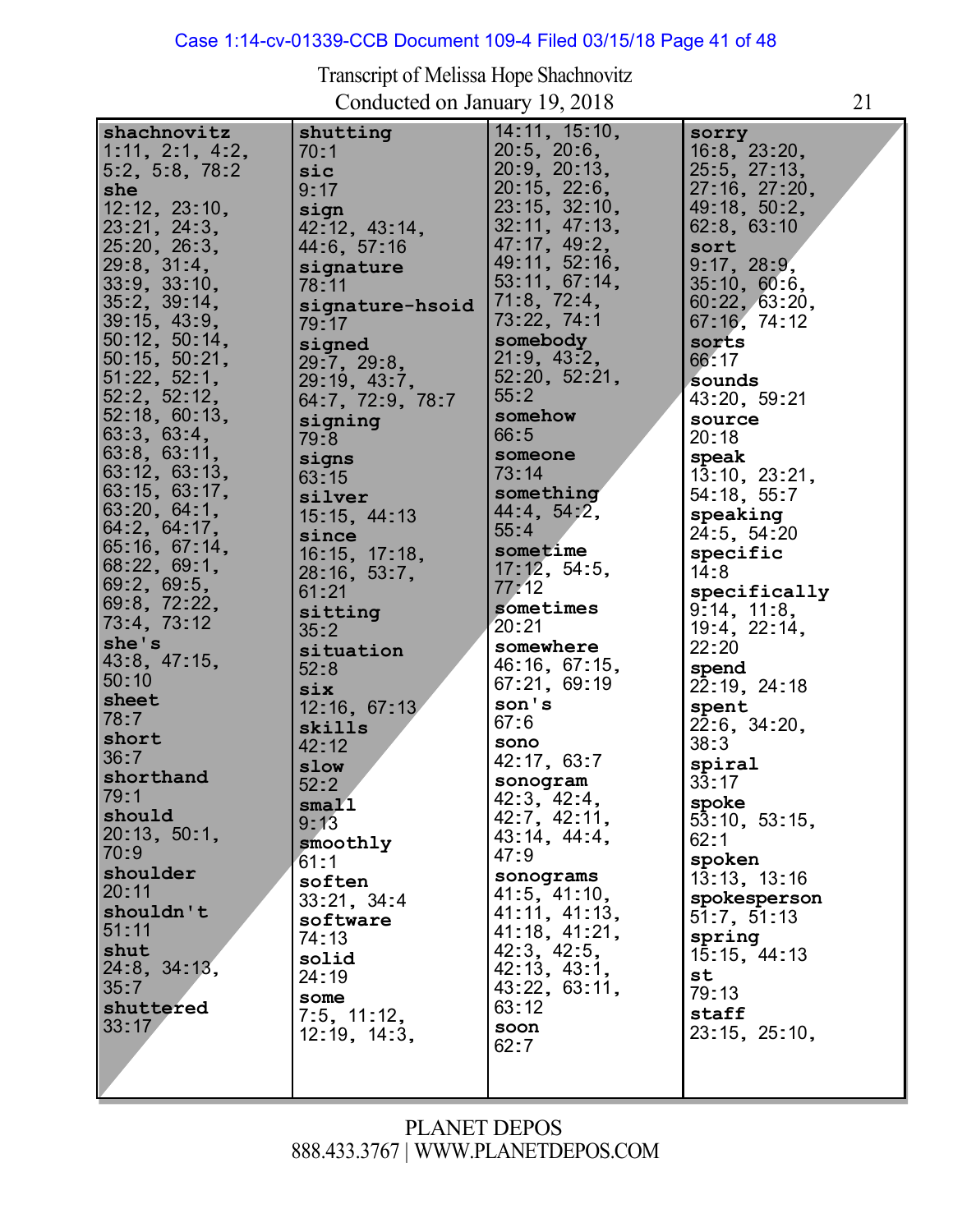#### Case 1:14-cv-01339-CCB Document 109-4 Filed 03/15/18 Page 42 of 48

| 26:8, 26:11,      | stenographically  | 60:16                             | 61:9, 72:18                    |
|-------------------|-------------------|-----------------------------------|--------------------------------|
| 26:13, 26:14,     | 79:6              | supply                            | taken                          |
| 27:12, 30:20,     | steven            | 51:22, 57:12                      | 79:3, 79:6                     |
| $31:2$ , $31:9$ , |                   |                                   |                                |
|                   | 1:7,9:8           | sure                              | taking                         |
| 39:21, 52:2,      | stick             | 7:13, 7:19,                       | 43:5                           |
| 65:2, 74:4,       | 63:14             | 20:11, 35:18,                     | talk                           |
| 76:14, 76:15      | still             | 38:1, 41:16,                      | 13:17, 76:10                   |
| staffed           | 8:10, 17:10,      | 43:12, 43:15,                     | talked                         |
| 31:15             | 18:7, 36:20,      | 43:19, 50:9,                      | 48:20, 73:5                    |
| staffing          | $54:4$ , $54:6$ , | 59:3, 61:1,                       | talking                        |
| 59:5, 60:16,      | 54:22, 59:22      | 61:14, 61:15,                     |                                |
| 61:1              |                   | 61:18, 65:15,                     | 14:21, 15:14,                  |
|                   | stock             |                                   | 23:2, 40:11,                   |
| stand             | 57:7              | 65:16, 69:11,                     | 46.19, 54.15,                  |
| 35:22             | stocked           | $72:6$ , $77:3$ ,                 | 75:21                          |
| standard          | 57:4              | 77:14                             | tardy                          |
| 57:21             | store             | surgery                           | 31:22                          |
| standards         | 35:3              | 9:16                              | tasks                          |
| 20:20             |                   | surgical                          | 72:22                          |
|                   | street            |                                   |                                |
| standpoint        | 2:5, 3:5, 3:13    | $9:1, 9:2, 9:4,$<br>$9:7, 36:18,$ | taylor                         |
| 61:2              | stricter          |                                   | 11:22, 70:4,                   |
| start             | 19:9              | 37:2, 37:7,                       | 70:10                          |
| 6:7, 10:4,        | stuff             | 41:6, 57:15,                      | tech                           |
| 25:18, 33:21,     | 19:12, 19:16,     | 63:17, 70:1                       | 42:11, 42:17,                  |
| 47:16             | 19:20, 19:21,     | suspect                           | 43:8, 43:15,                   |
| started           | 21:10, 76:19      | 8:6                               | 43:16                          |
|                   |                   |                                   |                                |
|                   |                   |                                   |                                |
| $8:5$ , 10:15,    | success           | suspend                           | technically                    |
| 13:8, 16:10,      | 49:11             | 67:1                              | 28:11, 68:15                   |
| 17:7, 18:5,       | successful        | suspended                         | techs                          |
| $21:5$ , $21:8$ , | 54:1              | 32:17, 32:18,                     | 42:4, 42:7,                    |
| 36:22, 52:15,     |                   | 37:10, 38:21,                     |                                |
|                   | successfully      | 39:2, 39:7,                       | $42:8$ , $42:10$               |
| 57:22, 64:11      | 34:11, 49:6,      |                                   | telephone                      |
| state             | 52:14, 52:17      | 40:13, 40:15,                     | 69:7, 70:16                    |
| 2:21, 7:7,        | such              | 40:18, 67:1,                      | tell                           |
| $17:8$ , $17:9$ , | 30:8              | 67:2, 75:14                       | 6:8, 7:15, 8:2,                |
| 17:16, 20:10,     | suite             | sworn                             | 10:7, 11:7,                    |
| 20:14, 45:8,      | 3:6               | 5:3                               | 11:18, 14:10,                  |
| 76:8, 79:22       |                   | system                            |                                |
| states            | summarizing       | 74:9, 74:10                       |                                |
| $1:1$ , $20:5$ ,  | 31:13             |                                   | 18:13, 19:17,<br>22:10, 26:21, |
|                   | superior          | т                                 | 37:22, 47:21,                  |
| 20:6, 20:13,      | 37:13, 75:1       | $t-a-b-o-r$                       | 50:2, 50:14,                   |
| 20:15, 20:16,     | supervising       | 6:10                              | 70:8                           |
| 42:18, 42:19      | 61:5              | tabor                             | telling                        |
| status            | supervisor        | 6:10                              | 70:20                          |
| 75:11             | 31:9              | take                              | temple                         |
| stemmed           | supplied          |                                   | 7:22, 8:15                     |
| 35:10             | 51:11             | 33:13, 37:13,                     | terminate                      |
| stemming          |                   | 40:6, 43:9,                       | 49:6, 49:9                     |
| 38:13             | supplies          | 44:4, 46:13,                      |                                |
|                   | 57:9, 57:10,      |                                   | terminated                     |
|                   |                   |                                   | 46:21, 47:14,                  |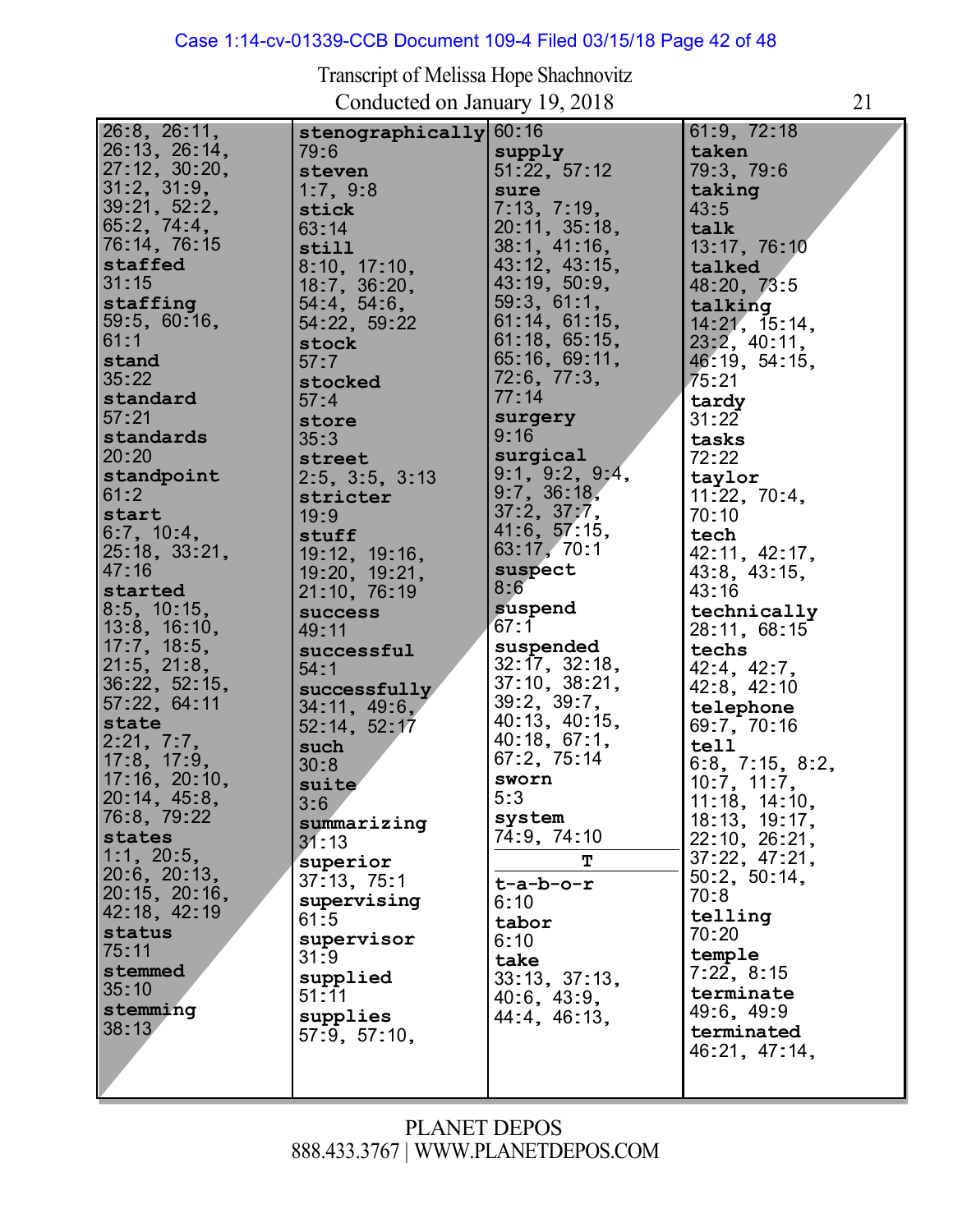#### Case 1:14-cv-01339-CCB Document 109-4 Filed 03/15/18 Page 43 of 48

Transcript of Melissa Hope Shachnovitz Conducted on January 19, 2018 21

| 52:14, 52:17               | 42:12, 42:16,       | 33:7, 33:14,       | 22:22, 26:10,      |
|----------------------------|---------------------|--------------------|--------------------|
| termination                | 44:18, 46:16,       | 34:17, 34:18,      | 32:10, 32:13,      |
| 53:22, 57:1                | 54:15, 59:3,        | 35:12, 37:4,       | 32.22, 33.20,      |
| terms                      | 63:14, 70:2         | 38:12, 39:5,       | 35:20, 36:1,       |
| 31:12                      | them                | 40:17, 41:11,      | 36:2, 36:7,        |
|                            | 8:14, 11:8,         | 41:22, 42:3,       | 36:18, 36:20,      |
| testified                  | 11:9, 17:21,        | $42:6$ , $43:20$ , | 36.22, 37.4,       |
| 5:5                        | $18:6$ , $18:8$ ,   | 45:4, 46:10,       | $37:6$ , $39:2$ ,  |
| testify                    |                     | 47:7, 47:10,       | $39:5$ , $39:15$ , |
| $5:4$ , $75:7$             | $19:2$ , $32:5$ ,   | 47:19, 48:16,      | 39:22, 40:1        |
| testifying                 | 36:14, 42:17,       |                    |                    |
| 74:16                      | 43:16, 56:4,        | 49:20, 54:6,       | 40:18, 40:22,      |
| testimony                  | 60:3, 63:21,        | 54:22, 55:2,       | 41:6, 41:12,       |
| 78:4, 78:5,                | 67:15, 72:4,        | 56:14, 56:17,      | $42:8$ , $42:9$ ,  |
| 79:5, 79:6                 | 76:18, 76:19,       | 56:22, 57:2,       | 42:10, 42:11,      |
| testing                    | 76:20               | 57:9, 57:12,       | 42:12, 42:14,      |
| 47:3, 47:4,                | themselves          | 58:1, 58:3,        | 42:15, 43:1,       |
| 47:15, 47:17,              | 31:2, 64:8          | 58:6, 58:12,       | $43:16$ , $44:3$ , |
| 48:3, 63:8,                | then                | 58:14, 59:4,       | 44:5, 44:18,       |
| 63:14                      | 8:18, 9:21,         | 60:1, 60:4,        | 45:12, 46:12,      |
| than                       | 12:20, 19:17,       | 60:5, 61:11.       | 46:13, 46:15,      |
| 19:9, 19:21,               | 20:12, 26:12,       | 65:12, 65:17,      | 47:12, 47:21,      |
| $32:6$ , $39:20$ ,         | 26:22, 32:15,       | 66:16, 66:20,      | 48:14, 48:16,      |
| 40:5, 40:13,               | $32:17$ , $34:4$ ,  | 67:3, 67:4,        | 49:19, 50:1,       |
| 47:9, 50:3,                | $34:12$ , $34:17$ , | 67:5, 67:7,        | 57:15, 57:17,      |
| 56:7, 59:12,               | 35:20, 35:21,       | 71:6, 71:8,        | 57:21, 64:7,       |
| 68:1, 76:21                | 39:1, 42:11,        | 71:9, 72:4,        | 64.8, 66.22,       |
| thank                      | 42:12, 44:5,        | 72:16, 73:22,      | 67:1, 72:7,        |
|                            | 46:12, 46:15,       | 74:2, 74:18,       | 73:15, 73:17,      |
| 6:3, 77:13                 | 66:22, 67:1,        | 75:6, 75:9,        | 74:5, 75:1,        |
| that's                     | 71:2, 72:12,        | 77.1, 77.5         | 75:13              |
| 8:17, 10:2.                | 72:17, 74:8,        | there's            | they're            |
| 21:8, 24:2,                | 75:1, 75:4          | 20:18, 32:15,      | 18:4, 25:10,       |
| 25:3, 26:20,               | there               | 35:6, 65:11,       | 70:1               |
| 27:22, 28:2,               | 7:12, 12:2,         | 71:12              | thing              |
| 29:18, 39:22,              | 12:20, 14:4,        | thereafter         | 18:9, 35:9         |
| $43:4$ , $43:11$ ,         | 15:10, 15:18,       | 79:7               | things             |
| 44:7, 44:17,               | 18:21, 19:15,       | these              | 7:13, 7:14,        |
| 44:21, 45:3,               |                     | 18:5, 38:12,       |                    |
| 45:21, 46:14,              | 19:20, 20:9,        |                    | 11:10, 20:11,      |
| 55:4, 61:3,                | 20:15, 23:1,        | 38.13, 40.10,      | 22:20, 35:7,       |
| 61:8, 64:13,               | 23.4, 23.15,        | 57:10, 71:20       | 37:17, 51:10,      |
| 65:21                      | 23:18, 26:3,        | they               | 60:17, 65:7,       |
| their                      | $26:8$ , $26:9$ ,   | 9:15, 9:21,        | 66:22              |
| 7:8, 7:10,                 | 26:12, 26:17,       | 11:15, 17:8,       | think              |
| 17:19, 19:9, 20:20, 22:18, | 26:22, 27:10,       | 18:2, 19:3,        | 11:12, 12:19,      |
|                            | 27:13, 27:18,       | 19:6, 19:8,        | 15:3, 21:8,        |
| 33:21, 37:2,               | $30:5$ , $30:11$ ,  | 20:2, 20:3,        | 21:13, 27:16,      |
| 37:10, 39:7,               | 30:20, 32:6,        | 21:5, 21:8,        | 28:1, 28:4,        |
| 41:20, 42:10,              | $32:14$ , $32:17$ , | 22:12, 22:14,      | 30:11, 30:20,      |
|                            |                     |                    |                    |
|                            |                     |                    |                    |
|                            |                     |                    |                    |
|                            |                     |                    |                    |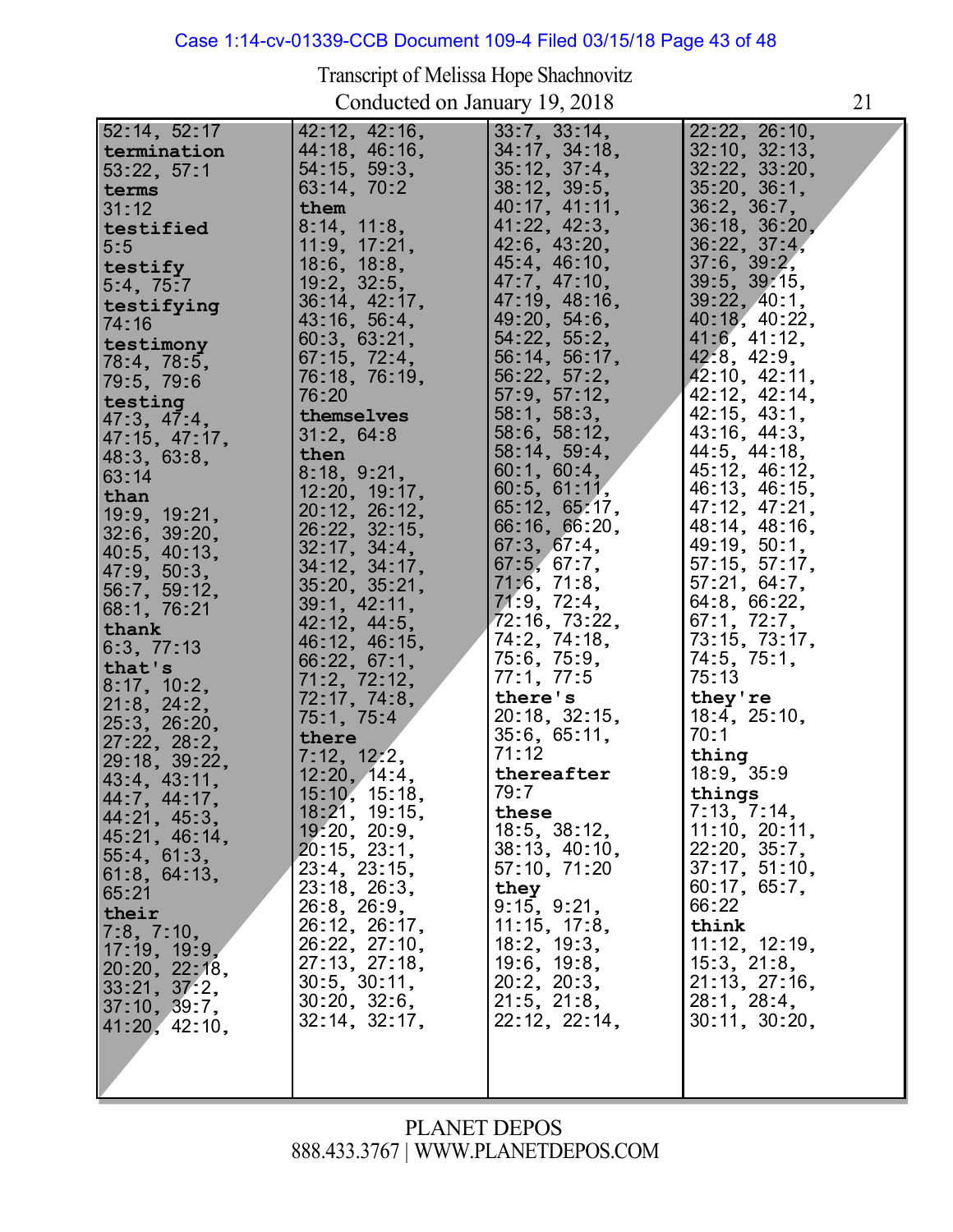#### Case 1:14-cv-01339-CCB Document 109-4 Filed 03/15/18 Page 44 of 48

Transcript of Melissa Hope Shachnovitz Conducted on January 19, 2018 21

| $36:22$ , $37:3$ ,<br>40:14, 53:21,<br>54:1, 55:1,<br>55:3, 55:6,<br>60:4, 64:2,<br>65:14, 66:2,<br>68:4, 69:8,<br>73:3, 74:12,<br>75:18, 76:21,<br>77:10<br>thinks<br>52:1<br>this<br>6:1, 8:6, 8:10,<br>10:13, 15:4,<br>17:6, 23:18,<br>25:8, 32:12,<br>34:2, 34:10,<br>34:20, 35:3,<br>36:14, 37:11,<br>51:10, 51:21,<br>52:1, 53:19,<br>55:3, 55:4,<br>57:10, 64:22,<br>66:18, 66:22,<br>69:21, 70:9,<br>71:2, 71:4,<br>71:12, 71:22,<br>72:14, 79:10,<br>79:13<br>those<br>10:2, 15:21,<br>19:4, 20:16,<br>29:7, 29:11,<br>30:1, 31:16,<br>31:19, 32:21,<br>33:17, 37:9,<br>41:17, 45:18,<br>48:6, 57:19,<br>58:10, 58:15,<br>60:7, 60:17,<br>68:7, 72:6,<br>77:10<br>though<br>24:3, 27:20,<br>53:10, 55:6,<br>55:20, 58:16,<br>59:21, 64:3, | 72:9<br>thought<br>44:5, 50:15,<br>62:8, 73:3<br>thoughts<br>75:19<br>three<br>39:2, 46:16<br>three-week<br>46:22<br>through<br>5:18, 9:22,<br>10:10, 11:16,<br>15:9, 18:21,<br>26:10, 28:10,<br>28:14, 34:5,<br>46:9, 69:6<br>throughout<br>14:5, 15:12<br>time<br>8:14, 16:9,<br>18:20, 21:5,<br>21.7, 22.6,<br>22.19, 24.17,<br>24:22, 32:12,<br>32:19, 34:20,<br>35:3, 36:6,<br>37:3, 37:15,<br>38:3, 54:22,<br>56:14, 56:19,<br>58:1, 58:6,<br>61:22, 65:9,<br>65:15, 66:16,<br>69:18, 71:4,<br>72:11, 74:21,<br>75:6, 75:10,<br>75:21, 75:22,<br>76:8<br>times<br>23:15, 51:4,<br>58:3<br>title<br>14:7, 14:8,<br>14:17, 44:10,<br>60:10<br>today<br>5:19, 13:11,<br>13:14, 13:19, | 50:10, 53:16<br>together<br>39:5, 40:17,<br>40:22, 72:15,<br>72:21<br>told<br>25:18, 50:3,<br>50:17, 54:9,<br>55:5, 67:12,<br>72:16<br>too<br>6:6, 11:13,<br>11:16, 52:2<br>took<br>12:12, 18:5,<br>43:13, 55:3,<br>67:13, 70:22,<br>75:1<br>top<br>28:1<br>touch<br>67:10<br>tough<br>44 : 21<br>train<br>42:7<br>trained<br>42:11, 42:15,<br>42:17<br>training<br>41:20, 41:22,<br>42:16, 43:2<br>transcript<br>79:4<br>transcription<br>78:5<br>transition<br>67:16<br>translate<br>46:11<br>translated<br>43:11<br>transmitted<br>73:19<br>transpired<br>22:21<br>travel<br>26:11, 66:21 | traveled<br>25:5, 25:22,<br>26:5, 26:14<br>treat<br>33:8, 33:10,<br>33:12, 33:16,<br>39:4, 61:7<br>treated<br>33:15, 33:18,<br>34:9<br>treating<br>56:7, 63:1<br>trial<br>77:12<br>trimester<br>33:10<br>triplet<br>34:1<br>triplets<br>33:9, 33:11<br>trips<br>19:10<br>trouble<br>32:10, 32:22,<br>33:2, 51:20,<br>66:17, 67:4<br>troubles<br>40:10<br>true<br>78:4, 79:4<br>truth<br>5:4, 5:5<br>try<br>24:5, 37:12<br>trying<br>27:16, 27:18,<br>39:5, 39:7,<br>40.5, 60.6,<br>60:18, 60:19,<br>71:19<br>tube<br>49:4, 49:7<br>twice<br>29:15, 35:19<br>two<br>7:8, 14:10,<br>24:3, 29:11,<br>37:4, 38:13, |
|----------------------------------------------------------------------------------------------------------------------------------------------------------------------------------------------------------------------------------------------------------------------------------------------------------------------------------------------------------------------------------------------------------------------------------------------------------------------------------------------------------------------------------------------------------------------------------------------------------------------------------------------------------------------------------------------------------------------------------------------------|------------------------------------------------------------------------------------------------------------------------------------------------------------------------------------------------------------------------------------------------------------------------------------------------------------------------------------------------------------------------------------------------------------------------------------------------------------------------------------------------------------------------------------------------------------------------------------------------------------------------------------------------------------------------------------------|----------------------------------------------------------------------------------------------------------------------------------------------------------------------------------------------------------------------------------------------------------------------------------------------------------------------------------------------------------------------------------------------------------------------------------------------------------------------------------------------------------------------------------------------------------------------------------------------|----------------------------------------------------------------------------------------------------------------------------------------------------------------------------------------------------------------------------------------------------------------------------------------------------------------------------------------------------------------------------------------------------------------------------------------------------------------------------------------------------------------------------------------------------------------------------------------------------------------|
|                                                                                                                                                                                                                                                                                                                                                                                                                                                                                                                                                                                                                                                                                                                                                    |                                                                                                                                                                                                                                                                                                                                                                                                                                                                                                                                                                                                                                                                                          |                                                                                                                                                                                                                                                                                                                                                                                                                                                                                                                                                                                              |                                                                                                                                                                                                                                                                                                                                                                                                                                                                                                                                                                                                                |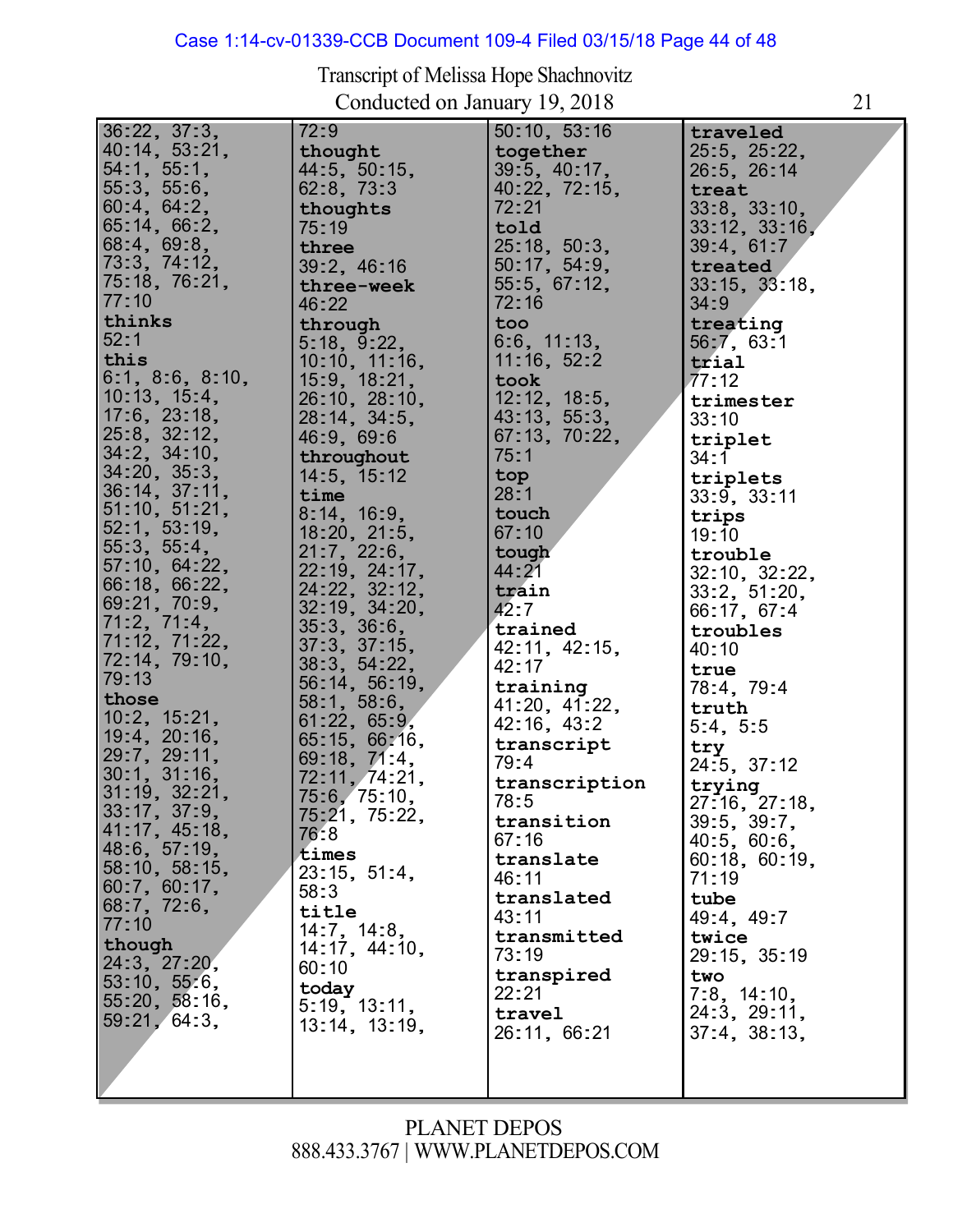# Case 1:14-cv-01339-CCB Document 109-4 Filed 03/15/18 Page 45 of 48

Transcript of Melissa Hope Shachnovitz Conducted on January 19, 2018 21

| 71:19<br>understood<br>24:6<br>unfortunately<br>$35:4$ , $35:9$ ,<br>47:19<br>united<br>1:1<br>university<br>7:22<br>unrelated<br>34:20, 34:21<br>unsuccessful                                                                                                                                                                                                                                         | various<br>58:12, 70:20<br>vernick<br>3:12<br>very<br>18:22, 36:7,<br>52:7<br>viewed<br>43:6, 43:11<br>virginia<br>12:19, 19:7,<br>19:11, 48:21,                                                                                                                                                                                                                                                                                 | 63:1, 63:2,<br>63:5, 64:10,<br>65.1, 65.6,<br>66:3, 66:5,<br>66:12, 72:12,<br>72:13, 72:17,<br>72.20, 73.3.<br>76:17<br>walker's<br>64:14, 65:15,<br>73:2<br>want                                                                                                                                                                                                                                                                                  |
|--------------------------------------------------------------------------------------------------------------------------------------------------------------------------------------------------------------------------------------------------------------------------------------------------------------------------------------------------------------------------------------------------------|----------------------------------------------------------------------------------------------------------------------------------------------------------------------------------------------------------------------------------------------------------------------------------------------------------------------------------------------------------------------------------------------------------------------------------|----------------------------------------------------------------------------------------------------------------------------------------------------------------------------------------------------------------------------------------------------------------------------------------------------------------------------------------------------------------------------------------------------------------------------------------------------|
| 54:7, 54:9<br>until<br>17:5, 17:9,<br>17:12, 24:4,<br>25:4, 43:10<br>updating<br>58:4<br>upon<br>20:8, 20:21.<br>47:2, 47:5,<br>47:6, 48:3<br>upper<br>29:1<br>upstairs<br>22:18, 22:19,<br>23:2, 23:3, 23:5<br>urine<br>47:4<br>use<br>46:4, 56:22,<br>57:3, 57:4,<br>57:7, 71:12<br>used<br>46:3, 48:19,<br>49:1<br>using<br>46:2, 48:12,<br>61:16<br>usually<br>20:7, 52:4<br>uterus<br>49:4, 49:13 | visited<br>76:18<br>visiting<br>23:5<br>vital<br>63:15<br>volume<br>22:4, 44:17<br>59:4<br>voorhees<br>12:3, 12:8,<br>24.11, 24:13,<br>24:14, 69:4<br>W<br>wait<br>24:4<br>waiting<br>33:15, 58:13<br>walker<br>14:2, 15:3,<br>15:4, 15:5,<br>25:13, 25:18,<br>25:19, 27:9,<br>31:3, 31:11,<br>31:14, 32:21,<br>38:10, 38:16,<br>39:13, 40:19,<br>41:1, 41:10,<br>44:12, 45:11,<br>59:8, 59:13,<br>59:15, 59:16,<br>59:20, 60:2, | 22.20, 25.8,<br>26:19, 33:10,<br>51:10, 70:19,<br>75:19, 76:11<br>wanted<br>22:11, 23:9,<br>47:12<br>wanting<br>41:6<br>wants<br>51:21, 51:22<br>wasn't<br>12:21, 37:14,<br>49:1, 53:22,<br>56:18, 56:19,<br>62:2<br>way<br>20:12, 24:2,<br>25:8, 32:9, 65:8<br>we'11<br>16:14, 77:14<br>we're<br>13:19, 14:21,<br>15:14, 37:20,<br>50:9, 75:18<br>we've<br>48:20, 75:21,<br>76:10<br>week<br>24:19, 60:4,<br>60:5<br>weekend<br>23:17<br>weekends |
| V<br>valid<br>39:12                                                                                                                                                                                                                                                                                                                                                                                    | 60.9, 60.15,<br>60:21, 62:22,                                                                                                                                                                                                                                                                                                                                                                                                    | 23.18, 73.7<br>weeks<br>$17:18$ , $33:20$ ,                                                                                                                                                                                                                                                                                                                                                                                                        |
|                                                                                                                                                                                                                                                                                                                                                                                                        |                                                                                                                                                                                                                                                                                                                                                                                                                                  | 68:4, 68:7, 72:2                                                                                                                                                                                                                                                                                                                                                                                                                                   |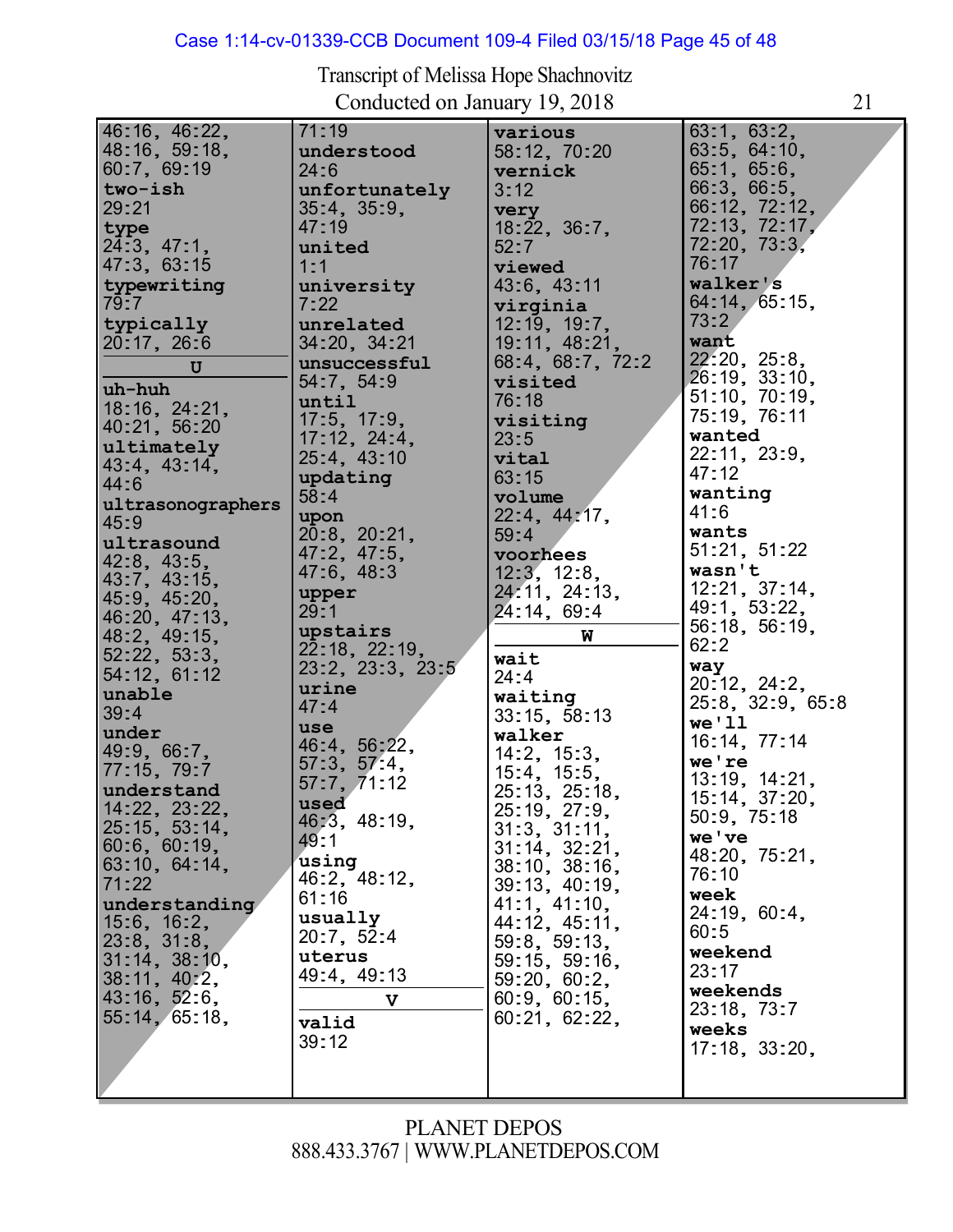# Case 1:14-cv-01339-CCB Document 109-4 Filed 03/15/18 Page 46 of 48

Transcript of Melissa Hope Shachnovitz Conducted on January 19, 2018 21

| $36:8$ , $36:13$ ,       | 43:10, 44:5,  | 77:12               | 13:22, 15:2,       |
|--------------------------|---------------|---------------------|--------------------|
| 46:8, 46:16,             | 46:4, 46:14,  | whenever            | $16:2$ , $16:6$ ,  |
| 75:3, 75:12              |               |                     | 21.4, 22.11,       |
|                          | 46:19, 47:21, | 33:20, 35:9,        |                    |
| weight                   | 47:22, 48:5,  | 35:11               | 22:13, 25:7,       |
| 46:11                    | 50:2, 51:8,   | where               | 25:9, 25:11,       |
| well                     | 51:19, 52:9,  | 6:12, 7:16,         | 25:20, 28:19,      |
|                          | 52:10, 52:12, |                     | 29.2, 29.7         |
| $\vert 7.5, 11.2, \vert$ |               | $8:3$ , 10:8, 11:6, |                    |
| 12:11, 12:16,            | 53:18, 55:5,  | 11:9, 16:14,        | 29:19, 31:8,       |
| 14:1, 18:4,              | 55:9, 55:14,  | 16:17, 22:2,        | 31:9, 37:19,       |
| 18:7, 19:15,             | 55:21, 56:2,  | 22:13, 28:13,       | 39:12, 41:5,       |
| 19:22, 28:7,             | 56:6, 57:11,  | 29:2, 29:12,        | 41.8, 41.12,       |
|                          |               |                     |                    |
| 35:22, 38:17,            | 58:17, 58:21, | 45:12, 53:19,       | 41:18, 42:7,       |
| 38:20, 50:2,             | 60:9, 63:10,  | 58:15, 60:13,       | $43:2$ , $43:21$ , |
| 70:4, 70:20,             | 63:15, 69:17, | 67:19, 68:22,       | 43:22, 44:10,      |
| 72:11, 73:22,            | 70:18, 71:15, | 69:2, 69:5,         | 44:19, 45:6,       |
|                          |               |                     | 45:7, 45:13,       |
| 74:22                    | 75:4, 75:10   | 69:12, 69:14,       |                    |
| well-known               | what's        | 71:7, 72:22,        | 45:18, 48:5,       |
| 11:2                     | 20:4, 55:4    | 73.20, 75.13,       | 50:3, 50:4,        |
| went                     | whatever      | 76:1                | 50:17, 50:18,      |
|                          | 37:14, 40:16, | where's             | 53:2, 54:9,        |
| 7:22, 8:19,              |               |                     |                    |
| 12:6, 12:8,              | 41:9, 42:1,   | 22:8                | 56:9, 57:12,       |
| 21:6, 44:21,             | 42:10, 43:16, | whereof             | 57:18, 58:10,      |
| 45:4, 56:17,             | 52:3          | 79:12               | 61:11, 61:12,      |
| 63:3                     | when          |                     | 63:20, 64:14,      |
|                          |               | whether             | 64:18, 66:11,      |
| weren't                  | 7:11, 8:17,   | 25:9, 42:1,         |                    |
| 26:6                     | 10:2, 12:4,   | 47:21, 48:11,       | 68:14, 68:15,      |
| west                     | 12:8, 13:7,   | 49:19, 51:10,       | 68:17, 70:7,       |
| 3:5                      | 13:21, 14:6,  | 63:7                | 70:13, 71:19,      |
|                          | 16:12, 18:20, |                     | 72:9, 72:19,       |
| what                     |               | which               |                    |
| 5:20, 6:8,               | 23:2, 26:10,  | 12:21, 17:16,       | 73.2, 74.3,        |
| 6:16, 6:21,              | 32:10, 32:22, | 25:6, 32:12,        | 76:12, 76:15       |
| 7:18, 8:15,              | 36:20, 36:22, | 33.4, 33.12,        | who's              |
|                          | 37:4, 37:9,   |                     | 72:1               |
| 8:20, 12:9,              |               | 34:13, 34:19,       |                    |
| 12:14, 13:19,            | 38:12, 38:17, | 35:2, 35:15,        | whoever            |
| 14:7, 15:6,              | 40:13, 40:15, | 49:8, 59:18,        | 42:16, 70:10       |
| $16:2$ , 16:19,          | 40:18, 41:4,  | 65:12               | whole              |
| 18:13, 18:17,            | 41:5, 42:4,   | while               | 5:4                |
|                          | 42:14, 46:18, |                     | whom               |
| 19:17, 21:11,            |               | 15:17, 18:7,        |                    |
| 21:13, 21:20,            | 53:21, 54:6,  | 20:13, 24:16,       | 14:22, 42:15,      |
| 22:12, 22:14,            | 55:1, 55:8,   | $33:14$ , $36:18$ , | 79:2               |
| 22:21, 24:1,             | 56:11, 57:14, | 36:19, 38:21,       | whomever           |
| 24:4, 25:17,             | 57:22, 62:1,  | 39.6, 47.17,        | 43:13, 53:1        |
|                          | 62:13, 64:11, |                     |                    |
| 26:19, 30:16,            |               | 47:18, 48:10,       | whose              |
| $31:8$ , $31:18$ ,       | 65:10, 65:16, | 49:10, 50:7,        | 5:10, 31:15        |
| 33:6, 37:1,              | 65:17, 67:7,  | 50:21, 51:14,       | 57:6               |
| 37:16, 38:14,            | 69:22, 71:5,  | 54:4, 58:18,        | why                |
|                          | 71:11, 72:13, |                     |                    |
| 38:18, 39:1,             |               | 76:10               | 6:7, 21:8,         |
| 41:17, 43:9,             | 72:17, 76:18, | who                 | 32.22, 44.18,      |
|                          |               | 9:3, 13:4,          |                    |
|                          |               |                     |                    |
|                          |               |                     |                    |
|                          |               |                     |                    |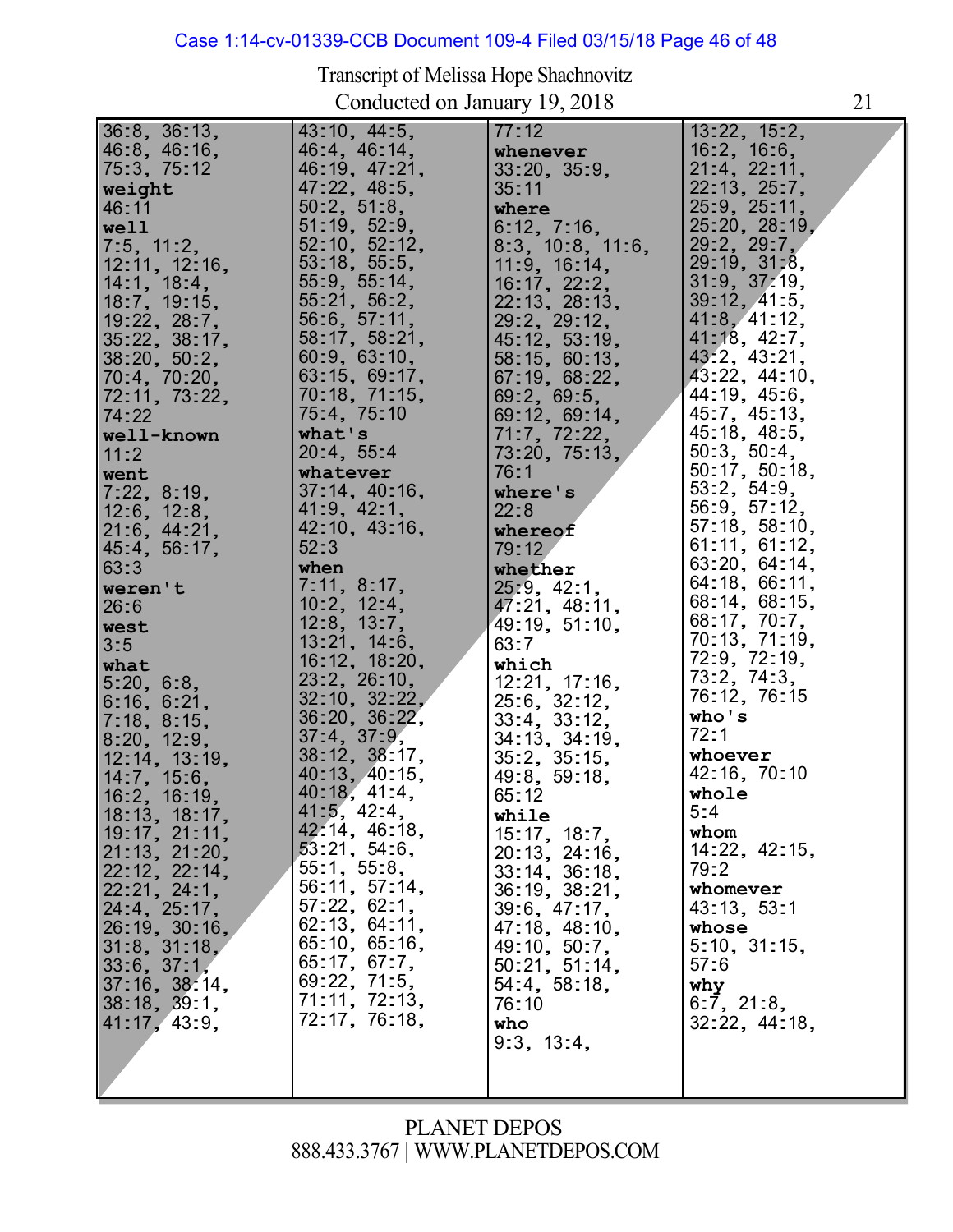#### Case 1:14-cv-01339-CCB Document 109-4 Filed 03/15/18 Page 47 of 48

Transcript of Melissa Hope Shachnovitz

Conducted on January 19, 2018 21 48:17, 49:1, 52:6, 66:14, 71:19, 71:22 **willing** 34:10 **willingness** 6:3 **win** 37:15 **without** 34:9 **witness** 64:7, 77:16, 79:12 **woman** 50:17, 73:7, 73:12 **women** 41:5, 68:10, 68:11 **won** 66:22 **won't** 6:6 **word** 71:13 **words** 60:18 **work work**<br>6:12, 6:14, 6:12, 6:14,<br>8:11, 9:20,<br>*11*.0. *11.1*0 14:3, 14:12, 17:3, 18:7, 17:3, 18:7,<br>18:12, 18:14, 18:17, 26:1, 39:13, 49:12, 56:17, 58:21, 63:13, 70:9, 70:19 **worked** 8:21, 9:21, 10:10, 11:14, 10:10, 11:14<br>11:15, 14:1,<br>*1*0.15, 05.11 11:15, 14:1,<br>16:15, 25:11, 16:15, 25:11<br>26:3, 29:21, 20:3, 29:21,<br>31:9, 43:21,<br>51:11:50 54:14, 56:4, 56:14, 58:1, 58:20, 59:16, 58:20, 59:10<br>70:5, 72:21,<br>73:18 76:12, 76:15 **working** 7:7, 8:7, 10:4, 11:15, 22:19, 11:15, 22:1<br>23:6, 39:5,<br>22:2 23:0, 39:0,<br>39:9, 40:14,<br>13:13: 13:03 40:16, 40:22, 40:16, 40:2<br>41:4, 42:2,<br>45.48 41:4, 42:2,<br>45:16, 48:10,<br>51.5 54:5, 54:22, 74:18, 76:19 **works** 22:10, 52:2 **would** 8:5, 9:14, 10:12, 15:11, 10:12, 15:11,<br>15:12, 18:19, 15:12, 18:1<br>19:1, 19:3, 19:1, 19:3,<br>19:6, 22:12,<br>23.18.23.15 22:13, 22:15, 22:13, 22:15,<br>22:18, 22:20, 22:16, 22:20,<br>23:10, 23:13, 23:10, 23:13<br>23:16, 26:7,<br>22.2 23:16, 26:7,<br>26:9, 26:11, 26:9, 26:11<br>32:1, 32:2, 32:1, 32:2,<br>32:4, 32:15,<br>33, 12, 33, 28 32:19, 33:20, 32:19, 33:20,<br>33:21, 37:14, 33:21, 37:1<br>38:8, 38:9, 39:13, 39:18, 41:6, 42:7, 42:10, 42:11, 42:10, 42:11,<br>42:12, 42:14,<br>48.88, 48.88 42:12, 42:14,<br>42:20, 42:22, 42:20, 42:2<br>44:3, 44:6,<br>43:4, 43:43 44:3, 44:0,<br>46:4, 46:10,<br>*1*0:40 46:13, 46:14, 48:8, 49:5, 49:9, 49:12, 49:19, 51:9, 51:14, 51:16, 51:14, 51:16<br>51:19, 52:4,<br>53, 15, 51, 11 51:19, 52:4,<br>52:15, 54:11,<br>53.34, 57.44 56:21, 57:11, 57:14, 57:20, 58:16, 58:21, 59:1, 59:6, 59:16, 60:4, 63:12, 63:14, 63:20, 63:21, 64:1, 64:2, 65:12, 66:22, 00:12, 00:22,<br>71:16, 72:20,<br>70:20 71:10, 72:2<br>73:7, 73:8,<br>-- - -- -*13:1*,73:6<br>77:5<sub>,</sub>77:6 **wouldn't** 63:17, 64:8, 71:8, 74:3 **write** 44:4 **Y yeah**<br>7:21, 8:11, 12:3, 19:15, 30:11, 38:1, 39:13, 46:6, 51:4, 68:13, 69:9, 74:20, 77:5 **year** 8:15, 17:6, 30:12, 69:20 **years** 8:9, 18:6, 27:21, 29:21, 48:16, 53:1, 56:18, 56:21, 66:19 **yes** 5:18, 6:5, 5:18, 6:5,<br>15:5, 17:2,<br>01:47 15:5, 17:2,<br>21:17, 21:18,<br>22:12 21:17, 21:16<br>23:4, 23:15,<br>23.18 23:4, 23:15,<br>23:19, 24:14,<br>27:7 23:19, 24:14<br>27:7, 28:18,<br>22:22:43 29:6, 29:18, 30:12, 31:7, 30:12, 31:7,<br>31:17, 35:22, 37:20, 38:8, 40:4, 41:14, 41:16, 49:16, 49:18, 53:17, 54:3, 56:15, 57:17, 58:2, 57:17,58:2,<br>59:10,59:17, 60:1, 61:14, 60:1, 61:14,<br>61:18, 61:20,<br>70:17, 70:10 61:18, 01:20,<br>70:17, 73:10,<br>70:17 73:17 **york** 25:6 **you'd** 74:6 **you're** 13:1, 20:5, 13:1, 20:5,<br>20:6, 20:7,<br>22:3 20:0, 20:7,<br>23:2, 30:10,<br>*1*0:45 40:15, 40:16, 46:5, 65:12, 69:11, 70:7 **you've** you've<br>40:11, 50:3,<br>--40:11, 50:3,<br>50:17, <mark>76:12</mark> **young** 2:4 **your** 6:3, 6:9, 6:16, 7:3, 7:6, 7:15, 8:2, 9:3, 9:7, 9:16, 13:22, 14:7, 14:17, 15:6, 16:2, 16:6, 16:9, 18:2, 18:10, 18:12, 18:14, 18:12, 18:14,<br>19:13, 20:11, 19:13, 20:1<br>23:8, 28:5,<br>22:42 23:8, 28:5,<br>29:16, 29:19,<br>21:2 29:16, 29:19<br>31:8, 31:13, 31:8, 31:13,<br>33:1, 38:10,<br>38:11, 40:2, 38:11, 40:2,<br>42:20, 55:14,<br>58.44, 58.45 42:20, 55:14,<br>59:14, 59:15,<br>00:10, 05:10 60:19, 65:18, 71:13, 72:8, 71:13, 72:8,<br>72:19, 74:2,<br>71:7 72:19, 74:2,<br>74:7, 74:14,<br>--77:13 **yourself** 6:8, 31:15, 52:20